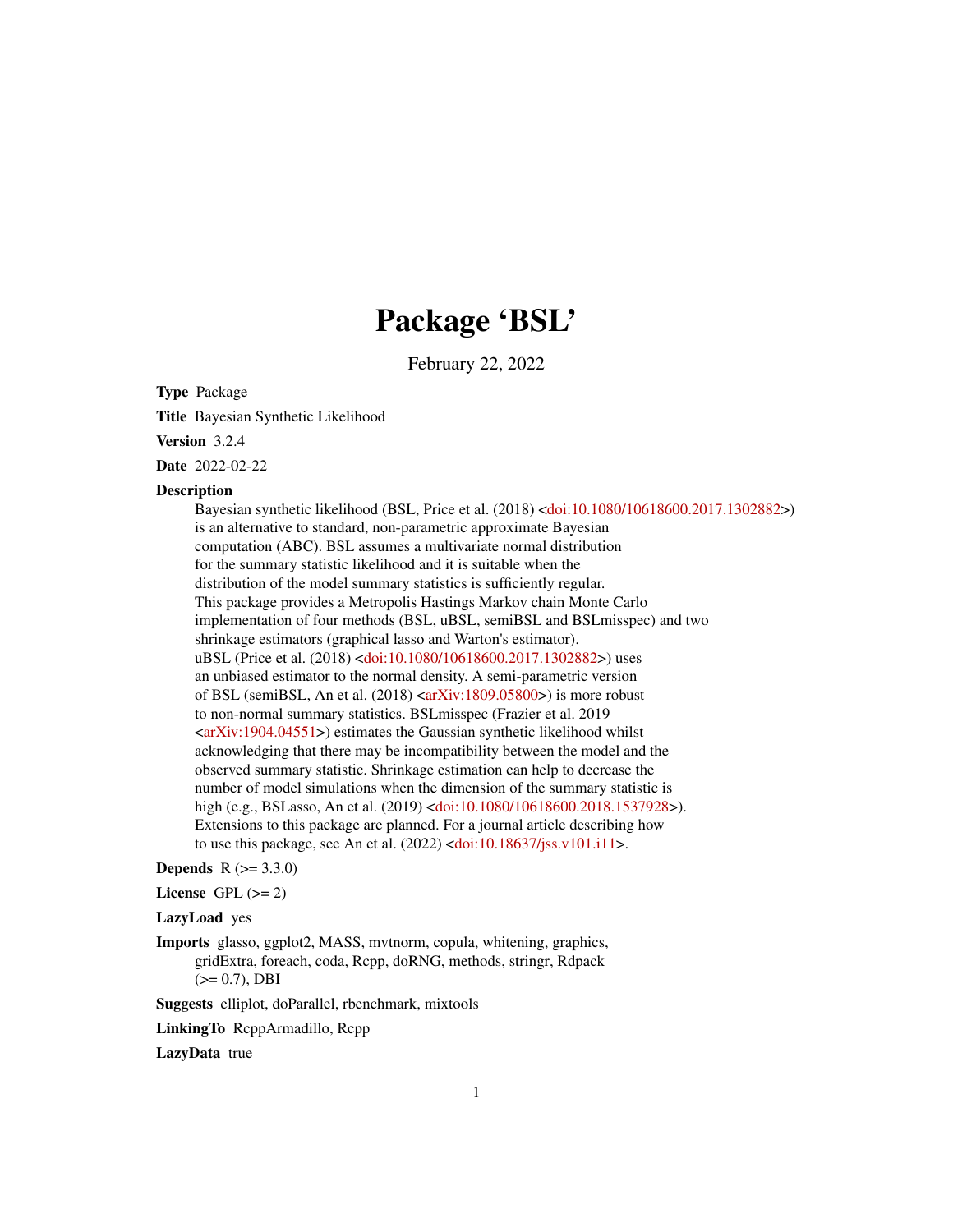# RoxygenNote 7.1.1

# Encoding UTF-8

Collate 'BSL-package.R' 'RcppExports.R' 's4-MODEL.R' 's4-BSL.R' 'bsl.R' 'cell.R' 'combinePlotsBSL.R' 'covWarton.R' 'estimateLoglike.R' 'estimateWhiteningMatrix.R' 'gaussianRankCorr.R' 'gaussianSynLike.R' 'gaussianSynLikeGhuryeOlkin.R' 'imports.R' 'kernelCDF.R' 'logitTransform.R' 'ma2.R' 'mgnk.R' 'myMiniProgressBar.R' 's4-PENALTY.R' 'selectPenalty.R' 'semiparaKernelEstimate.R' 'sliceGammaMean.R' 'sliceGammaVariance.R' 'synLikeMisspec.R' 'toad.R'

RdMacros Rdpack

NeedsCompilation yes

Author Ziwen An [aut] (<<https://orcid.org/0000-0002-9947-5182>>), Leah F. South [aut, cre] (<<https://orcid.org/0000-0002-5646-2963>>), Christopher C. Drovandi [aut] (<<https://orcid.org/0000-0001-9222-8763>>)

Maintainer Leah F. South <11. south@qut.edu.au>

Repository CRAN

Date/Publication 2022-02-22 07:10:08 UTC

# R topics documented:

|               | $\mathbf{3}$ |
|---------------|--------------|
|               | .5           |
|               | <b>9</b>     |
|               | 11           |
|               | 15           |
|               | 17           |
|               | 18           |
|               | 20           |
|               | 22.          |
|               | 23           |
|               | 25           |
|               | 26           |
|               | 27           |
|               | 27           |
|               | 28           |
|               | 28           |
|               | 32           |
|               | 35           |
|               | 38           |
|               | 39           |
| selectPenalty | 40           |
|               | 42           |
|               | 44           |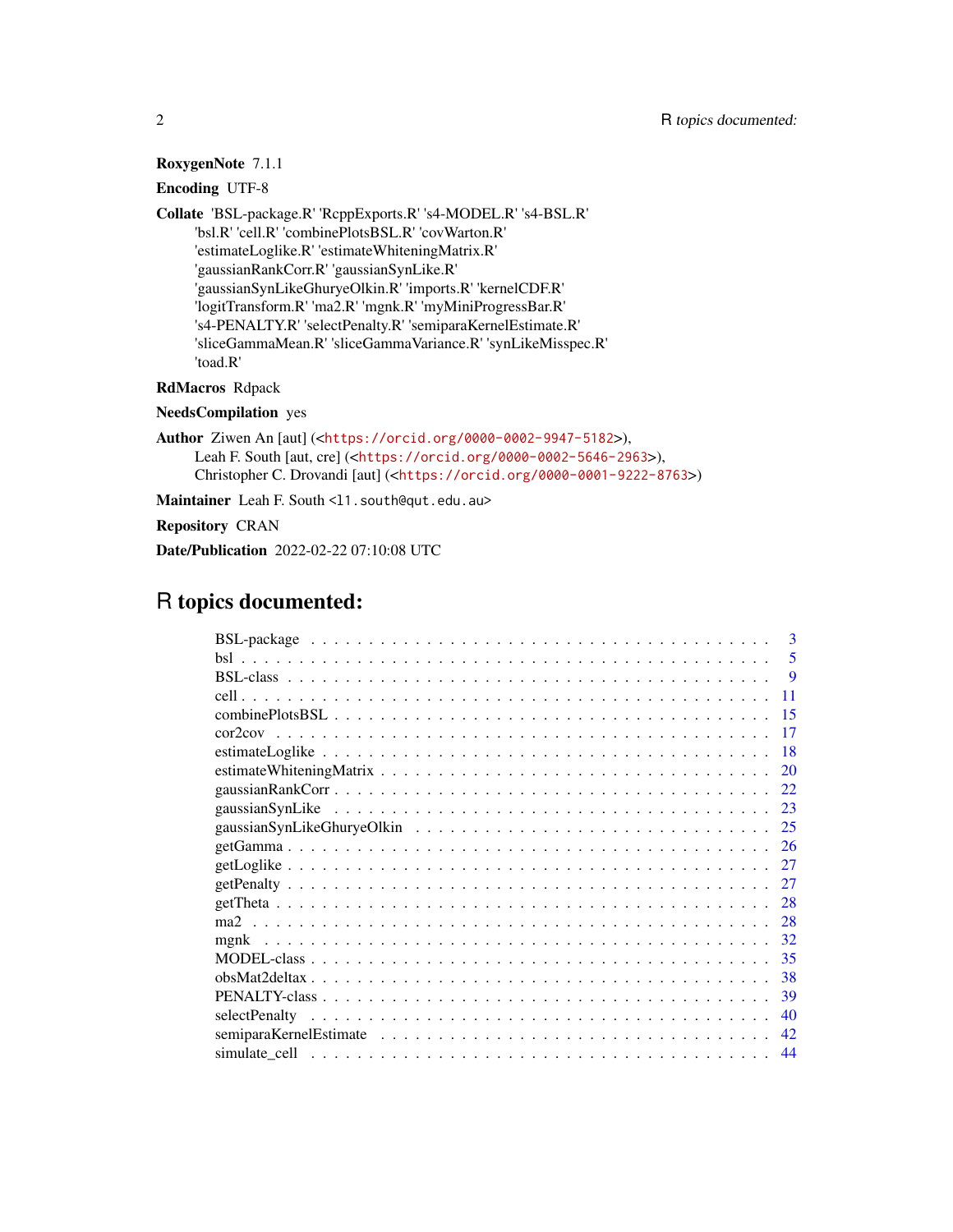<span id="page-2-0"></span>

BSL-package *Bayesian synthetic likelihood*

#### <span id="page-2-1"></span>Description

Bayesian synthetic likelihood (BSL, Price et al. (2018)) is an alternative to standard, non-parametric approximate Bayesian computation (ABC). BSL assumes a multivariate normal distribution for the summary statistic likelihood and it is suitable when the distribution of the model summary statistics is sufficiently regular.

In this package, a Metropolis Hastings Markov chain Monte Carlo (MH-MCMC) implementation of BSL is available. We also include implementations of four methods (BSL, uBSL, semiBSL and BSLmisspec) and two shrinkage estimators (graphical lasso and Warton's estimator).

Methods: (1) BSL (Price et al. 2018), which is the standard form of Bayesian synthetic likelihood, assumes the summary statistic is roughly multivariate normal; (2) uBSL (Price et al. 2018), which uses an unbiased estimator to the normal density; (3) semiBSL (An et al. 2019), which relaxes the normality assumption to an extent and maintains the computational advantages of BSL without any tuning; and (4) BSLmisspec (Frazier and Drovandi 2021), which estimates the Gaussian synthetic likelihood whilst acknowledging that there may be incompatibility between the model and the observed summary statistic.

Shrinkage estimators are designed particularly to reduce the number of simulations if method is BSL or semiBSL: (1) graphical lasso (Friedman et al. 2008) finds a sparse precision matrix with an L1-regularised log-likelihood. An et al. (2019) use graphical lasso within BSL to bring down the number of simulations significantly when the dimension of the summary statistic is high; and (2) Warton's estimator (Warton 2008) penalises the correlation matrix and is straightforward to compute. When using the Warton's shrinkage estimator, it is also possible to utilise the Whitening transformation (Kessy et al. 2018) to help decorrelate the summary statsitics, thus encouraging sparsity of the synthetic likelihood covariance matrix.

Parallel computing is supported through the foreach package and users can specify their own parallel backend by using packages like doParallel or doMC. The n model simulations required to estimate the synthetic likelihood at each iteration of MCMC will be distributed across multiple cores. Alternatively a vectorised simulation function that simultaneously generates n model simulations is also supported.

The main functionality is available through:

- [bsl](#page-4-1): The general function to perform BSL, uBSL, or semiBSL (with or without parallel computing).
- [selectPenalty](#page-39-1): A function to select the penalty when using shrinkage estimation within BSL or semiBSL.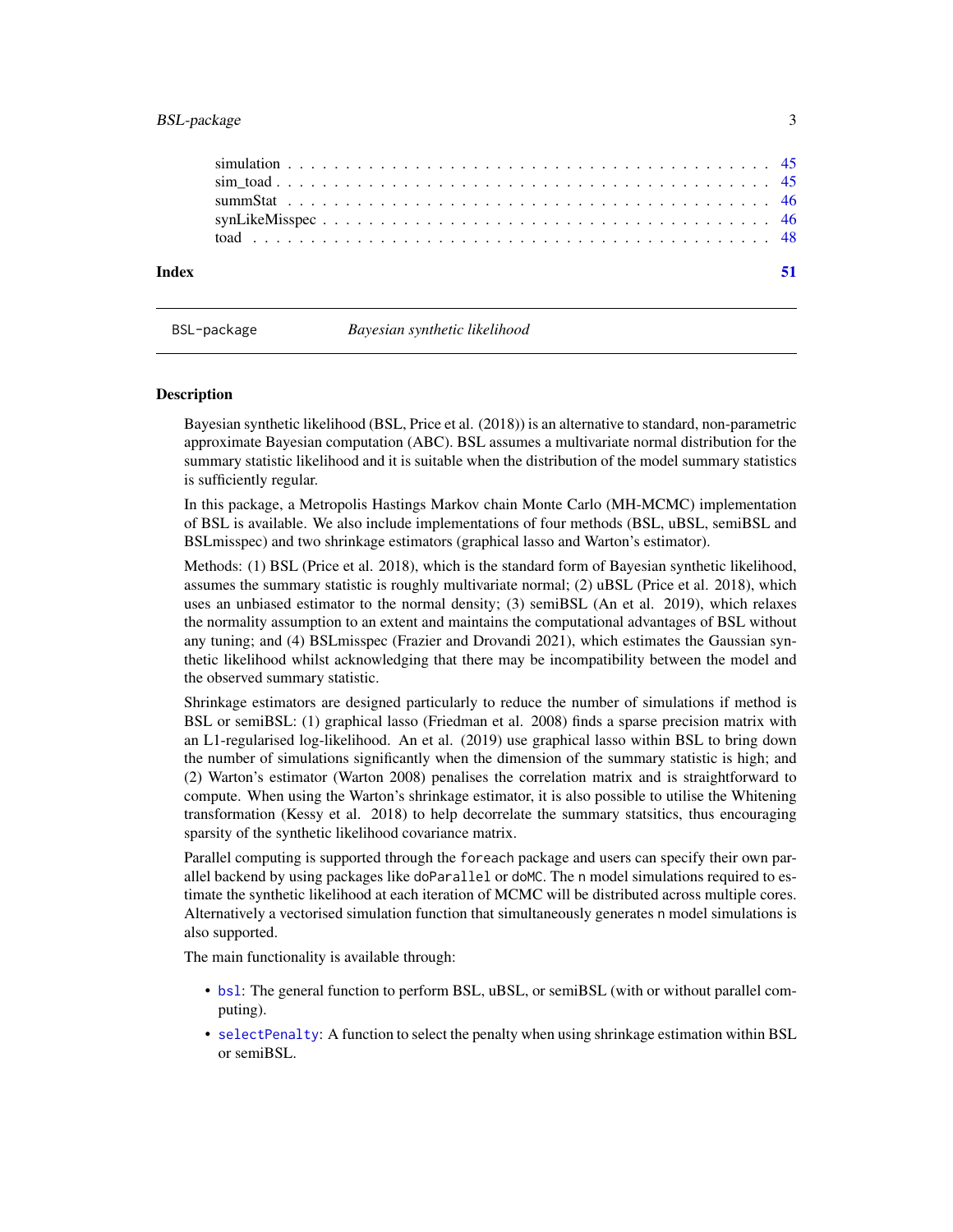<span id="page-3-0"></span>Several examples have also been included. These examples can be used to reproduce the results of An et al. (2019), and can help practitioners learn how to use the package.

- [ma2](#page-27-1): The MA(2) example from An et al. (2019).
- [mgnk](#page-31-1): The multivariate G&K example from An et al. (2019).
- [cell](#page-10-1): The cell biology example from Price et al. (2018) and An et al. (2019).
- [toad](#page-47-1): The toad example from Marchand et al. (2017), and also considered in An et al. (2019).

Extensions to this package are planned. For a journal article describing how to use this package, including full descriptions on the MA(2) and toad examples, see An et al. (2022).

#### Author(s)

Ziwen An, Leah F. South and Christopher Drovandi

#### References

An Z, Nott DJ, Drovandi C (2019). "Robust Bayesian Synthetic Likelihood via a Semi-Parametric Approach." *Statistics and Computing (In Press)*.

An Z, South LF, Drovandi CC (2022). "BSL: An R Package for Efficient Parameter Estimation for Simulation-Based Models via Bayesian Synthetic Likelihood." *Journal of Statistical Software*, 101(11), 1–33. doi: [10.18637/jss.v101.i11.](https://doi.org/10.18637/jss.v101.i11)

An Z, South LF, Nott DJ, Drovandi CC (2019). "Accelerating Bayesian Synthetic Likelihood With the Graphical Lasso." *Journal of Computational and Graphical Statistics*, 28(2), 471–475. doi: [10.1080/10618600.2018.1537928.](https://doi.org/10.1080/10618600.2018.1537928)

Frazier DT, Drovandi C (2021). "Robust Approximate Bayesian Inference with Synthetic Likelihood." *Journal of Computational and Graphical Statistics (In Press)*. [https://arxiv.org/abs/](https://arxiv.org/abs/1904.04551) [1904.04551](https://arxiv.org/abs/1904.04551).

Friedman J, Hastie T, Tibshirani R (2008). "Sparse Inverse Covariance Estimation with the Graphical Lasso." *Biostatistics*, 9(3), 432–441.

Kessy A, Lewin A, Strimmer K (2018). "Optimal Whitening and Decorrelation." *The American Statistician*, 72(4), 309–314. doi: [10.1080/00031305.2016.1277159.](https://doi.org/10.1080/00031305.2016.1277159)

Marchand P, Boenke M, Green DM (2017). "A stochastic movement model reproduces patterns of site fidelity and long-distance dispersal in a population of Fowlers toads (Anaxyrus fowleri)." *Ecological Modelling*, 360, 63–69. ISSN 0304-3800, doi: [10.1016/j.ecolmodel.2017.06.025.](https://doi.org/10.1016/j.ecolmodel.2017.06.025)

Price LF, Drovandi CC, Lee A, Nott DJ (2018). "Bayesian Synthetic Likelihood." *Journal of Computational and Graphical Statistics*, 27, 1–11. doi: [10.1080/10618600.2017.1302882.](https://doi.org/10.1080/10618600.2017.1302882)

Warton DI (2008). "Penalized Normal Likelihood and Ridge Regularization of Correlation and Covariance Matrices." *Journal of the American Statistical Association*, 103(481), 340–349. doi: [10.119](https://doi.org/10.1198/016214508000000021)8/ [016214508000000021.](https://doi.org/10.1198/016214508000000021)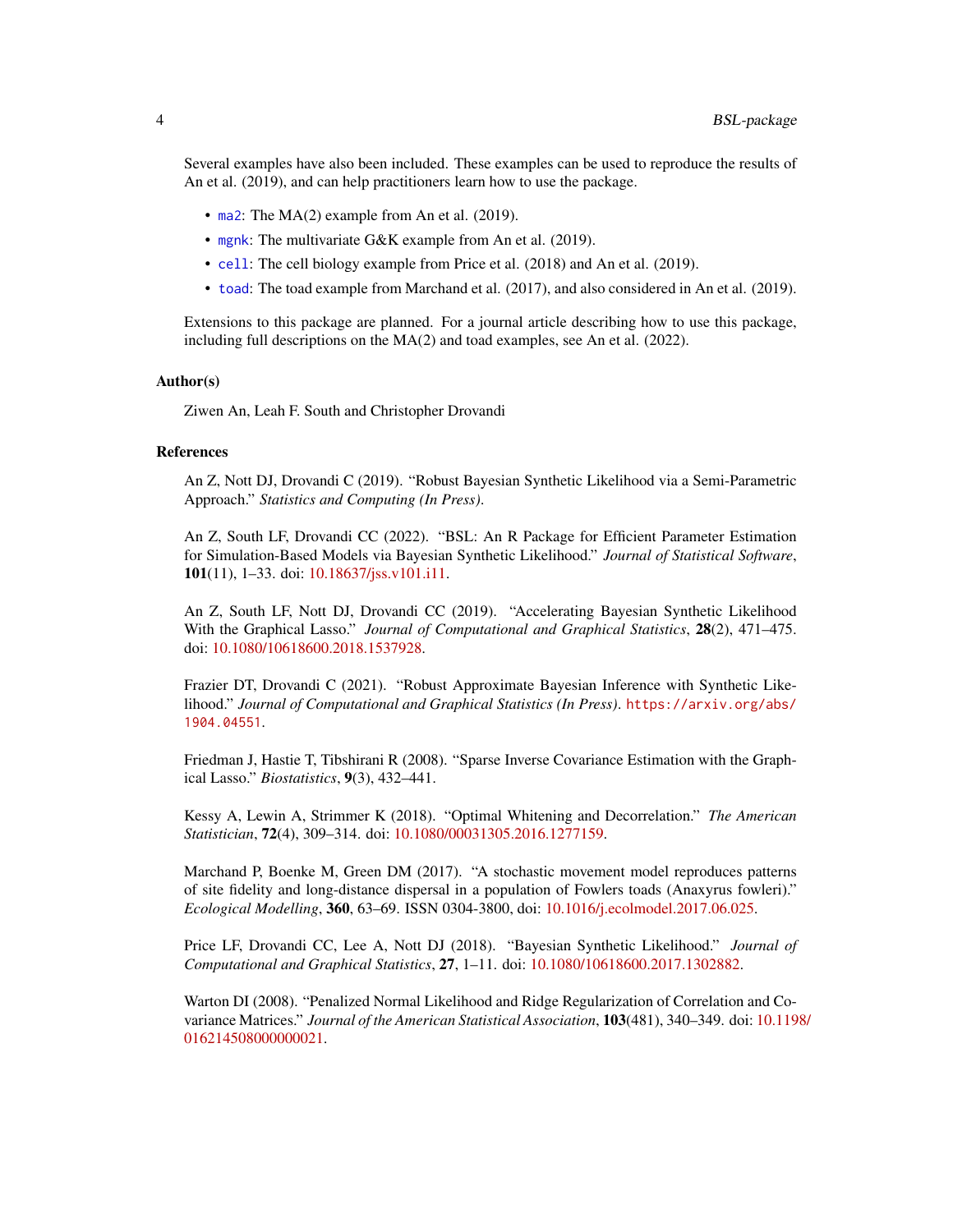# <span id="page-4-1"></span><span id="page-4-0"></span>Description

This is the main function for performing MCMC BSL (with a standard or non-standard likelihood estimator) to sample from the approximate posterior distribution. A couple of extentions to the standard approach are available by changing the following arguments, method, shrinkage, whitening, misspecType. Parallel computing is supported with the R package foreach.

# Usage

```
bsl(
  y,
  n,
 M,
  model,
  covRandWalk,
  theta0,
  fnSim,
  fnSum,
  method = c("BSL", "uBSL", "semiBSL", "BSLmisspec"),
  shrinkage = NULL,
  penalty = NULL,
  fnPrior = NULL,
  simArgs = NULL,
  sumArgs = NULL,
  logitTransformBound = NULL,
  standardise = FALSE,
  GRC = FALSE,
  whitening = NULL,
  misspecType = NULL,
  tau = 1,
  parallel = FALSE,
  parallelArgs = NULL,
  thetaNames = NULL,
  plotOnTheFly = FALSE,
  verbose = 1L
```

```
)
```
# **Arguments**

| $\vee$ | The observed data. Note this should be the raw dataset NOT the set of summary<br>statistics.            |
|--------|---------------------------------------------------------------------------------------------------------|
| n.     | The number of simulations from the model per MCMC iteration for estimating<br>the synthetic likelihood. |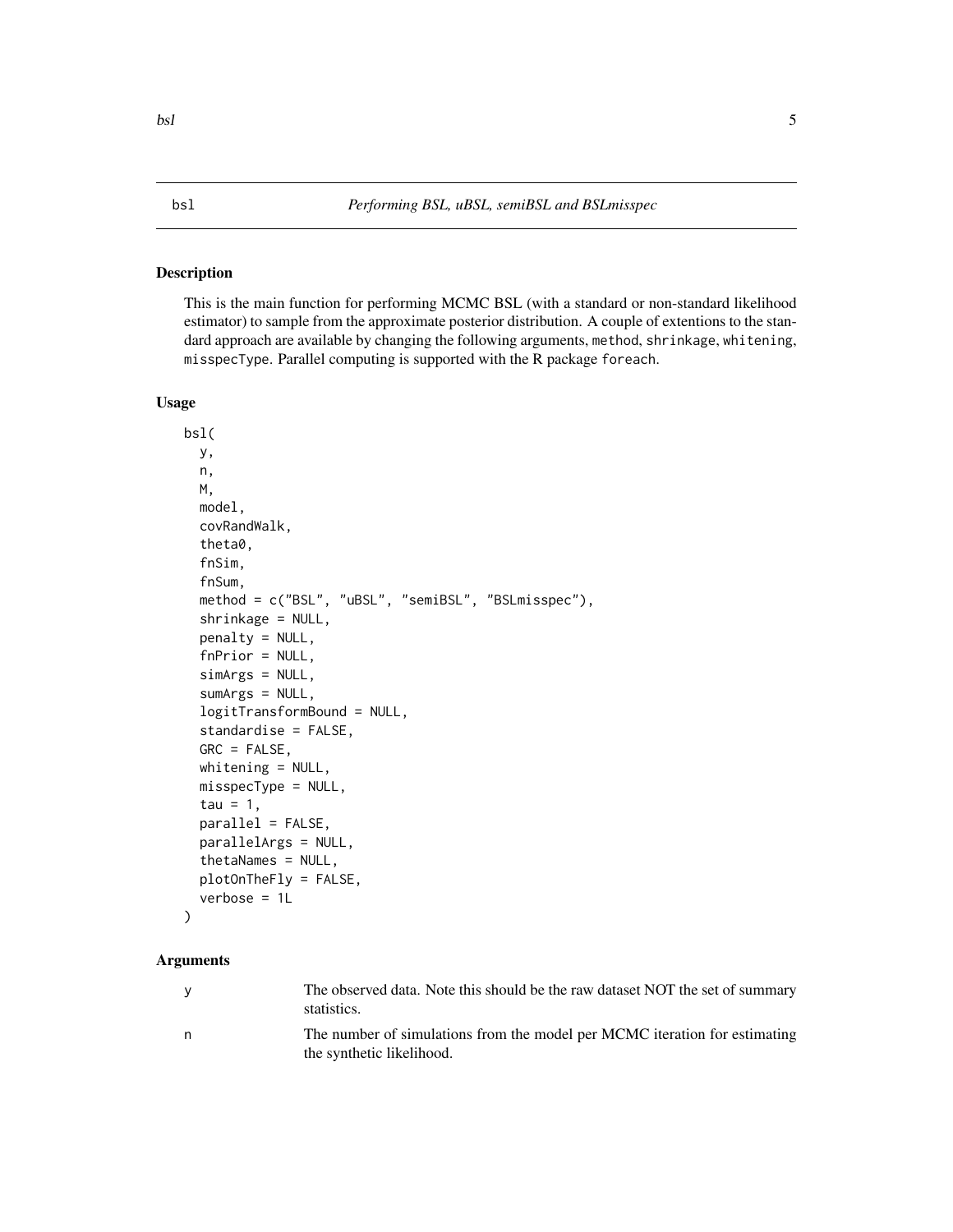<span id="page-5-0"></span>

| M                   | The number of MCMC iterations.                                                                                                                                                                                                                                                                                                                                                                                                                                                                                                                                                                          |
|---------------------|---------------------------------------------------------------------------------------------------------------------------------------------------------------------------------------------------------------------------------------------------------------------------------------------------------------------------------------------------------------------------------------------------------------------------------------------------------------------------------------------------------------------------------------------------------------------------------------------------------|
| model               | A "MODEL" object generated with function newModel. See newModel.                                                                                                                                                                                                                                                                                                                                                                                                                                                                                                                                        |
| covRandWalk         | The covariance matrix of a multivariate normal random walk proposal distribu-<br>tion used in the MCMC.                                                                                                                                                                                                                                                                                                                                                                                                                                                                                                 |
| theta0              | Deprecated, will be removed in the future, use model instead. Initial guess of<br>the parameter value, which is used as the starting value for MCMC.                                                                                                                                                                                                                                                                                                                                                                                                                                                    |
| fnSim               | Deprecated, will be removed in the future, use model instead. A function that<br>simulates data for a given parameter value. The first argument should be the pa-<br>rameters. Other necessary arguments (optional) can be specified with simArgs.                                                                                                                                                                                                                                                                                                                                                      |
| fnSum               | Deprecated, will be removed in the future, use model instead. A function for<br>computing summary statistics of data. The first argument should be the observed<br>or simulated dataset. Other necessary arguments (optional) can be specified with<br>sumArgs.                                                                                                                                                                                                                                                                                                                                         |
| method              | A string argument indicating the method to be used. The default, "BSL", runs<br>standard BSL. "uBSL" uses the unbiased estimator of a normal density of Ghurye<br>and Olkin (1969). "semiBSL" runs the semi-parametric BSL algorithm and is<br>more robust to non-normal summary statistics. "BSLmisspec" estimates the<br>Gaussian synthetic likelihood whilst acknowledging that there may be incom-<br>patibility between the model and the observed summary statistic (Frazier and<br>Drovandi 2021).                                                                                               |
| shrinkage           | A string argument indicating which shrinkage method to be used. The default<br>is NULL, which means no shrinkage is used. Shrinkage estimation is only avail-<br>able for methods "BSL" and "semiBSL". Current options are "glasso" for the<br>graphical lasso method of Friedman et al. (2008) and "Warton" for the ridge<br>regularisation method of Warton (2008).                                                                                                                                                                                                                                   |
| penalty             | The penalty value to be used for the specified shrinkage method. Must be be-<br>tween zero and one if the shrinkage method is "Warton".                                                                                                                                                                                                                                                                                                                                                                                                                                                                 |
| fnPrior             | Deprecated, will be removed in the future, use model instead. A function that<br>computes the log prior density for a parameter. The default is NULL, which uses<br>an improper flat prior over the real line for each parameter. The function must<br>have a single input: a vector of parameter values.                                                                                                                                                                                                                                                                                               |
| simArgs             | Deprecated, will be removed in the future, use model instead. A list of additional<br>arguments to pass into the simulation function. Only use when the input fnSim<br>requires additional arguments. The default is NULL.                                                                                                                                                                                                                                                                                                                                                                              |
| sumArgs             | Deprecated, will be removed in the future, use model instead. A list of additional<br>arguments to pass into the summary statistics function. Only use when the input<br>fnSum requires additional arguments. The default is NULL.                                                                                                                                                                                                                                                                                                                                                                      |
| logitTransformBound |                                                                                                                                                                                                                                                                                                                                                                                                                                                                                                                                                                                                         |
|                     | A $p$ by 2 numeric matrix indicating the upper and lower bounds of parameters if<br>a logit transformation is used on the parameter space, where $p$ is the number of<br>parameters. The default is NULL, which means no logit transformation is used.<br>It is also possible to define other transformations within the simulation and prior<br>function from model. The first column contains the lower bound of each param-<br>eter and the second column contains the upper bound. Infinite lower or upper<br>bounds are also supported, eg. matrix(c(1, Inf, 0, 10, -Inf, 0.5), 3, 2, byrow=TRUE). |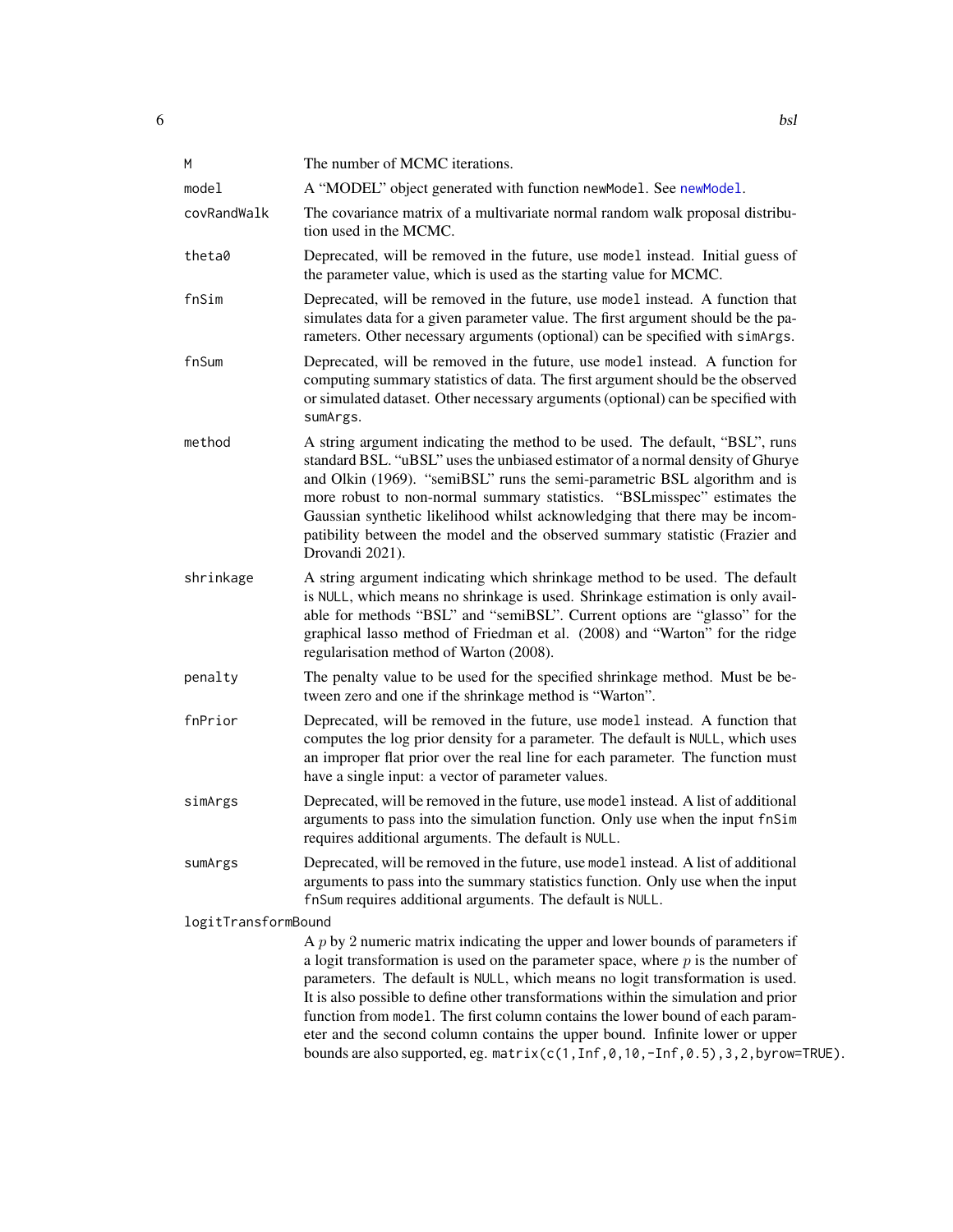<span id="page-6-0"></span>

| standardise  | A logical argument that determines whether to standardise the summary statis-<br>tics before applying the graphical lasso. This is only valid if method is "BSL",<br>shrinkage is "glasso" and penalty is not NULL. The diagonal elements will not be<br>penalised if the shrinkage method is "glasso". The default is FALSE.                                                                                                                                                                                                                                                                                                          |
|--------------|----------------------------------------------------------------------------------------------------------------------------------------------------------------------------------------------------------------------------------------------------------------------------------------------------------------------------------------------------------------------------------------------------------------------------------------------------------------------------------------------------------------------------------------------------------------------------------------------------------------------------------------|
| GRC          | A logical argument indicating whether the Gaussian rank correlation matrix<br>(Boudt et al. 2012) should be used to estimate the covariance matrix in "BSL"<br>method. The default is FALSE, which uses the sample covariance by default.                                                                                                                                                                                                                                                                                                                                                                                              |
| whitening    | This argument determines whether Whitening transformation should be used in<br>"BSL" method with Warton's shrinkage. Whitening transformation helps decor-<br>relate the summary statistics, thus encouraging sparsity of the synthetic likeli-<br>hood covariance matrix. This might allow heavier shrinkage to be applied with-<br>out losing much accuracy, hence allowing the number of simulations to be re-<br>duced. By default, NULL represents no Whitening transformation. Otherwise this<br>is enabled if a Whitening matrix is provided. See estimateWhiteningMatrix<br>for the function to estimate the Whitening matrix. |
| misspecType  | A string argument indicating which type of model misspecification to be used.<br>The two options are "mean" and "variance". Only used when method is "BSLmis-<br>spec". The default, NULL, means no model misspecification is considered.                                                                                                                                                                                                                                                                                                                                                                                              |
| tau          | A numeric argument, parameter of the prior distribution for "BSL misspec" method.<br>For mean adjustment, tau is the scale of the Laplace distribution. For vari-<br>ance inflation, tau is the mean of the exponential distribution. Only used when<br>method is "BSLmisspec".                                                                                                                                                                                                                                                                                                                                                        |
| parallel     | A logical value indicating whether parallel computing should be used for sim-<br>ulation and summary statistic evaluation. The default is FALSE. When model<br>simulation is fast, it may be preferable to perform serial or vectorised compu-<br>tations to avoid significant communication overhead between workers. Parallel<br>computation can only be used if not using a vectorised simulation function, see<br>MODEL for options of vectorised simulation function.                                                                                                                                                             |
| parallelArgs | A list of additional arguments to pass into the foreach function. Only used<br>when parallel computing is enabled, default is NULL.                                                                                                                                                                                                                                                                                                                                                                                                                                                                                                    |
| thetaNames   | Deprecated, will be removed in the future, use model instead. A string vector<br>of parameter names, which must have the same length as the parameter vector.<br>The default is NULL.                                                                                                                                                                                                                                                                                                                                                                                                                                                  |
| plotOnTheFly | A logical or numeric argument defining whether or by how many iterations a<br>posterior figure will be plotted during running. If TRUE, a plot of approximate<br>univariate posteriors based on the current accepted samples will be shown every<br>one thousand iterations. The default is FALSE.                                                                                                                                                                                                                                                                                                                                     |
| verbose      | An integer indicating the verbose style. OL means no verbose messages will<br>be printed. 1L uses a custom progress bar to track the progress. 2L prints the<br>iteration numbers (1:M) to track the progress. The default is 1L.                                                                                                                                                                                                                                                                                                                                                                                                      |

# Value

An object of class bsl is returned, see [BSL](#page-2-1) for more information of the S4 class.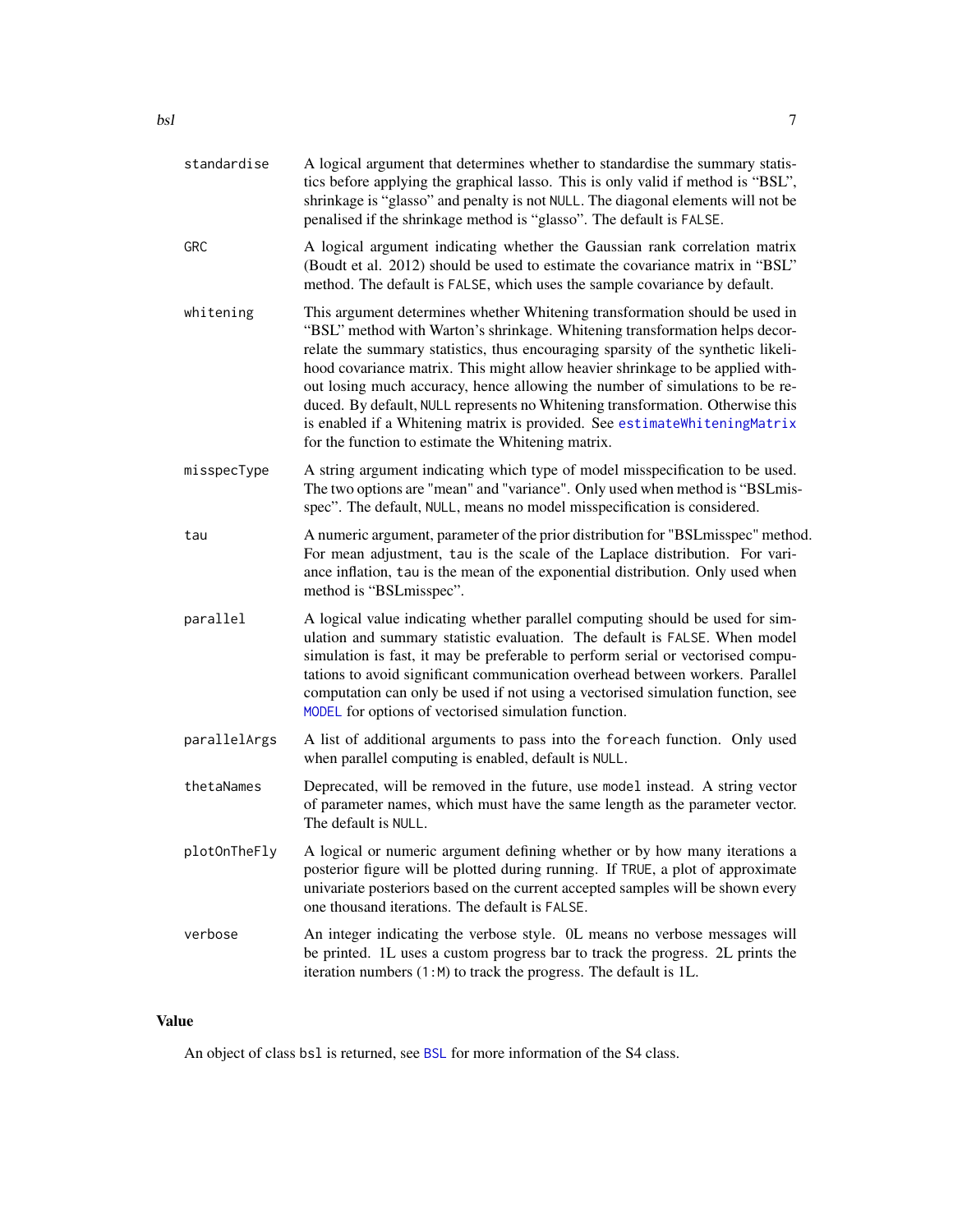# <span id="page-7-0"></span>Author(s)

Ziwen An, Leah F. South and Christopher Drovandi

#### References

Boudt K, Cornelissen J, Croux C (2012). "The Gaussian Rank Correlation Estimator: Robustness Properties." *Statistics and Computing*, 22(2), 471–483. doi: [10.1007/s1122201192370.](https://doi.org/10.1007/s11222-011-9237-0)

Frazier DT, Drovandi C (2021). "Robust Approximate Bayesian Inference with Synthetic Likelihood." *Journal of Computational and Graphical Statistics (In Press)*. [https://arxiv.org/abs/](https://arxiv.org/abs/1904.04551) [1904.04551](https://arxiv.org/abs/1904.04551).

Friedman J, Hastie T, Tibshirani R (2008). "Sparse Inverse Covariance Estimation with the Graphical Lasso." *Biostatistics*, 9(3), 432–441.

Ghurye SG, Olkin I (1969). "Unbiased Estimation of Some Multivariate Probability Densities and Related Functions." *Ann. Math. Statist.*, 40(4), 1261–1271.

Warton DI (2008). "Penalized Normal Likelihood and Ridge Regularization of Correlation and Covariance Matrices." *Journal of the American Statistical Association*, 103(481), 340–349. doi: [10.119](https://doi.org/10.1198/016214508000000021)8/ [016214508000000021.](https://doi.org/10.1198/016214508000000021)

Price LF, Drovandi CC, Lee A, Nott DJ (2018). "Bayesian Synthetic Likelihood." *Journal of Computational and Graphical Statistics*, 27, 1–11. doi: [10.1080/10618600.2017.1302882.](https://doi.org/10.1080/10618600.2017.1302882)

An Z, South LF, Nott DJ, Drovandi CC (2019). "Accelerating Bayesian Synthetic Likelihood With the Graphical Lasso." *Journal of Computational and Graphical Statistics*, 28(2), 471–475. doi: [10.1080/10618600.2018.1537928.](https://doi.org/10.1080/10618600.2018.1537928)

An Z, Nott DJ, Drovandi C (2019). "Robust Bayesian Synthetic Likelihood via a Semi-Parametric Approach." *Statistics and Computing (In Press)*.

#### See Also

[ma2](#page-27-1), [cell](#page-10-1), [mgnk](#page-31-1) and [toad](#page-47-1) for examples. [selectPenalty](#page-39-1) for a function to tune the BSLasso tuning parameter and [plot](#page-0-0) for functions related to visualisation.

#### Examples

```
## Not run:
# This is just a minimal test run, please see package built-in examples for more
# comprehensive usages of the function
toy_sim <- function(n, theta) matrix(rnorm(n, theta), nrow = n)
toy_sum \leq function(x) x
model \leq newModel(fnSimVec = toy_sim, fnSum = toy_sum, theta0 = 0)
result_toy <- bsl(y = 1, n = 100, M = 1e4, model = model, covRandWalk = matrix(1),
    method = "BSL", plotOnTheFly = TRUE)
summary(result_toy)
plot(result_toy)
```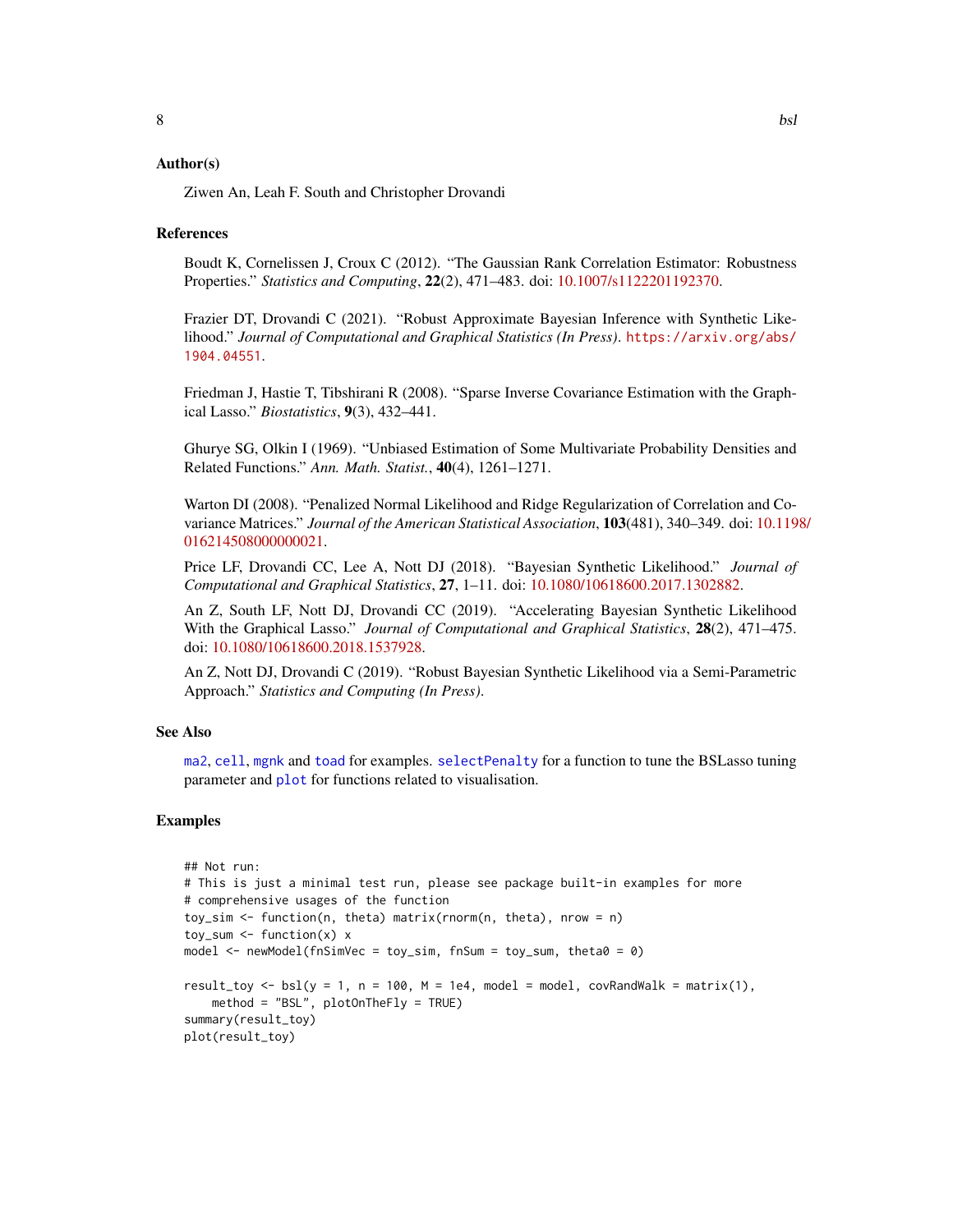#### <span id="page-8-0"></span>BSL-class 9

## End(Not run)

BSL-class *S4 class "BSL".*

#### <span id="page-8-1"></span>Description

The S4 class "BSL" is produced by running function [bsl](#page-4-1) and contains the result of a BSL run. Basic S4 methods show, summary and plot are provided. theta and loglike returns the MCMC samples of parameter values and estimated log-likelihoods.

#### Usage

```
## S4 method for signature 'BSL'
show(object)
## S4 method for signature 'BSL'
summary(object, burnin = 0, thetaNames = NULL)
## S4 method for signature 'BSL,ANY'
plot(
 x,
 which = 1L,
  thin = 1,
 burnin = 0,
  thetaTrue = NULL,
  options.plot = NULL,
  top = "Approximate Univariate Posteriors",
  options.density = list(),
  options.theme = list()
)
## S4 method for signature 'BSL'
getTheta(object, burnin = 0, thin = 1)## S4 method for signature 'BSL'
getLoglike(object, burnin = 0, thin = 1)## S4 method for signature 'BSL'
getGamma(object, burnin = 0, thin = 1)
```
# Arguments

| object | A "BSL" class object.                         |
|--------|-----------------------------------------------|
| burnin | the number of MCMC burn-in steps to be taken. |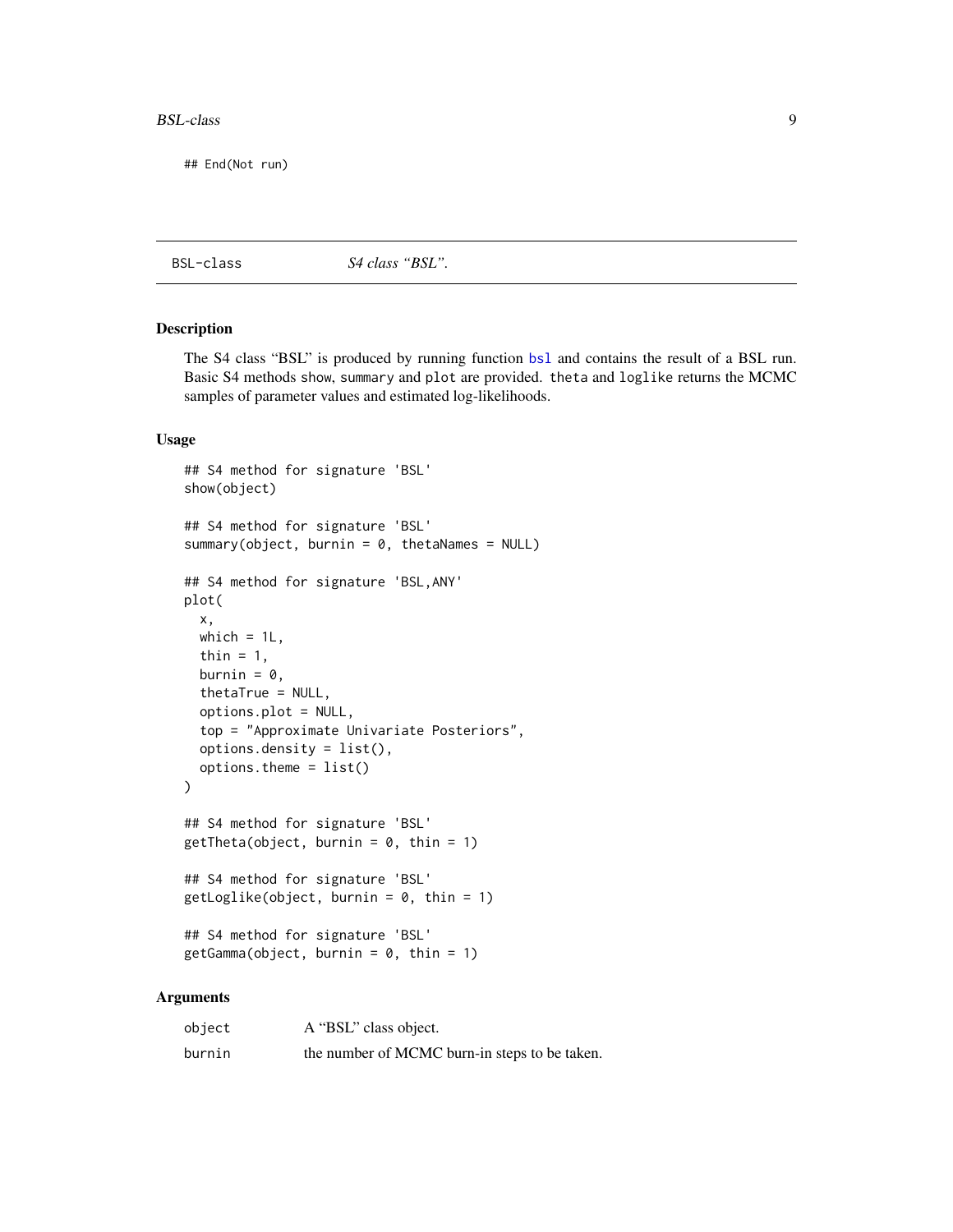| thetaNames      | Parameter names to be shown in the summary table. If not given, parameter<br>names of the "BSL" object will be used by default.                                   |
|-----------------|-------------------------------------------------------------------------------------------------------------------------------------------------------------------|
| $\mathsf{x}$    | A "BSL" class object to plot.                                                                                                                                     |
| which           | An integer argument indicating which plot function to be used. The default, 1L,<br>uses the plain plot to visualise the result. 2L uses ggplot2 to draw the plot. |
| thin            | A numeric argument indicating the gap between samples to be taken when thin-<br>ning the MCMC draws. The default is 1, which means no thinning is used.           |
| thetaTrue       | A set of true parameter values to be included on the plots as a reference line.<br>The default is NULL.                                                           |
| options.plot    | A list of additional arguments to pass into the plot function. Only use when<br>which is 1L.                                                                      |
| top             | A character argument of the combined plot title if which is 2L.                                                                                                   |
| options.density |                                                                                                                                                                   |
|                 | A list of additional arguments to pass into the geom_density function. Only use<br>when which is 2L.                                                              |
| options.theme   | A list of additional arguments to pass into the theme function. Only use when<br>which is 2L.                                                                     |
|                 |                                                                                                                                                                   |

# **Slots**

- theta Object of class "matrix". MCMC samples from the joint approximate posterior distribution of the parameters.
- loglike Object of class "numeric". Accepted MCMC samples of the estimated log-likelihood values.
- call Object of class "call". The original code that was used to call the method.
- model Object of class "MODEL".
- acceptanceRate Object of class "numeric". The acceptance rate of the MCMC algorithm.
- earlyRejectionRate Object of class "numeric". The early rejection rate of the algorithm (early rejection may occur when using bounded prior distributions).
- errorRate Object of class "numeric". The error rate. If any infinite summary statistic or infinite log-likelihood estimate occurs during the process, it is marked as an error and the proposed parameter will be rejected.
- y Object of class "ANY". The observed data.
- n Object of class "numeric". The number of simulations from the model per MCMC iteration to estimate the synthetic likelihood.
- M Object of class "numeric". The number of MCMC iterations.
- covRandWalk Object of class "matrix". The covariance matrix used in multivariate normal random walk proposals.
- method Object of class "character". The character argument indicating the used method.
- shrinkage Object of class "characterOrNULL". The character argument indicating the shrinkage method.
- penalty Object of class "numericOrNULL". The penalty value.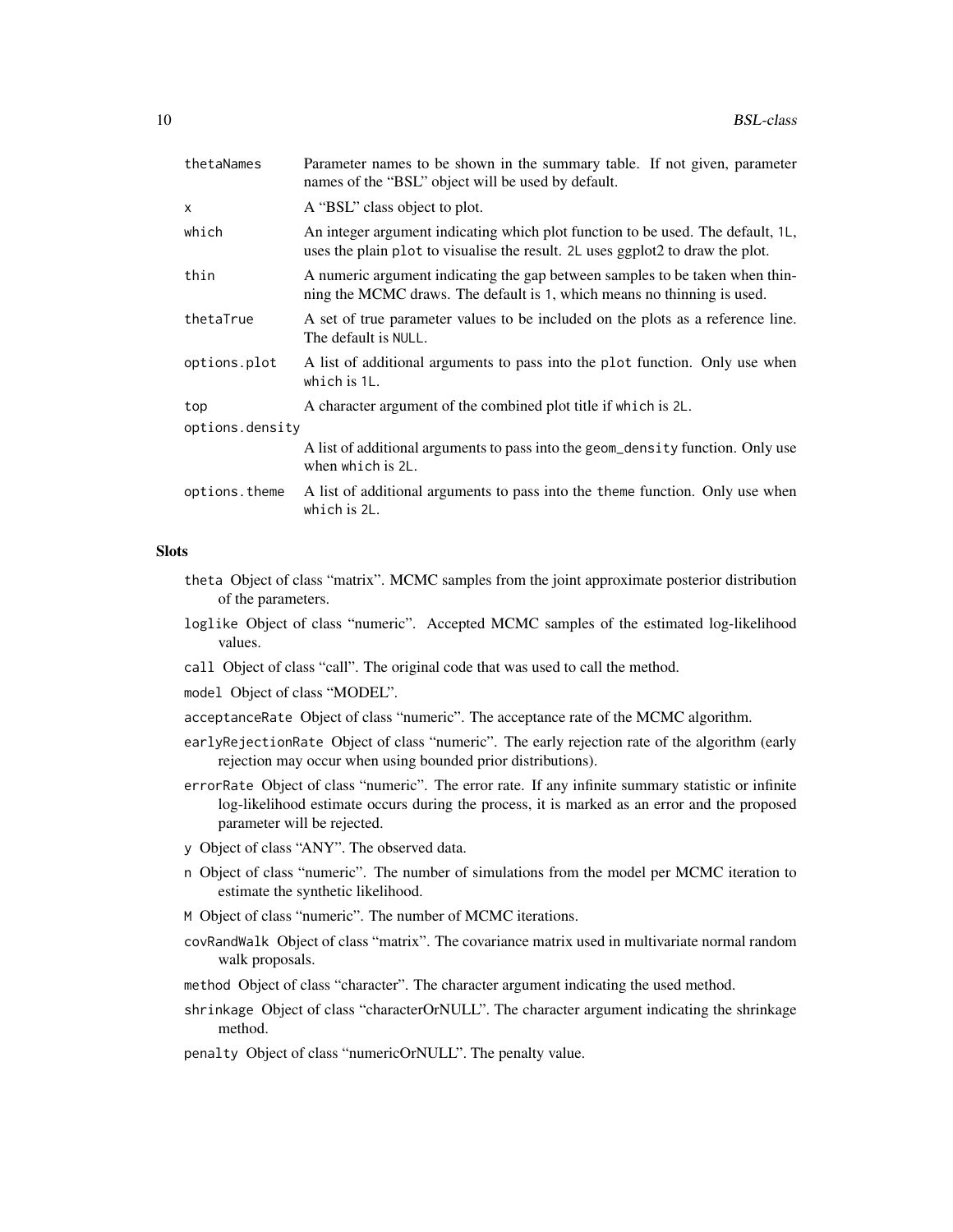- <span id="page-10-0"></span>GRC Object of class "logical". Whether the Gaussian rank correlation matrix is used.
- logitTransform Object of class "logical". The logical argument indicating whether a logit transformation is used in the algorithm.
- logitTransformBound Object of class "matrixOrNULL". The matrix of logitTransformBound.
- standardise Object of class "logical". The logical argument that determines whether to standardise the summary statistics.
- parallel Object of class "logical". The logical value indicating whether parallel computing is used in the process.
- parallelArgs Object of class "listOrNULL". The list of additional arguments to pass into the foreach function.

time Object of class "difftime". The running time.

- gamma Object of class "numeric". MCMC samples of gamma parameter values of the mean adjustment or variance inflation for method "BSLmisspec".
- misspecType Object of class "characterOrNULL". The character argument indicating whether mean adjustment ("mean") or variance inflation ("variance") to be used in "BSLmisspec" method.
- tau Object of class "numeric". Parameter of the prior distribution for "BSLmisspec" method. For mean adjustment, tau is the scale of the Laplace distribution. For variance inflation, tau is the mean of the exponential distribution.
- whitening Object of class "logicalOrMatrixOrNULL". A logical argument determines whether Whitening transformation is used in "BSL" method with Warton's shrinkage, or just the Whitening matrix used.

#### Examples

```
## Not run:
# a toy example
toy_simVec <- function(n, theta) matrix(rnorm(n, theta), nrow = n) # the simulation function
toy_sum <- function(x) x # the summary statistic function
model <- newModel(fnSimVec = toy_simVec, fnSum = toy_sum, theta0 = 0) # create the model object
result_toy <- bsl(y = 1, n = 100, M = 1e4, model = model, covRandWalk = matrix(1))
summary(result_toy)
plot(result_toy)
```
## End(Not run)

<span id="page-10-1"></span>cell *Cell biology example*

#### Description

This example estimates the probabilities of cell motility and cell proliferation for a discrete-time stochastic model of cell spreading. We provide the data and tuning parameters required to reproduce the results in An et al. (2019).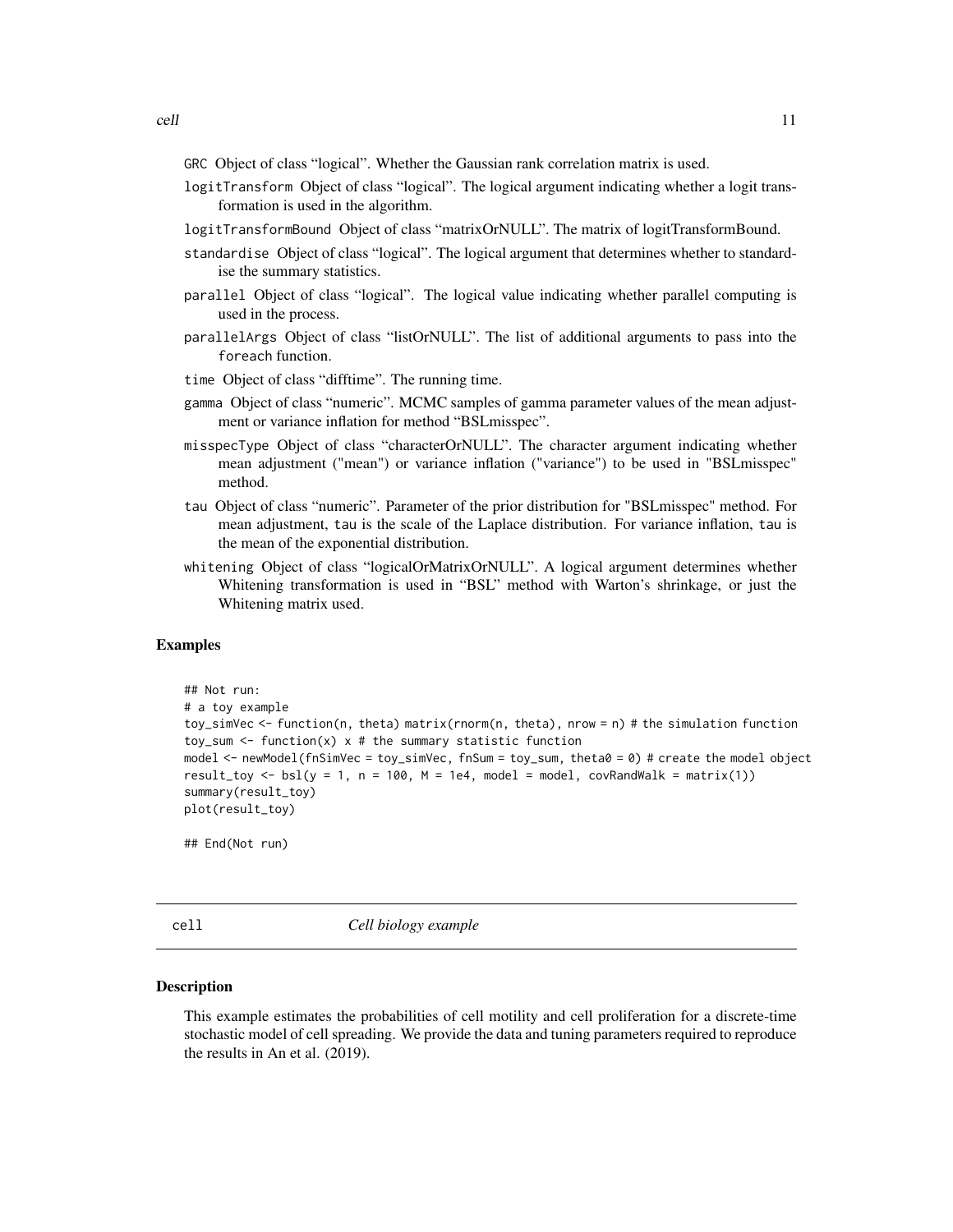# Usage

```
data(ma2)
cell_sim(theta, Yinit, rows, cols, sim_iters, num_obs)
cell_sum(Y, Yinit)
cell_prior(theta)
```
# Arguments

| theta     | A vector of proposed model parameters, $P_m$ and $P_p$ .                                                                                                                                                                                                                                                                                                    |
|-----------|-------------------------------------------------------------------------------------------------------------------------------------------------------------------------------------------------------------------------------------------------------------------------------------------------------------------------------------------------------------|
| Yinit     | The initial matrix of cell presences of size rows $\times$ cols.                                                                                                                                                                                                                                                                                            |
| rows      | The number of rows in the lattice (rows in the cell location matrix).                                                                                                                                                                                                                                                                                       |
| cols      | The number of columns in the lattice (columns in the cell location matrix).                                                                                                                                                                                                                                                                                 |
| sim_iters | The number of discretisation steps to get to when an observation is actually<br>taken. For example, if observations are taken every 5 minutes but the dis-<br>cretisation level is 2.5 minutes, then sim_iters would be 2. Larger values of<br>sim_iters lead to more "accurate" simulations from the model, but they also<br>increase the simulation time. |
| num_obs   | The total number of images taken after initialisation.                                                                                                                                                                                                                                                                                                      |
| Y         | A rows $\times$ cols $\times$ num obs array of the cell presences at times 1:num obs (not<br>time $0$ ).                                                                                                                                                                                                                                                    |

# Details

Cell motility (movement) and proliferation (reproduction) cause tumors to spread and wounds to heal. If we can measure cell proliferation and cell motility under different situations, then we may be able to use this information to determine the efficacy of different medical treatments.

A common method for measuring in vitro cell movement and proliferation is the scratch assay. Cells form a layer on an assay and, once they are completely covering the assay, a scratch is made to separate the cells. Images of the cells are taken until the scratch has closed up and the cells are in contact again. Each image can be converted to a binary matrix by forming a lattice and recording the binary matrix (of size rows  $\times$  cols) of cell presences.

The model that we consider is a random walk model with parameters for the probability of cell movement  $(P_m)$  and the probability of cell proliferation  $(P_p)$  and it has no tractable likelihood function. We use the vague priors  $P_m \sim U(0, 1)$  and  $P_p \sim U(0, 1)$ .

We have a total of 145 summary statistics, which are made up of the Hamming distances between the binary matrices for each time point and the total number of cells at the final time.

Details about the types of cells that this model is suitable for and other information can be found in Price et al. (2018) and An et al. (2019). Johnston et al. (2014) use a different ABC method and different summary statistics for a similar example.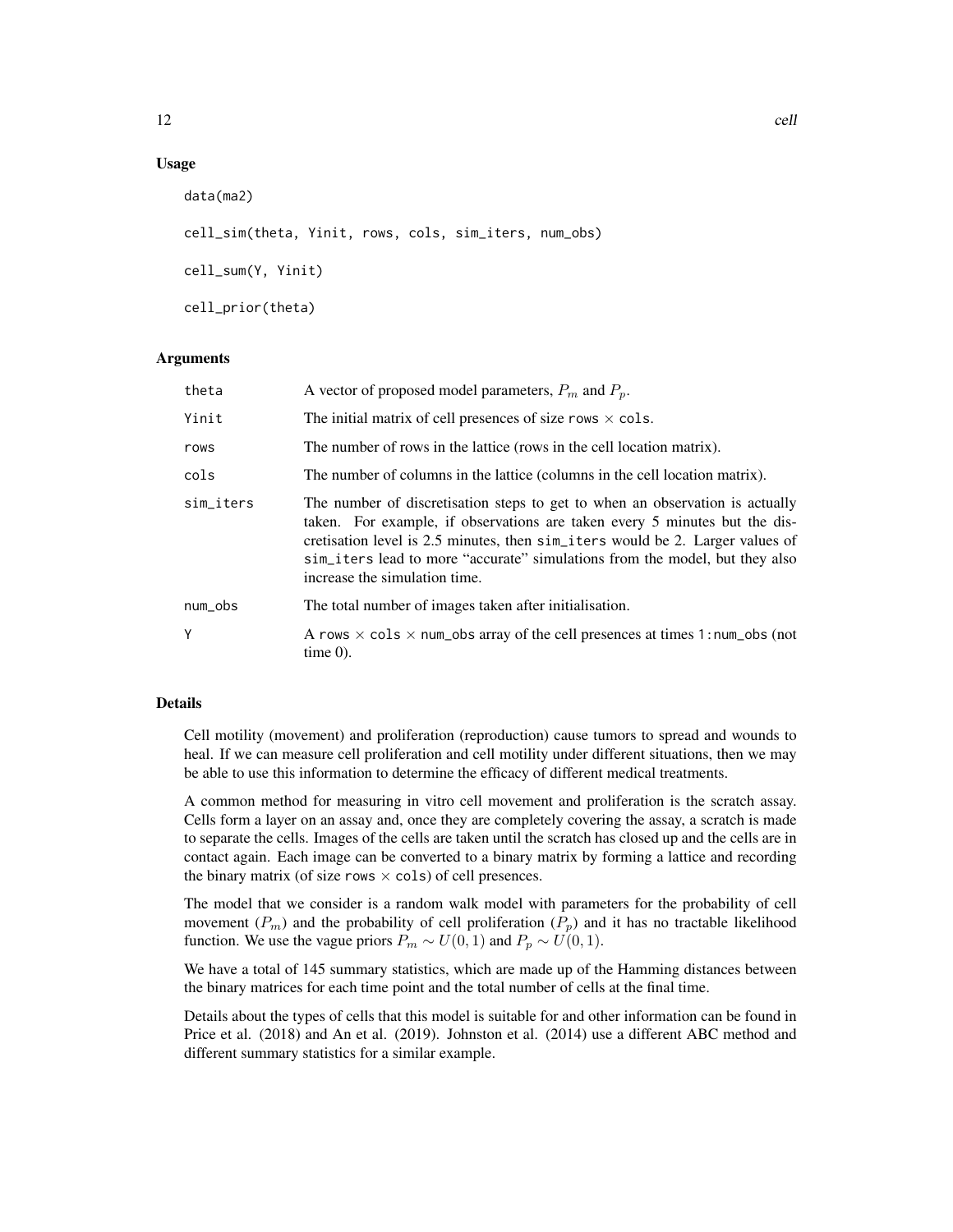# Functions

- cell\_sim: The function cell\_sim(theta,Yinit,rows,cols,sim\_iters,num\_obs) simulates data from the model, using C++ in the backend.
- cell\_sum: The function cell\_sum(Y,sum\_options) calculates the summary statistics for this example.
- cell\_prior: The function cell\_prior(theta) evaluates the log prior density at the parameter value θ.

#### A simulated dataset

An example "observed" dataset and the tuning parameters relevant to that example can be obtained using data(cell). This "observed" data is a simulated dataset with  $P_m = 0.35$  and  $P_p = 0.001$ . The lattice has 27 rows and 36 cols and there are num\_obs = 144 observations after time 0 (to mimic images being taken every 5 minutes for 12 hours). The simulation is based on there initially being 110 cells in the assay.

Further information about the specific choices of tuning parameters used in BSL and BSLasso can be found in An et al. (2019).

- data: The rows  $\times$  cols  $\times$  num\_obs array of the cell presences at times 1:144.
- sim\_args: Values of sim\_args relevant to this example.
- sum\_args: Values of sum\_args relevant to this example, i.e. just the value of Yinit.
- start: A vector of suitable initial values of the parameters for MCMC.
- cov: The covariance matrix of a multivariate normal random walk proposal distribution used in the MCMC, in the form of a  $2 \times 2$  matrix.

#### Author(s)

Ziwen An, Leah F. South and Christopher Drovandi

#### References

An Z, South LF, Nott DJ, Drovandi CC (2019). "Accelerating Bayesian Synthetic Likelihood With the Graphical Lasso." *Journal of Computational and Graphical Statistics*, 28(2), 471–475. doi: [10.1080/10618600.2018.1537928.](https://doi.org/10.1080/10618600.2018.1537928)

Johnston ST, Simpson MJ, McElwain DLS, Binder BJ, Ross JV (2014). "Interpreting scratch assays using pair density dynamics and approximate Bayesian computation." *Open Biology*, 4(9), 140097. doi: [10.1098/rsob.140097.](https://doi.org/10.1098/rsob.140097)

Price LF, Drovandi CC, Lee A, Nott DJ (2018). "Bayesian Synthetic Likelihood." *Journal of Computational and Graphical Statistics*, 27, 1–11. doi: [10.1080/10618600.2017.1302882.](https://doi.org/10.1080/10618600.2017.1302882)

#### Examples

## Not run: require(doParallel) # You can use a different package to set up the parallel backend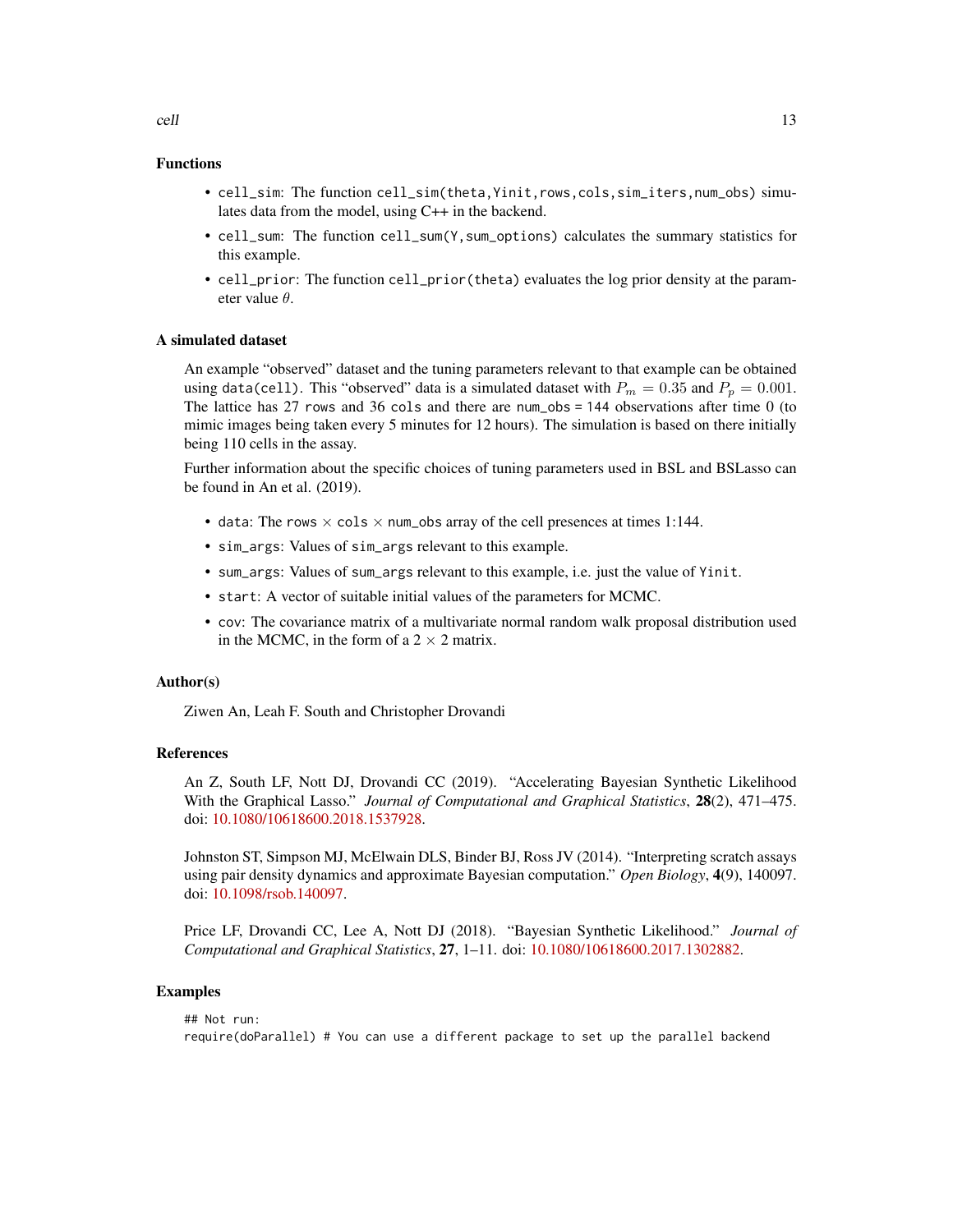```
# Loading the data for this example
data(cell)
model <- newModel(fnSim = cell_sim, fnSum = cell_sum, simArgs = cell$sim_args,
                  sumArgs = cell$sum_args, theta0 = cell$start, fnLogPrior = cell_prior,
                  thetaNames = expression(P[m], P[p]))thetaExact <- c(0.35, 0.001)
# Performing BSL (reduce the number of iterations M if desired)
# Opening up the parallel pools using doParallel
cl <- makeCluster(min(detectCores() - 1,2))
registerDoParallel(cl)
resultCellBSL <- bsl(cell$data, n = 5000, M = 10000, model = model, covRandWalk = cell$cov,
                     parallel = TRUE, verbose = 1L)
stopCluster(cl)
registerDoSEQ()
show(resultCellBSL)
summary(resultCellBSL)
plot(resultCellBSL, thetaTrue = thetaExact, thin = 20)
# Performing uBSL (reduce the number of iterations M if desired)
# Opening up the parallel pools using doParallel
cl <- makeCluster(min(detectCores() - 1,2))
registerDoParallel(cl)
resultCelluBSL <- bsl(cell$data, n = 5000, M = 10000, model = model, covRandWalk = cell$cov,
                      method = "uBSL", parallel = TRUE, verbose = 1L)
stopCluster(cl)
registerDoSEQ()
show(resultCelluBSL)
summary(resultCelluBSL)
plot(resultCelluBSL, thetaTrue = thetaExact, thin = 20)
# Performing tuning for BSLasso
ssy <- cell_sum(cell$data, cell$sum_args$Yinit)
lambda_all <- list(exp(seq(0.5,2.5,length.out=20)), exp(seq(0,2,length.out=20)),
                   exp(seq(-1,1,length.out=20)), exp(seq(-1,1,length.out=20)))
# Opening up the parallel pools using doParallel
cl <- makeCluster(min(detectCores() - 1,2))
registerDoParallel(cl)
set.seed(100)
sp_cell <- selectPenalty(ssy, n = c(500, 1000, 1500, 2000), lambda_all, theta = thetaExact,
    M = 100, sigma = 1.5, model = model, method = "BSL", shrinkage = "glasso",
    parallelSim = TRUE, parallelMain = FALSE)
stopCluster(cl)
registerDoSEQ()
sp_cell
plot(sp_cell)
# Performing BSLasso with a fixed penalty (reduce the number of iterations M if desired)
# Opening up the parallel pools using doParallel
cl <- makeCluster(min(detectCores() - 1,2))
registerDoParallel(cl)
resultCellBSLasso <- bsl(cell$data, n = 1500, M = 10000, model = model, covRandWalk = cell$cov,
                      shrinkage = "glasso", penalty = 1.3, parallel = TRUE, verbose = 1L)
```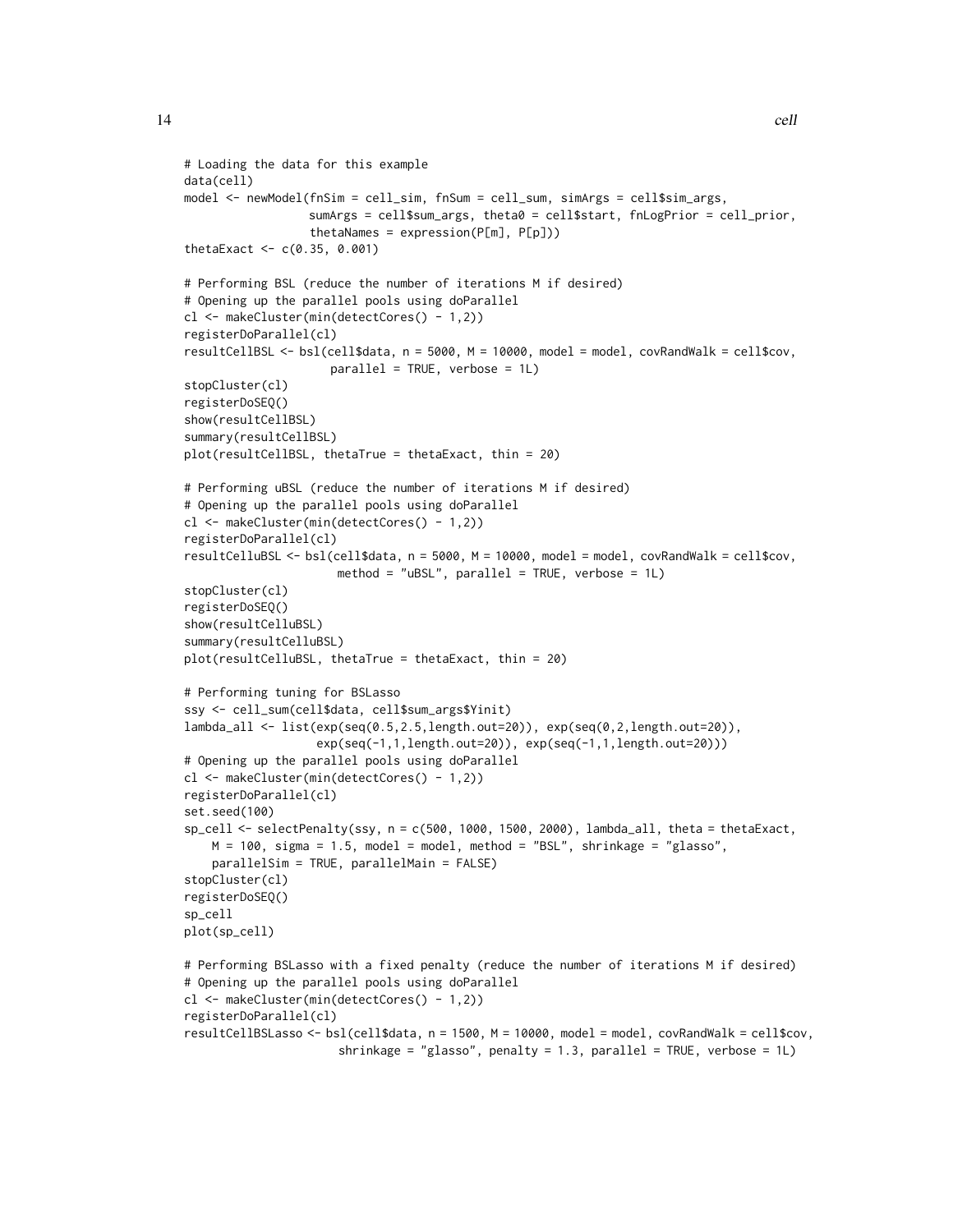# <span id="page-14-0"></span>combinePlotsBSL 15

```
stopCluster(cl)
registerDoSEQ()
show(resultCellBSLasso)
summary(resultCellBSLasso)
plot(resultCellBSLasso, thetaTrue = thetaExact, thin = 20)
# Performing semiBSL (reduce the number of iterations M if desired)
# Opening up the parallel pools using doParallel
cl <- makeCluster(min(detectCores() - 1,2))
registerDoParallel(cl)
resultCellSemiBSL <- bsl(cell$data, n = 5000, M = 10000, model = model, covRandWalk = cell$cov,
                         method = "semiBSL", parallel = TRUE, verbose = 1L)
stopCluster(cl)
registerDoSEQ()
show(resultCellSemiBSL)
summary(resultCellSemiBSL)
plot(resultCellSemiBSL, thetaTrue = thetaExact, thin = 20)
# Plotting the results together for comparison
# plot using the R default plot function
oldpar <- par()
par(max = c(5, 4, 1, 2), oma = c(0, 1, 2, 0))combinePlotsBSL(list(resultCellBSL, resultCelluBSL, resultCellBSLasso, resultCellSemiBSL),
  which = 1, thetaTrue = thetaExact, thin = 20, label = c("bsl", "ubsl", "bslasso", "semiBSL"),
   col = 1:4, lty = 1:4, lwd = 1)
mtext("Approximate Univariate Posteriors", outer = TRUE, cex = 1.5)
par(mar = oldpar$mar, oma = oldpar$oma)
```
## End(Not run)

combinePlotsBSL *Plot the densities of multiple "bsl" class objects.*

#### Description

The function combinePlotsBSL can be used to plot multiple BSL densities together, optionally with the true values for the parameters.

#### Usage

```
combinePlotsBSL(
  objectList,
 which = 1L,
  thin = 1,
  burnin = 0,
  thetaTrue = NULL,
  label = NULL,
```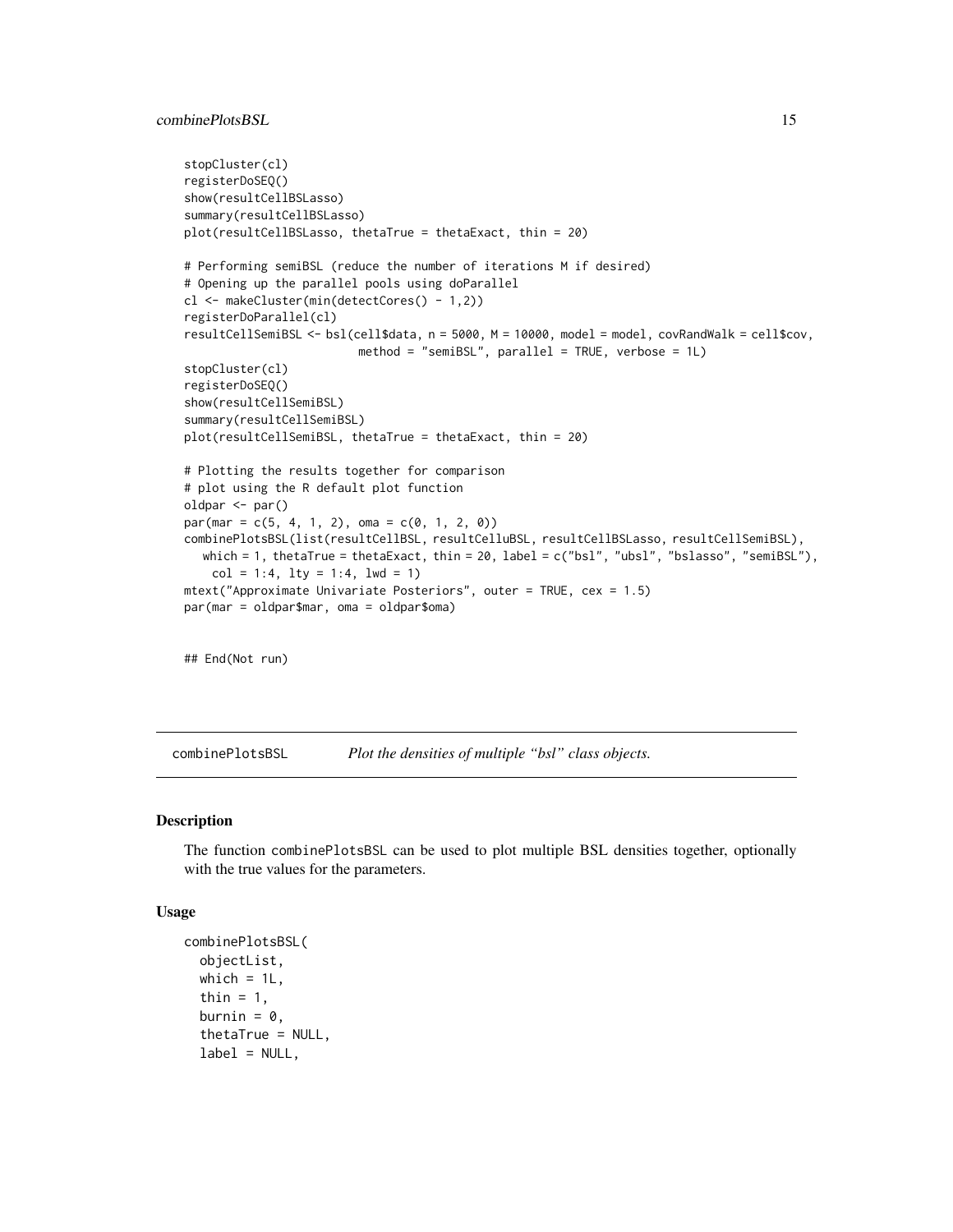```
legendPosition = c("auto", "right", "bottom")[1],
legendNcol = NULL,
col = NULL,lty = NULL,
lwd = NULL,cex.1ab = 1,
cex. axis = 1,cex.legend = 0.75,
top = "Approximate Marginal Posteriors",
options.color = list(),
options.linetype = list(),
options.size = list(),
options.theme = list()
```
# Arguments

 $\mathcal{L}$ 

| objectList     | A list of "bsl" class objects.                                                                                                                                                                                 |
|----------------|----------------------------------------------------------------------------------------------------------------------------------------------------------------------------------------------------------------|
| which          | An integer argument indicating which plot function to be used. The default, 1L,<br>uses the plain plot to visualise the result. 2L uses ggplot2 to draw the plot.                                              |
| thin           | A numeric argument indicating the gap between samples to be taken when thin-<br>ning the MCMC draws. The default is 1, which means no thinning is used.                                                        |
| burnin         | the number of MCMC burn-in steps to be taken.                                                                                                                                                                  |
| thetaTrue      | A set of true parameter values to be included on the plots as a reference line.<br>The default is NULL.                                                                                                        |
| label          | A string vector indicating the labels to be shown in the plot legend. The default<br>is NULL, which uses the names from objectList.                                                                            |
| legendPosition | One of the three string arguments, "auto", "right" or "bottom", indicating the<br>legend position. The default is "auto", which automatically choose from "right"<br>and "bottom". Only used when which is 1L. |
| legendNcol     | An integer argument indicating the number of columns of the legend. The de-<br>fault, NULL, put all legends in the same row or column depending on legendPosition.<br>Only used when which is 1L.              |
| col            | A vector argument containing the plotting color for each density curve. Each<br>element of the vector will be passed into lines. Only used when which is 1L.                                                   |
| 1ty            | A vector argument containing the line type for each density curve. Each element<br>of the vector will be passed into lines. Only used when which is 1L.                                                        |
| lwd            | A vector argument containing the line width for each density curve. Each ele-<br>ment of the vector will be passed into lines. Only used when which is 1L.                                                     |
| cex.lab        | The magnification to be used for x and y labels relative to the current setting of<br>cex. To be passed into plot. Only used when which is 1L.                                                                 |
| cex.axis       | The magnification to be used for axis annotation relative to the current setting<br>of cex. To be passed into plot. Only used when which is 1L.                                                                |
| cex.legend     | The magnification to be used for legend annotation relative to the current setting<br>of cex. Only used when which is 1L.                                                                                      |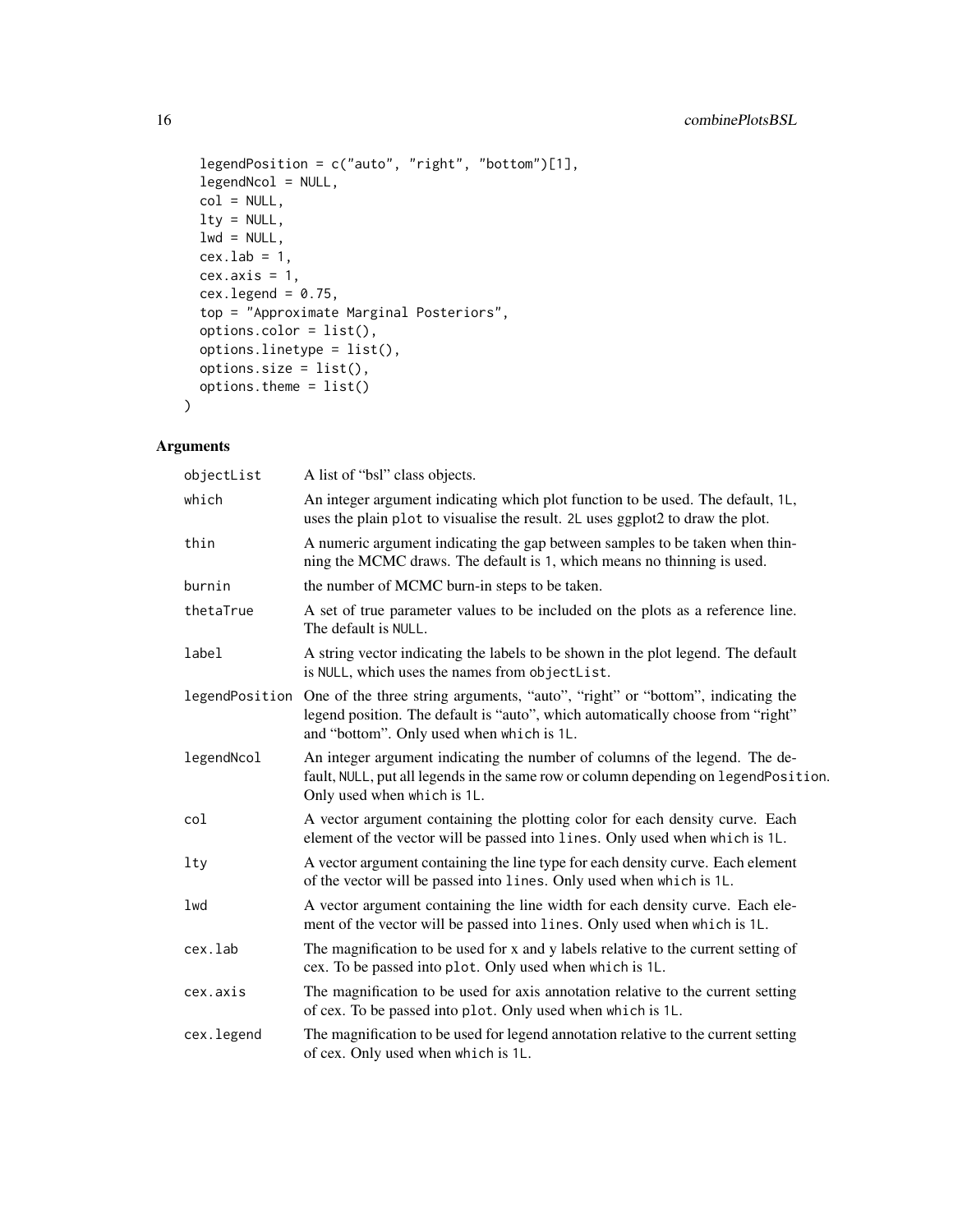#### <span id="page-16-0"></span>cor2cov and the core of the core of the core of the core of the core of the core of the core of the core of the core of the core of the core of the core of the core of the core of the core of the core of the core of the co

| top              | A string argument of the combined plot title. Only used when which is 2L.                                             |  |  |  |  |
|------------------|-----------------------------------------------------------------------------------------------------------------------|--|--|--|--|
| options.color    | A list of additional arguments to pass into function ggplot2: : scale_color_manual.<br>Only used when which is 2L.    |  |  |  |  |
| options.linetype |                                                                                                                       |  |  |  |  |
|                  | A list of additional arguments to pass into function ggplot2: : scale_linetype_manual.<br>Only used when which is 2L. |  |  |  |  |
| options.size     | A list of additional arguments to pass into function ggp1ot2::scale_size_manual.<br>Only used when which is 2L.       |  |  |  |  |
| options.theme    | A list of additional arguments to pass into the theme function. Only use when<br>which is 2L.                         |  |  |  |  |
|                  |                                                                                                                       |  |  |  |  |

# Value

No return value, called for the plots produced.

#### See Also

[ma2](#page-27-1), [cell](#page-10-1), [mgnk](#page-31-1) and [toad](#page-47-1) for examples.

# Examples

```
## Not run:
toy_sim <- function(n, theta) matrix(rnorm(2*n, theta), nrow = n)
toy_sum <- ma2_sum
model <- newModel(fnSimVec = toy_sim, fnSum = toy_sum, sumArgs = list(epsilon = 2), theta0 = 0)
result1 <- bsl(y = 1:2, n = 100, M = 5e3, \text{ model} = \text{model}, \text{covRandWalk} = \text{matrix}(1),method = "BSL", plotOnTheFly = TRUE)
result2 <- bsl(y = 1:2, n = 100, M = 5e3, \text{ model} = \text{model}, \text{covRandWalk} = \text{matrix}(1),method = "uBSL", plotOnTheFly = TRUE)
result3 <- bsl(y = 1:2, n = 100, M = 5e3, model = model, covRandWalk = matrix(1),
                method = "semiBSL", plotOnTheFly = TRUE)
combinePlotsBSL(list(result1, result2, result3), label = c("BSL","uBSL","semiBSL"), thin = 20)
## End(Not run)
```
<span id="page-16-1"></span>cor2cov *Convert a correlation matrix to a covariance matrix*

# Description

This function converts a correlation matrix to a covariance matrix

#### Usage

cor2cov(corr, std)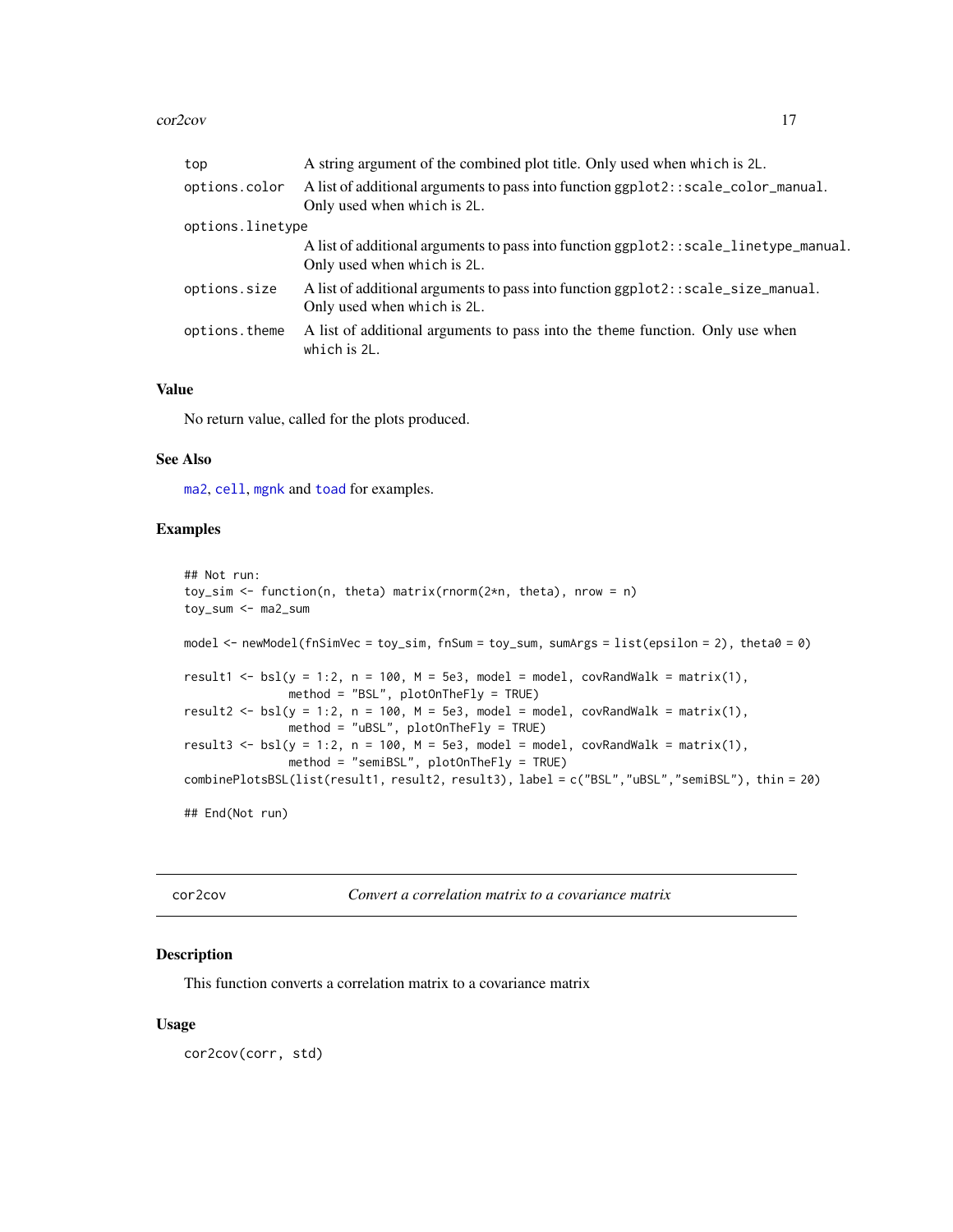# <span id="page-17-0"></span>Arguments

| corr | The correlation matrix to be converted. This must be symmetric.                    |
|------|------------------------------------------------------------------------------------|
| std  | A vector that contains the standard deviations of the variables in the correlation |
|      | matrix.                                                                            |

# Value

The covariance matrix.

estimateLoglike *Estimate the synthetic likelihood*

# Description

This function computes the estimated synthetic (log) likelihood using one of the four methods ("BSL", "uBSL", "semiBSL" and "BSLmisspec"). Please find the links below in the see also section for more details.

# Usage

```
estimateLoglike(
  ssy,
  ssx,
 method = c("BSL", "uBSL", "semiBSL", "BSLmisspec"),
 log = TRUE,verbose = FALSE,
  ...
)
```
# Arguments

| SSY        | The observed summary statisic.                                                                                                                                                                                                                                                                                                                                                                                                                                                                             |
|------------|------------------------------------------------------------------------------------------------------------------------------------------------------------------------------------------------------------------------------------------------------------------------------------------------------------------------------------------------------------------------------------------------------------------------------------------------------------------------------------------------------------|
| <b>SSX</b> | A matrix of the simulated summary statistics. The number of rows is the same<br>as the number of simulations per iteration.                                                                                                                                                                                                                                                                                                                                                                                |
| method     | A string argument indicating the method to be used. The default, "BSL", runs<br>standard BSL. "uBSL" uses the unbiased estimator of a normal density of Ghurye<br>and Olkin (1969). "semiBSL" runs the semi-parametric BSL algorithm and is<br>more robust to non-normal summary statistics. "BSL misspec" estimates the<br>Gaussian synthetic likelihood whilst acknowledging that there may be incom-<br>patibility between the model and the observed summary statistic (Frazier and<br>Drovandi 2021). |
| log        | A logical argument indicating if the log of likelihood is given as the result. The<br>default is TRUE.                                                                                                                                                                                                                                                                                                                                                                                                     |
| verbose    | A logical argument indicating whether an error message should be printed if the<br>function fails to compute a likelihood. The default is FALSE.                                                                                                                                                                                                                                                                                                                                                           |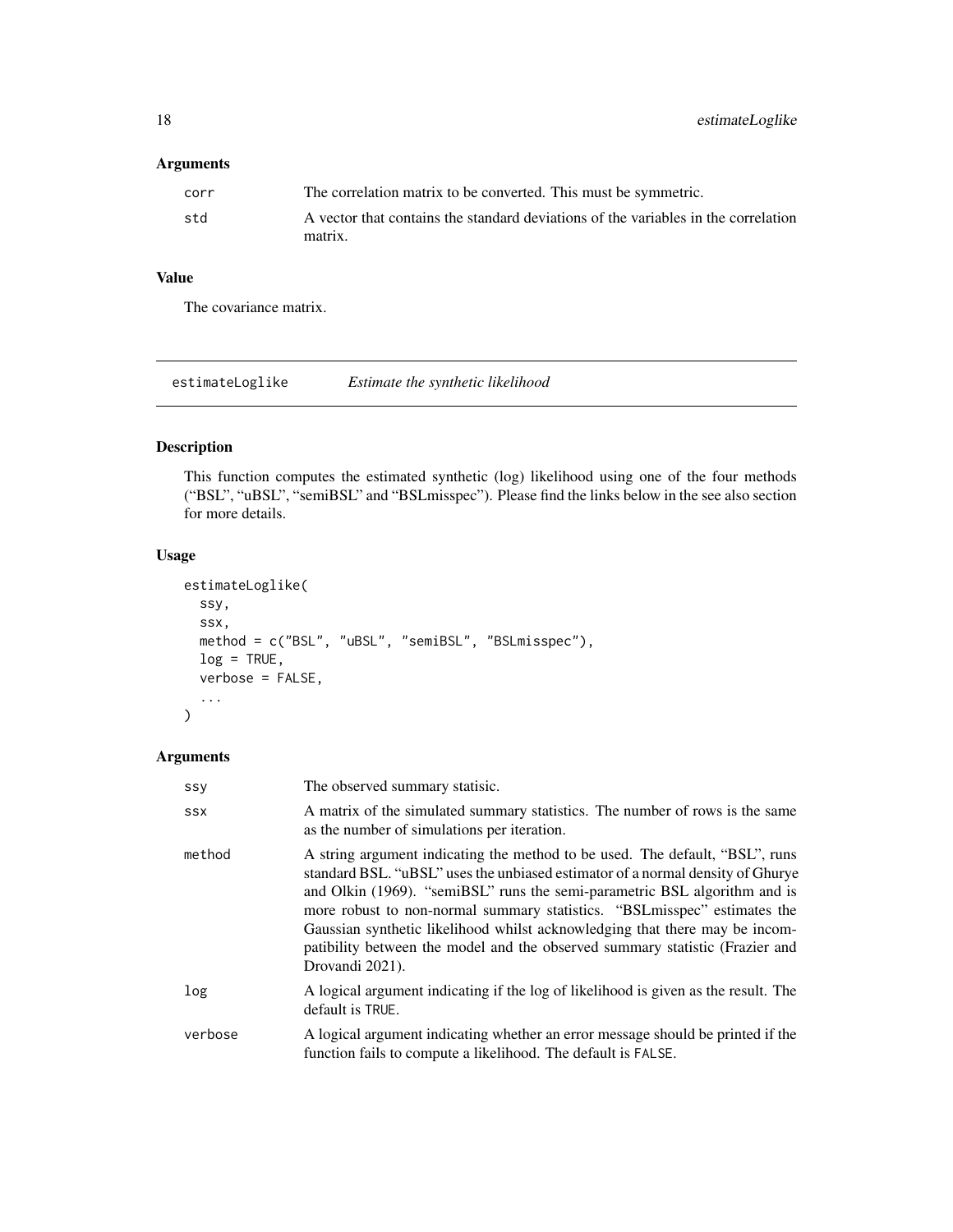<span id="page-18-0"></span>... Arguments to be passed to methods.

- shrinkage Available for methods "BSL" and "semiBSL". A string argument indicating which shrinkage method to be used. The default is NULL, which means no shrinkage is used. Shrinkage estimation is only available for methods "BSL" and "semiBSL". Current options are "glasso" for the graphical lasso method of Friedman et al. (2008) and "Warton" for the ridge regularisation method of Warton (2008).
- penalty Available for methods "BSL" and "semiBSL". The penalty value to be used for the specified shrinkage method. Must be between zero and one if the shrinkage method is "Warton".
- standardise Available for method "BSL". A logical argument that determines whether to standardise the summary statistics before applying the graphical lasso. This is only valid if method is "BSL", shrinkage is "glasso" and penalty is not NULL. The diagonal elements will not be penalised if the shrinkage method is "glasso". The default is FALSE.
- GRC Available for method "BSL". A logical argument indicating whether the Gaussian rank correlation matrix (Boudt et al. 2012) should be used to estimate the covariance matrix in "BSL" method. The default is FALSE, which uses the sample covariance by default.
- whitening Available for method "BSL". This argument determines whether Whitening transformation should be used in "BSL" method with Warton's shrinkage. Whitening transformation helps decorrelate the summary statistics, thus encourages sparsity of the synthetic likelihood covariance matrix. This might allow heavier shrinkage to be applied without losing much accuracy, hence allowing the number of simulations to be reduced. By default, NULL represents no Whitening transformation. Otherwise this is enabled if a Whitening matrix is provided. See [estimateWhiteningMatrix](#page-19-1) for the function to estimate the Whitening matrix.
- ssyTilde Available for method "BSL". The whitened observed summary statisic. If this is not NULL, it will be used to save computation effort. Only used if Whitening is enabled.
- kernel Available for method "semiBSL". A string argument indicating the smoothing kernel to pass into density for estimating the marginal distribution of each summary statistic. Only "gaussian" and "epanechnikov" are available. The default is "gaussian".
- type Available for method "BSLmisspec". A string argument indicating which method is used to account for and detect potential incompatibility. The two options are "mean" and "variance".
- gamma Available for method "BSLmisspec". The additional latent parameter to account for possible incompatability between the model and observed summary statistic. In "BSLmisspec" method, this is updated with a slice sampler (Neal 2003).

#### Value

The estimated synthetic (log) likelihood value.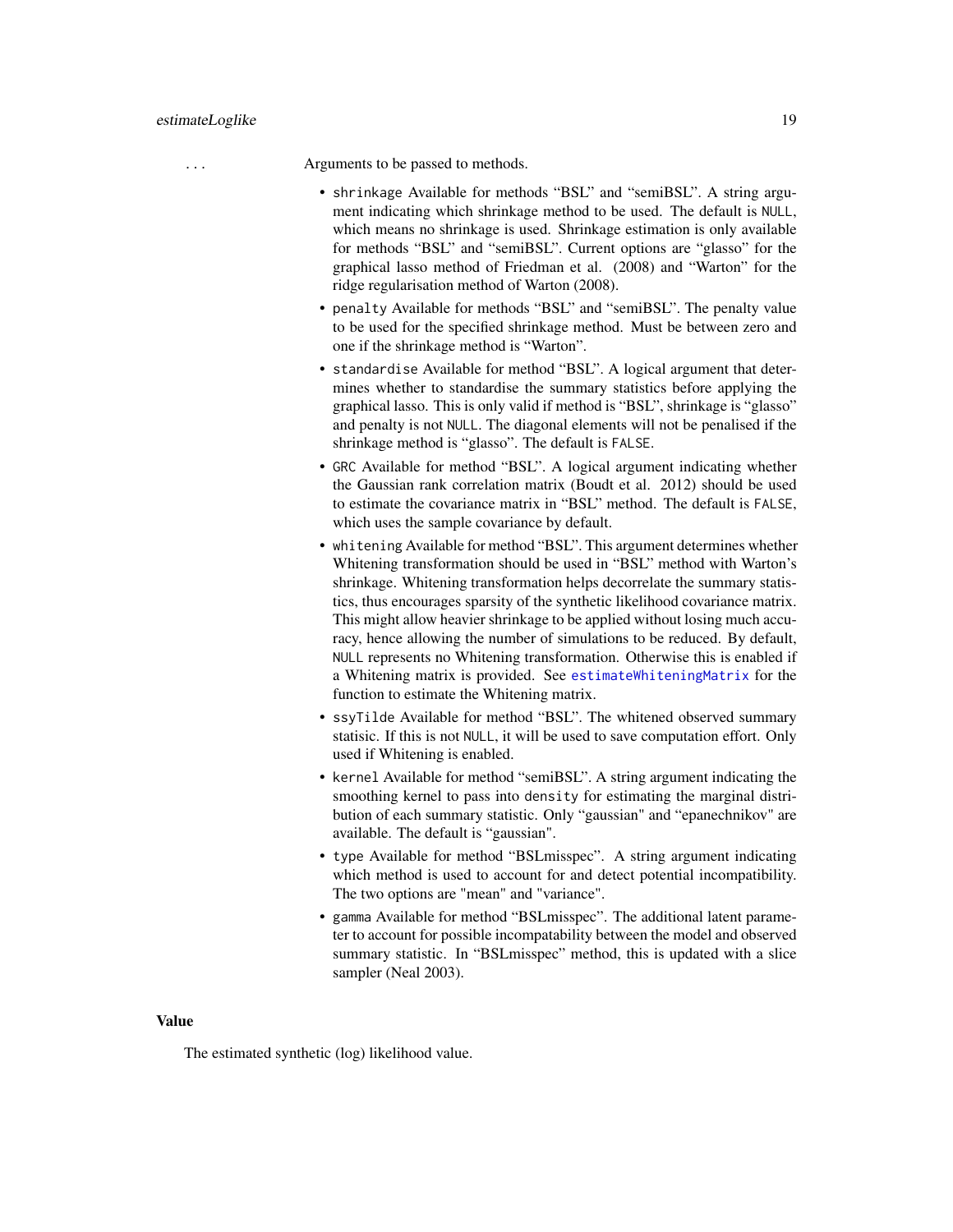#### <span id="page-19-0"></span>References

Boudt K, Cornelissen J, Croux C (2012). "The Gaussian Rank Correlation Estimator: Robustness Properties." *Statistics and Computing*, 22(2), 471–483. doi: [10.1007/s1122201192370.](https://doi.org/10.1007/s11222-011-9237-0)

Frazier DT, Drovandi C (2021). "Robust Approximate Bayesian Inference with Synthetic Likelihood." *Journal of Computational and Graphical Statistics (In Press)*. [https://arxiv.org/abs/](https://arxiv.org/abs/1904.04551) [1904.04551](https://arxiv.org/abs/1904.04551).

Friedman J, Hastie T, Tibshirani R (2008). "Sparse Inverse Covariance Estimation with the Graphical Lasso." *Biostatistics*, 9(3), 432–441.

Ghurye SG, Olkin I (1969). "Unbiased Estimation of Some Multivariate Probability Densities and Related Functions." *Ann. Math. Statist.*, 40(4), 1261–1271.

Neal RM (2003). "Slice sampling." *The Annals of Statistics*, 31(3), 705–767.

Warton DI (2008). "Penalized Normal Likelihood and Ridge Regularization of Correlation and Covariance Matrices." *Journal of the American Statistical Association*, 103(481), 340–349. doi: [10.119](https://doi.org/10.1198/016214508000000021)8/ [016214508000000021.](https://doi.org/10.1198/016214508000000021)

#### See Also

[gaussianSynLike](#page-22-1), [gaussianSynLikeGhuryeOlkin](#page-24-1), [semiparaKernelEstimate](#page-41-1) and [synLikeMisspec](#page-45-1).

#### Examples

```
data(ma2)
ssy <- ma2_sum(ma2$data)
m <- newModel(fnSim = ma2_sim, fnSum = ma2_sum, simArgs = ma2$sim_args,
                  theta0 = ma2$start)
ssx \le simulation(m, n = 300, theta = c(0.6, 0.2), seed = 10)$ssx
estimateLoglike(ssy, ssx, method = "BSL")
estimateLoglike(ssy, ssx, method = "uBSL")
estimateLoglike(ssy, ssx, method = "semiBSL")
estimateLoglike(ssy, ssx, method = "BSLmisspec", type = "mean", gamma = rep(0.1, 50))
```
<span id="page-19-1"></span>estimateWhiteningMatrix

*Estimate the Whitening matrix to be used in the "wBSL" method of Priddle et al. (2021)*

#### **Description**

This function estimates the Whitening matrix to be used in BSL with Warton's shrinkage and Whitening ("wBSL" method of Priddle et al. (2021)). The Whitening transformation and decorrelation methods are detailed in Kessy et al. (2018).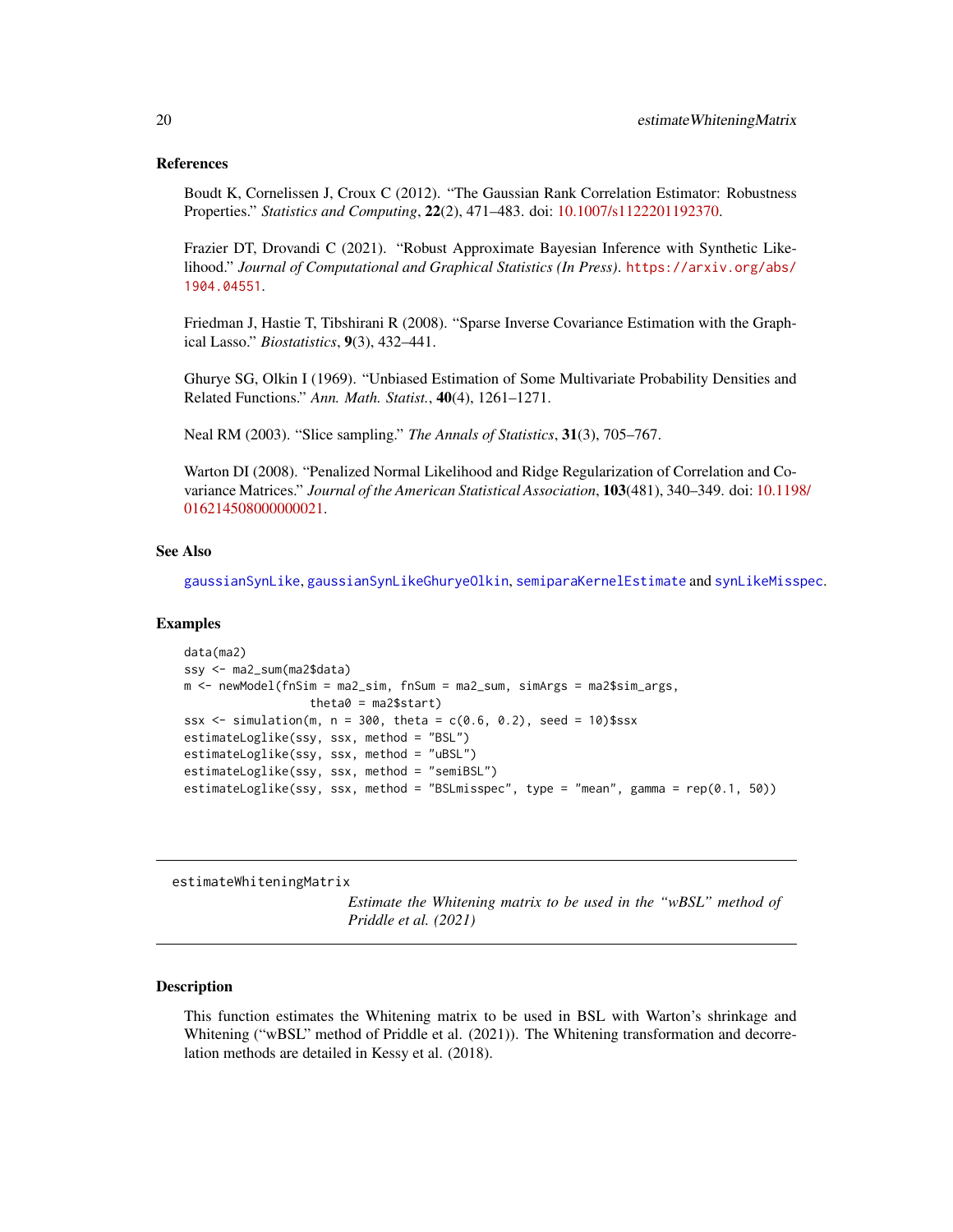# <span id="page-20-0"></span>estimateWhiteningMatrix 21

#### Usage

```
estimateWhiteningMatrix(
  n,
  model,
  method = c("PCA", "ZCA", "Cholesky", "ZCA-cor", "PCA-cor"),
  thetaPoint = NULL,
  parallel = FALSE,
  parallelArgs = NULL
)
```
#### Arguments

| n            | The number of model simulations to estimate the Whitening matrix.                                                                                                                                                                                                                                                                                                                                                                                                          |  |  |  |
|--------------|----------------------------------------------------------------------------------------------------------------------------------------------------------------------------------------------------------------------------------------------------------------------------------------------------------------------------------------------------------------------------------------------------------------------------------------------------------------------------|--|--|--|
| model        | A "MODEL" object generated with function new Model. See new Model.                                                                                                                                                                                                                                                                                                                                                                                                         |  |  |  |
| method       | The type of Whitening method to be used. The default is "PCA".                                                                                                                                                                                                                                                                                                                                                                                                             |  |  |  |
| thetaPoint   | A point estimate of the parameter value with non-negligible posterior support.                                                                                                                                                                                                                                                                                                                                                                                             |  |  |  |
| parallel     | A logical value indicating whether parallel computing should be used for sim-<br>ulation and summary statistic evaluation. The default is FALSE. When model<br>simulation is fast, it may be preferable to perform serial or vectorised compu-<br>tations to avoid significant communication overhead between workers. Parallel<br>computation can only be used if not using a vectorised simulation function, see<br>MODEL for options of vectorised simulation function. |  |  |  |
| parallelArgs | A list of additional arguments to pass into the foreach function. Only used<br>when parallel computing is enabled, default is NULL.                                                                                                                                                                                                                                                                                                                                        |  |  |  |

# Value

The estimated Whitening matrix.

# References

Kessy A, Lewin A, Strimmer K (2018). "Optimal Whitening and Decorrelation." *The American Statistician*, 72(4), 309–314. doi: [10.1080/00031305.2016.1277159.](https://doi.org/10.1080/00031305.2016.1277159)

Priddle JW, Sisson SA, Frazier DT, Turner I, Drovandi C (2021). "Efficient Bayesian Synthetic Likelihood with Whitening Transformations." *Journal of Computational and Graphical Statistics (In Press)*. <https://arxiv.org/abs/1909.04857>.

# Examples

```
## Not run:
data(ma2)
model <- newModel(fnSim = ma2_sim, fnSum = ma2_sum, simArgs = ma2$sim_args, theta0 = ma2$start)
W <- estimateWhiteningMatrix(20000, model, method = "PCA", thetaPoint = c(0.6, 0.2))
```
## End(Not run)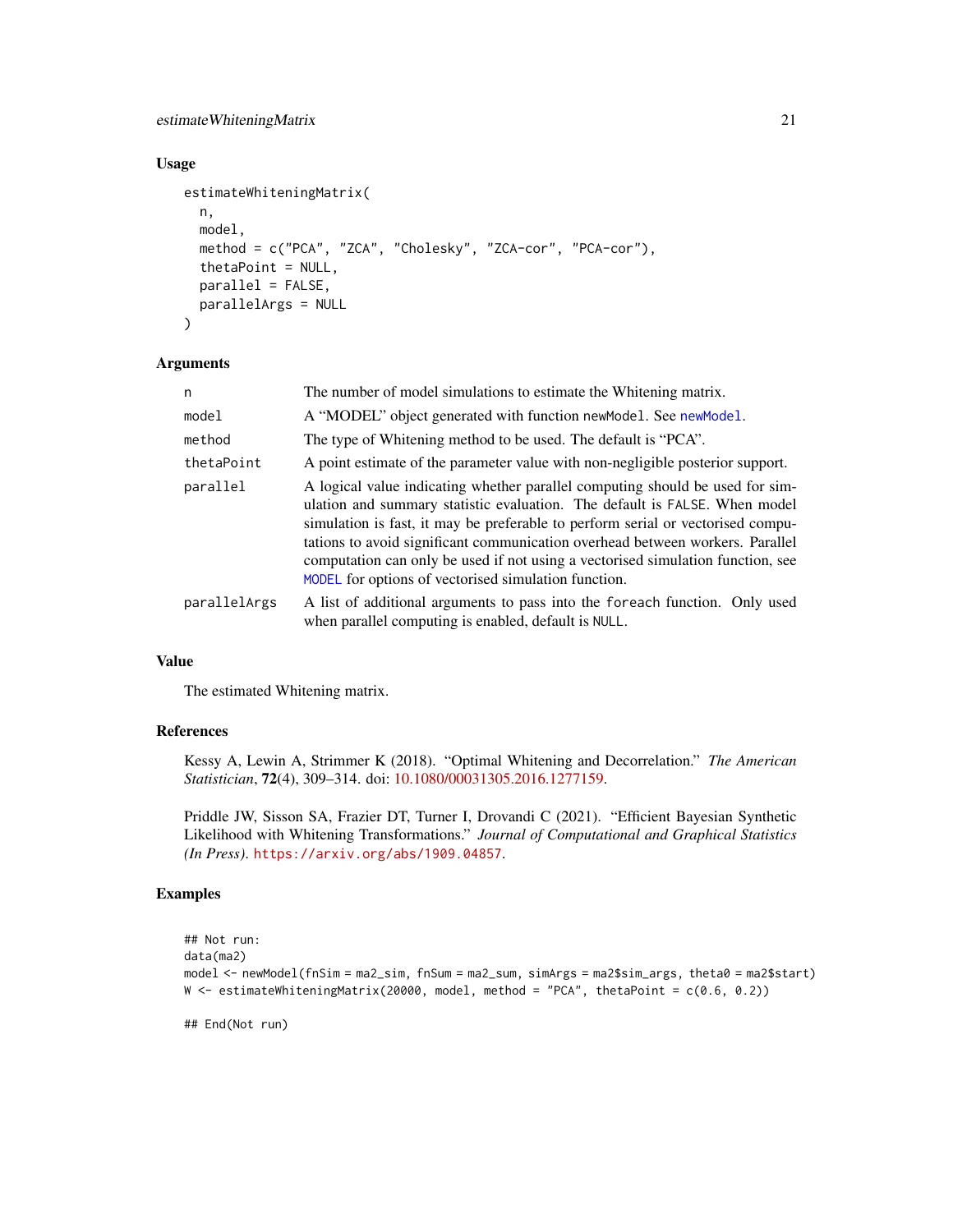<span id="page-21-0"></span>gaussianRankCorr *Gaussian rank correlation*

#### Description

This function computes the Gaussian rank correlation of Boudt et al. (2012).

#### Usage

```
gaussianRankCorr(x, vec = FALSE)
```
#### Arguments

| $\mathsf{x}$ | A numeric matrix representing data where the number of rows is the number of<br>independent data points and the number of columns is the number of variables<br>in the dataset. |
|--------------|---------------------------------------------------------------------------------------------------------------------------------------------------------------------------------|
| vec          | A logical argument indicating if the vector of correlations should be returned<br>instead of a matrix.                                                                          |

# Value

Gaussian rank correlation matrix (default) or a vector of pair correlations.

#### References

Boudt K, Cornelissen J, Croux C (2012). "The Gaussian Rank Correlation Estimator: Robustness Properties." *Statistics and Computing*, 22(2), 471–483. doi: [10.1007/s1122201192370.](https://doi.org/10.1007/s11222-011-9237-0)

# See Also

[cor2cov](#page-16-1) for conversion from correlation matrix to covariance matrix.

# Examples

```
data(ma2)
model <- newModel(fnSimVec = ma2_sim_vec, fnSum = ma2_sum, simArgs = list(TT = 10),
                  theta0 = ma2$start, fnLogPrior = ma2_prior)
set.seed(100)
# generate 1000 simualtions from the ma2 model
x \le - simulation(model, n = 1000, theta = c(0.6, 0.2))$x
corr1 \leftarrow cor(x) # traditional correlation matrix
corr2 <- gaussianRankCorr(x) # Gaussian rank correlation matrix
oldpar <- par()
par(mfrow = c(1, 2))image(corr1, main = 'traditional correlation matrix')
image(corr2, main = 'Gaussian rank correlation matrix')
par(mfrow = oldpar$mfrow)
```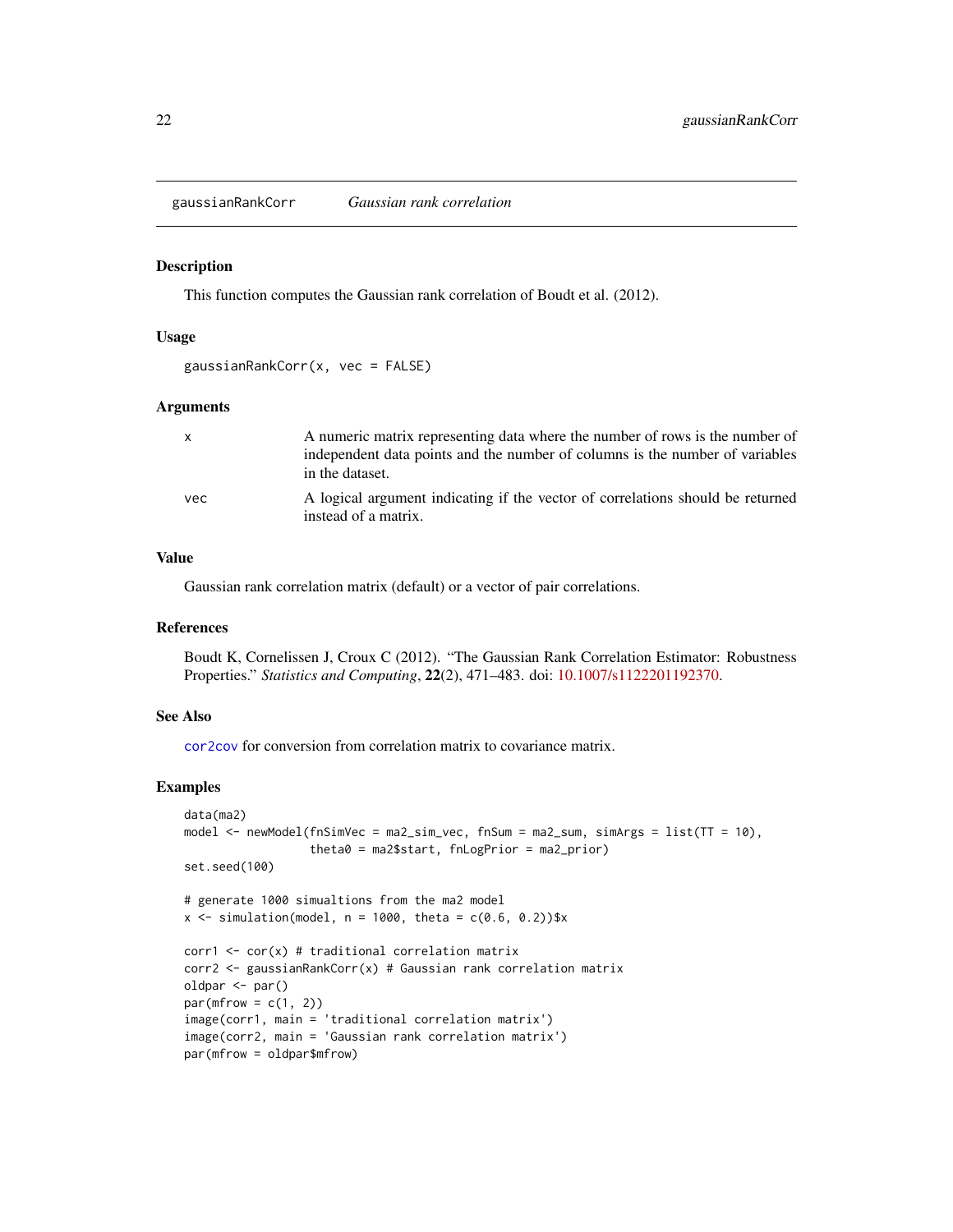```
std \leq apply(x, MARGIN = 2, FUN = sd) # standard deviations
cor2cov(gaussianRankCorr(x), std) # convert to covariance matrix
```
<span id="page-22-1"></span>gaussianSynLike *Estimate the Gaussian synthetic (log) likelihood*

#### Description

This function estimates the Gaussian synthetic log-likelihood (see Wood 2010 and Price et al. 2018). Several extensions are provided in this function: shrinkage enables shrinkage estimation of the covariance matrix and is helpful to bring down the number of model simulations (see An et al. (2019) for an example of BSL with glasso (Friedman et al. 2008) shrinkage estimation); GRC uses Gaussian rank correlation (Boudt et al. 2012) to find a more robust correlation matrix; whitening (Kessy et al. 2018) could further reduce the number of model simulations upon Warton's shrinkage (Warton 2008) by decorrelating the summary statistics.

#### Usage

```
gaussianSynLike(
  ssy,
  ssx,
  shrinkage = NULL,
  penalty = NULL,
  standardise = FALSE,
  GRC = FALSE,whitening = NULL,
  ssyTilde = NULL,
  log = TRUE,verbose = FALSE
)
```
#### Arguments

| SSV        | The observed summary statisic.                                                                                                                                                                                                                                                                                                                                        |
|------------|-----------------------------------------------------------------------------------------------------------------------------------------------------------------------------------------------------------------------------------------------------------------------------------------------------------------------------------------------------------------------|
| <b>SSX</b> | A matrix of the simulated summary statistics. The number of rows is the same<br>as the number of simulations per iteration.                                                                                                                                                                                                                                           |
| shrinkage  | A string argument indicating which shrinkage method to be used. The default<br>is NULL, which means no shrinkage is used. Shrinkage estimation is only avail-<br>able for methods "BSL" and "semiBSL". Current options are "glasso" for the<br>graphical lasso method of Friedman et al. (2008) and "Warton" for the ridge<br>regularisation method of Warton (2008). |
| penalty    | The penalty value to be used for the specified shrinkage method. Must be be-<br>tween zero and one if the shrinkage method is "Warton".                                                                                                                                                                                                                               |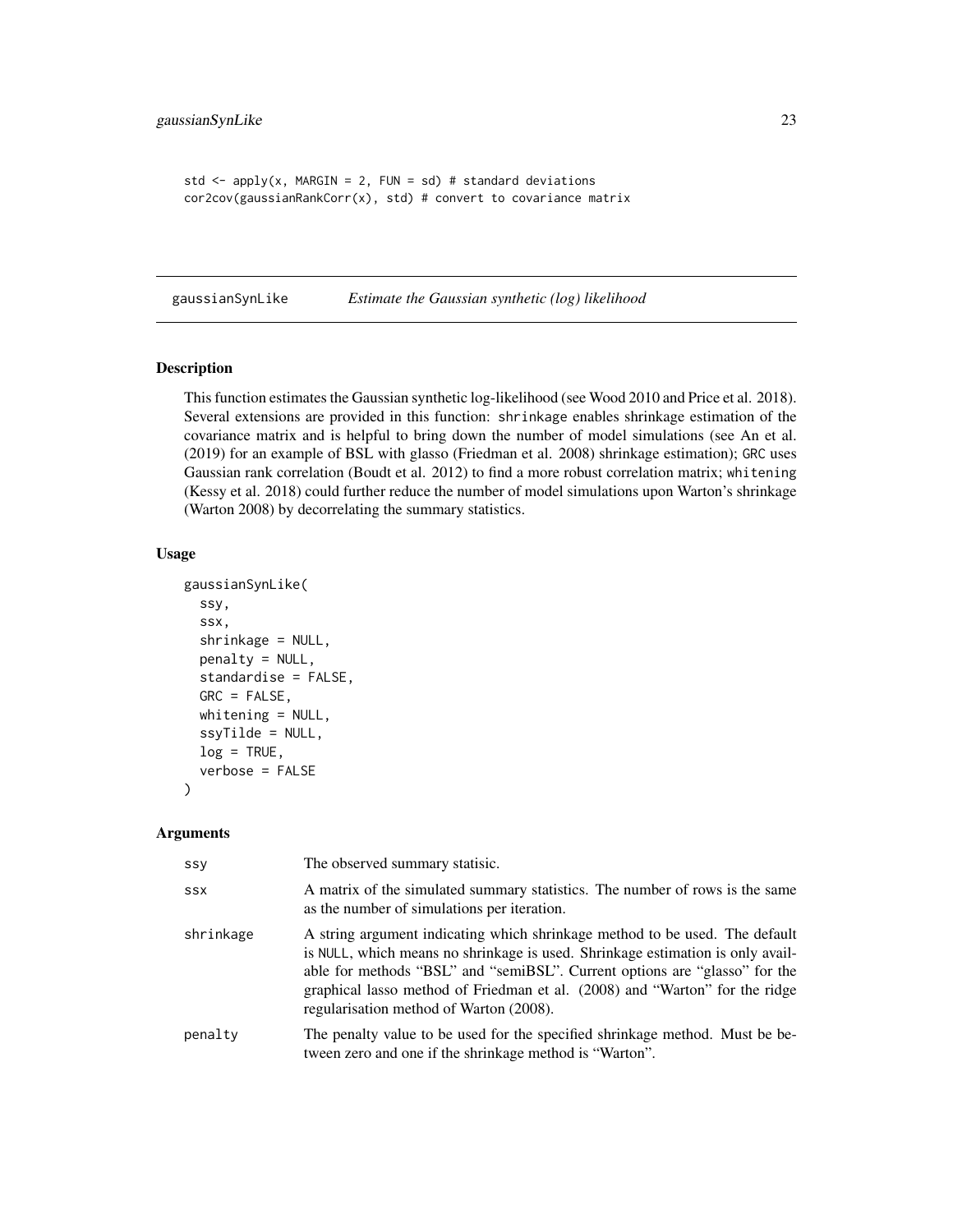<span id="page-23-0"></span>

| standardise | A logical argument that determines whether to standardise the summary statis-<br>tics before applying the graphical lasso. This is only valid if method is "BSL",<br>shrinkage is "glasso" and penalty is not NULL. The diagonal elements will not be<br>penalised if the shrinkage method is "glasso". The default is FALSE.                                                                                                                                                                                                                                                                                                          |
|-------------|----------------------------------------------------------------------------------------------------------------------------------------------------------------------------------------------------------------------------------------------------------------------------------------------------------------------------------------------------------------------------------------------------------------------------------------------------------------------------------------------------------------------------------------------------------------------------------------------------------------------------------------|
| <b>GRC</b>  | A logical argument indicating whether the Gaussian rank correlation matrix<br>(Boudt et al. 2012) should be used to estimate the covariance matrix in "BSL"<br>method. The default is FALSE, which uses the sample covariance by default.                                                                                                                                                                                                                                                                                                                                                                                              |
| whitening   | This argument determines whether Whitening transformation should be used in<br>"BSL" method with Warton's shrinkage. Whitening transformation helps decor-<br>relate the summary statistics, thus encouraging sparsity of the synthetic likeli-<br>hood covariance matrix. This might allow heavier shrinkage to be applied with-<br>out losing much accuracy, hence allowing the number of simulations to be re-<br>duced. By default, NULL represents no Whitening transformation. Otherwise this<br>is enabled if a Whitening matrix is provided. See estimateWhiteningMatrix<br>for the function to estimate the Whitening matrix. |
| ssyTilde    | The whitened observed summary statisic. If this is not NULL, it will be used to<br>save computation effort. Only used if Whitening is enabled.                                                                                                                                                                                                                                                                                                                                                                                                                                                                                         |
| log         | A logical argument indicating if the log of likelihood is given as the result. The<br>default is TRUE.                                                                                                                                                                                                                                                                                                                                                                                                                                                                                                                                 |
| verbose     | A logical argument indicating whether an error message should be printed if the<br>function fails to compute a likelihood. The default is FALSE.                                                                                                                                                                                                                                                                                                                                                                                                                                                                                       |

#### Value

The estimated synthetic (log) likelihood value.

#### References

An Z, South LF, Nott DJ, Drovandi CC (2019). "Accelerating Bayesian Synthetic Likelihood With the Graphical Lasso." *Journal of Computational and Graphical Statistics*, 28(2), 471–475. doi: [10.1080/10618600.2018.1537928.](https://doi.org/10.1080/10618600.2018.1537928)

Boudt K, Cornelissen J, Croux C (2012). "The Gaussian Rank Correlation Estimator: Robustness Properties." *Statistics and Computing*, 22(2), 471–483. doi: [10.1007/s1122201192370.](https://doi.org/10.1007/s11222-011-9237-0)

Friedman J, Hastie T, Tibshirani R (2008). "Sparse Inverse Covariance Estimation with the Graphical Lasso." *Biostatistics*, 9(3), 432–441.

Kessy A, Lewin A, Strimmer K (2018). "Optimal Whitening and Decorrelation." *The American Statistician*, 72(4), 309–314. doi: [10.1080/00031305.2016.1277159.](https://doi.org/10.1080/00031305.2016.1277159)

Price LF, Drovandi CC, Lee A, Nott DJ (2018). "Bayesian Synthetic Likelihood." *Journal of Computational and Graphical Statistics*, 27, 1–11. doi: [10.1080/10618600.2017.1302882.](https://doi.org/10.1080/10618600.2017.1302882)

Warton DI (2008). "Penalized Normal Likelihood and Ridge Regularization of Correlation and Covariance Matrices." *Journal of the American Statistical Association*, 103(481), 340–349. doi: [10.119](https://doi.org/10.1198/016214508000000021)8/ [016214508000000021.](https://doi.org/10.1198/016214508000000021)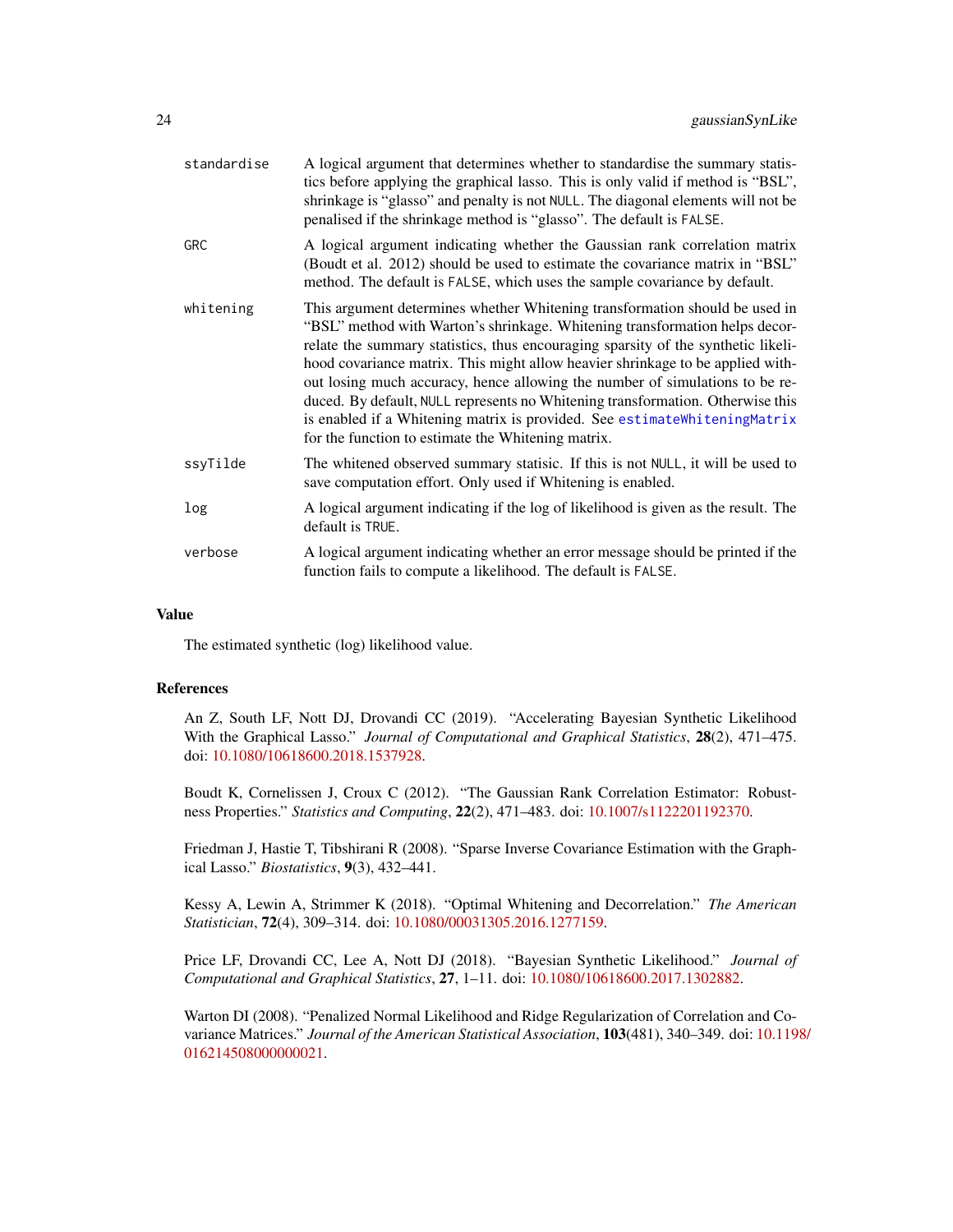<span id="page-24-0"></span>Wood SN (2010). "Statistical Inference for Noisy Nonlinear Ecological Dynamic Systems." *Nature*, 466, 1102–1107. doi: [10.1038/nature09319.](https://doi.org/10.1038/nature09319)

#### See Also

Other available synthetic likelihood estimators: [gaussianSynLikeGhuryeOlkin](#page-24-1) for the unbiased synthetic likelihood estimator, [semiparaKernelEstimate](#page-41-1) for the semi-parametric likelihood estimator, [synLikeMisspec](#page-45-1) for the Gaussian synthetic likelihood estimator for model misspecification.

#### Examples

```
data(ma2)
ssy <- ma2_sum(ma2$data)
m <- newModel(fnSim = ma2_sim, fnSum = ma2_sum, simArgs = ma2$sim_args,
              theta = ma2$start)ssx <- simulation(m, n = 300, theta = c(0.6, 0.2), seed = 10)$ssx
# the standard Gaussian synthetic likelihood (the likelihood estimator used in BSL)
gaussianSynLike(ssy, ssx)
# the Gaussian synthetic likelihood with glasso shrinkage estimation
# (the likelihood estimator used in BSLasso)
gaussianSynLike(ssy, ssx, shrinkage = 'glasso', penalty = 0.1)
# the Gaussian synthetic likelihood with Warton's shrinkage estimation
gaussianSynLike(ssy, ssx, shrinkage = 'Warton', penalty = 0.9)
# the Gaussian synthetic likelihood with Warton's shrinkage estimation and Whitening transformation
W <- estimateWhiteningMatrix(20000, m)
gaussianSynLike(ssy, ssx, shrinkage = 'Warton', penalty = 0.9, whitening = W)
```
<span id="page-24-1"></span>gaussianSynLikeGhuryeOlkin

*Estimate the Gaussian synthetic (log) likelihood with an unbiased estimator*

#### Description

This function computes an unbiased, nonnegative estimate of a normal density function from simulations assumed to be drawn from it. See Price et al. (2018) and Ghurye and Olkin (1969).

#### Usage

```
gaussianSynLikeGhuryeOlkin(ssy, ssx, log = TRUE, verbose = FALSE)
```
#### Arguments

| SSV | The observed summary statisic.                                               |
|-----|------------------------------------------------------------------------------|
| SSX | A matrix of the simulated summary statistics. The number of rows is the same |
|     | as the number of simulations per iteration.                                  |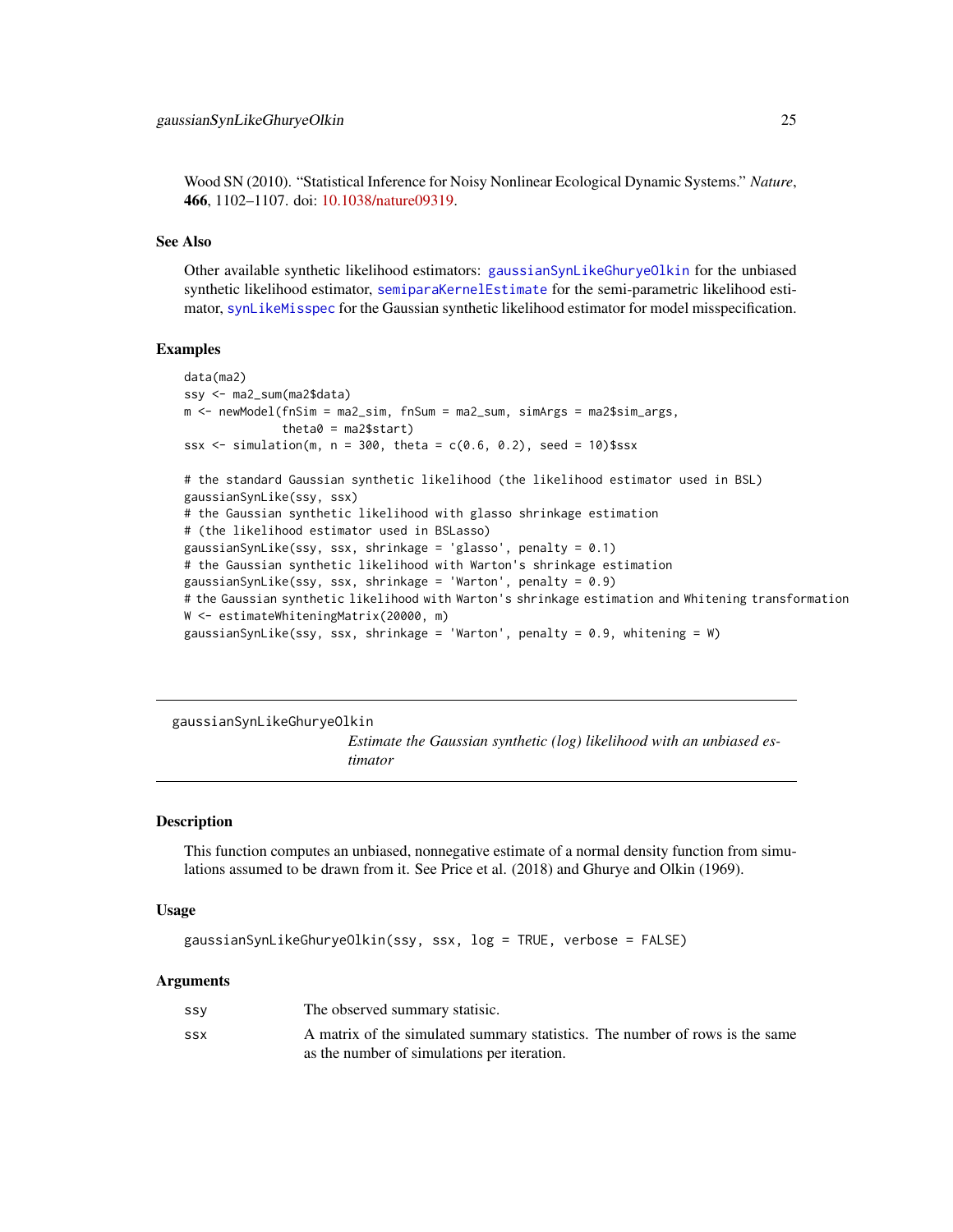<span id="page-25-0"></span>26 getGamma

| log     | A logical argument indicating if the log of likelihood is given as the result. The<br>default is TRUE.                                           |
|---------|--------------------------------------------------------------------------------------------------------------------------------------------------|
| verbose | A logical argument indicating whether an error message should be printed if the<br>function fails to compute a likelihood. The default is FALSE. |

#### Value

The estimated synthetic (log) likelihood value.

# References

Ghurye SG, Olkin I (1969). "Unbiased Estimation of Some Multivariate Probability Densities and Related Functions." *Ann. Math. Statist.*, 40(4), 1261–1271.

Price LF, Drovandi CC, Lee A, Nott DJ (2018). "Bayesian Synthetic Likelihood." *Journal of Computational and Graphical Statistics*, 27, 1–11. doi: [10.1080/10618600.2017.1302882.](https://doi.org/10.1080/10618600.2017.1302882)

# See Also

Other available synthetic likelihood estimators: [gaussianSynLike](#page-22-1) for the standard synthetic likelihood estimator, [semiparaKernelEstimate](#page-41-1) for the semi-parametric likelihood estimator, [synLikeMisspec](#page-45-1) for the Gaussian synthetic likelihood estimator for model misspecification.

# Examples

```
data(ma2)
ssy <- ma2_sum(ma2$data)
m <- newModel(fnSim = ma2_sim, fnSum = ma2_sum, simArgs = ma2$sim_args,
              theta = ma2$start)ssx \le simulation(m, n = 300, theta = c(0.6, 0.2), seed = 10)$ssx
# unbiased estimate of the Gaussian synthetic likelihood
# (the likelihood estimator used in uBSL)
gaussianSynLikeGhuryeOlkin(ssy, ssx)
```

| getGamma |                             |  |  |  | Obtain the gamma samples (the latent parameters for BSL misspec |
|----------|-----------------------------|--|--|--|-----------------------------------------------------------------|
|          | method) from a "BSL" object |  |  |  |                                                                 |

# Description

```
see BSLclass
```
#### Usage

getGamma(object, ...)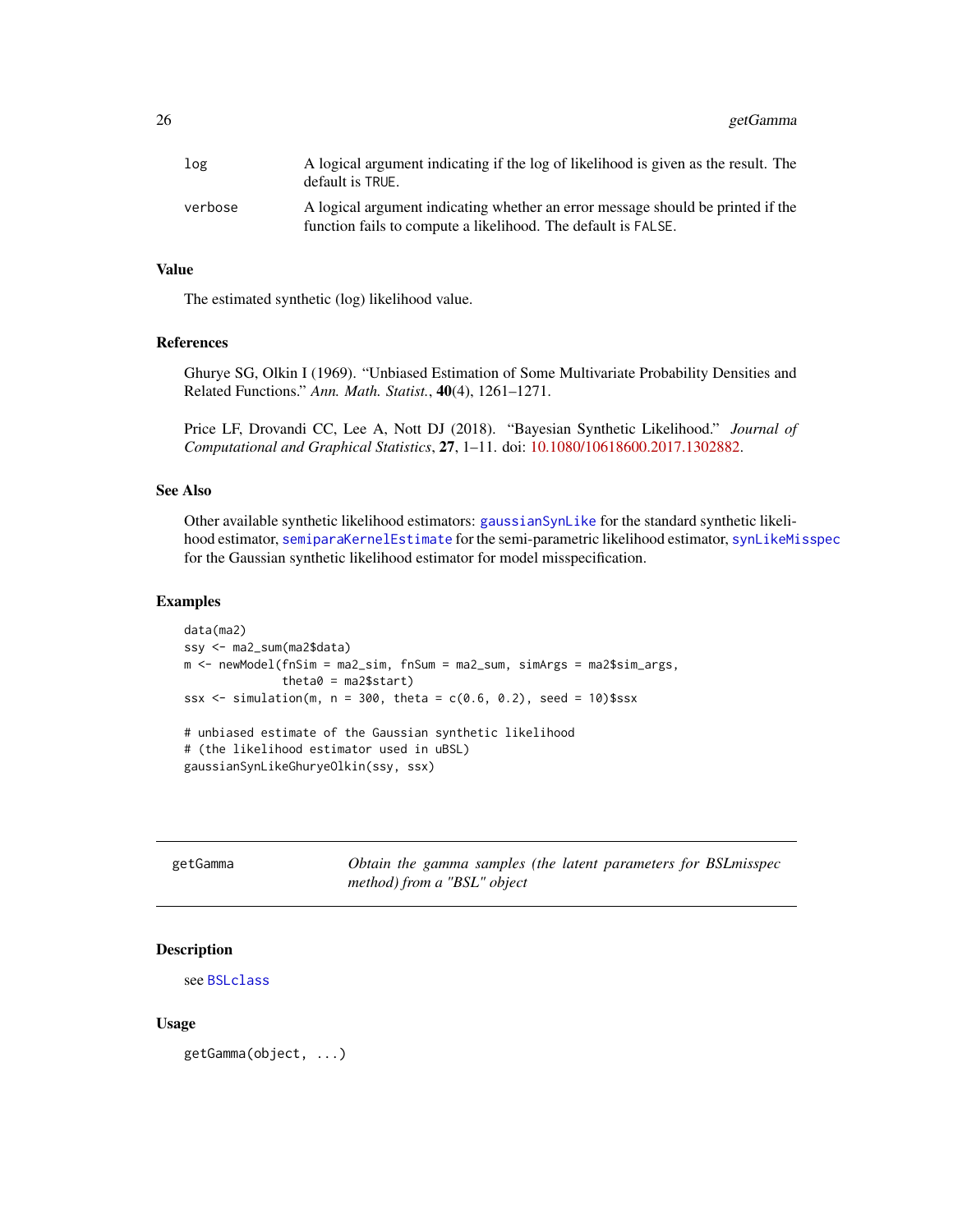# <span id="page-26-0"></span>getLoglike 27

# Arguments

| object   | A "BSL" class object. |
|----------|-----------------------|
| $\cdots$ | Other arguments.      |

# Value

The matrix of gamma samples (the latent parameters for BSLmisspec method), after removing burn-in and thinning.

| Obtain the log-likelihoods from a "BSL" object<br>getLoglike |
|--------------------------------------------------------------|
|--------------------------------------------------------------|

# Description

see [BSLclass](#page-8-1)

# Usage

getLoglike(object, ...)

# Arguments

| object | A "BSL" class object. |
|--------|-----------------------|
| .      | Other arguments.      |

# Value

The vector of log likelihood evaluations, after removing burn-in and thinning.

getPenalty *Obtain the selected penalty values from a "PENALTY" object*

# Description

see [PENALTYclass](#page-38-1)

# Usage

getPenalty(object, ...)

# Arguments

| object | A "PENALTY" class object. |
|--------|---------------------------|
| .      | Other arguments.          |

# Value

The selecty penalty values.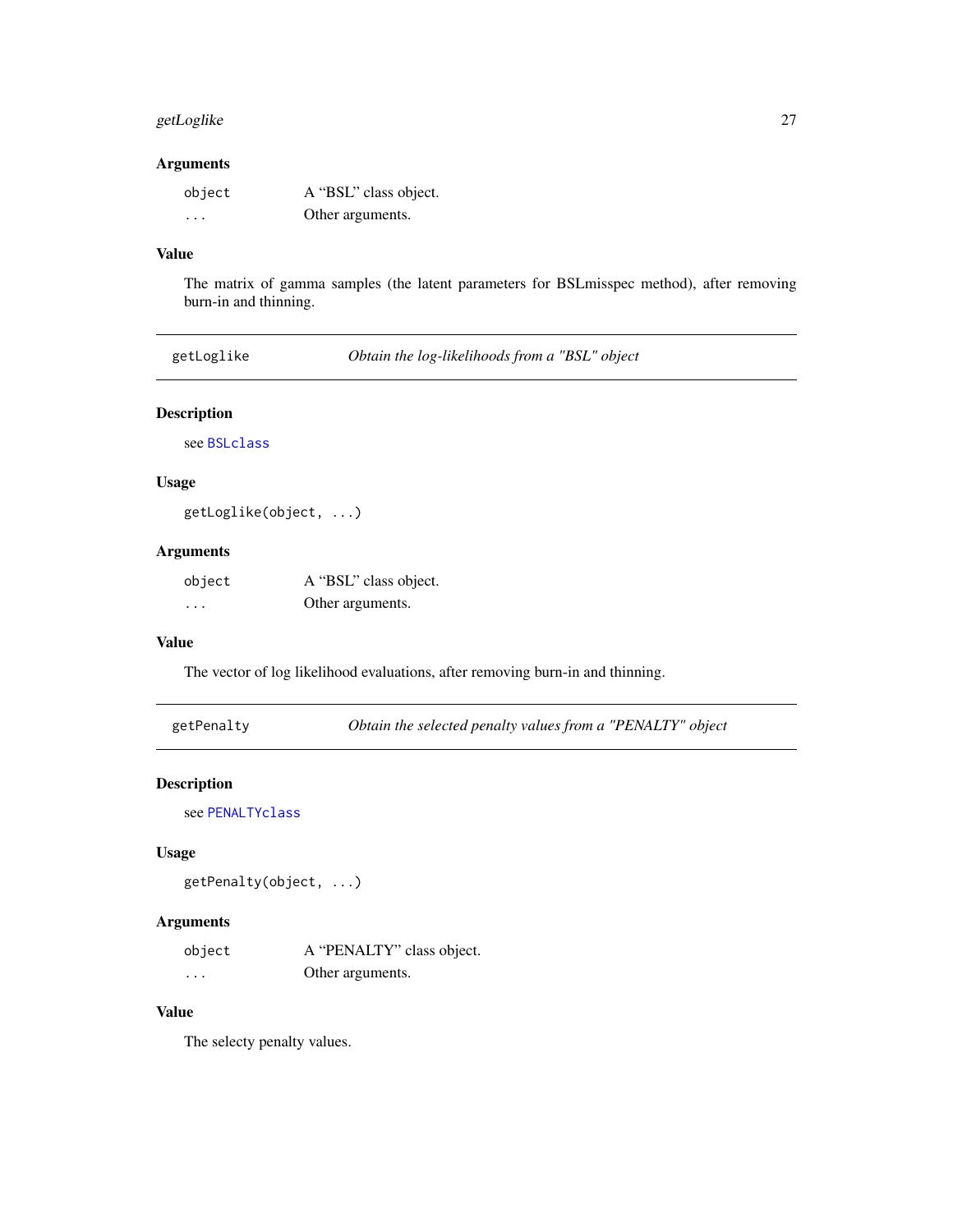<span id="page-27-0"></span>

# Description

see [BSLclass](#page-8-1)

# Usage

getTheta(object, ...)

# Arguments

| object  | A "BSL" class object. |
|---------|-----------------------|
| $\cdot$ | Other arguments.      |

# Value

The matrix of samples, after removing burn-in and thinning.

<span id="page-27-1"></span>

ma2 *An MA(2) model*

# Description

In this example we wish to estimate the parameters of a simple  $MA(2)$  time series model. We provide the data and tuning parameters required to reproduce the results in An et al. (2019). The journal article An et al. (2022) provides a full description of how to use this package for the toad example.

#### Usage

```
data(ma2)
ma2_sim(theta, TT)
ma2_sim_vec(n, theta, TT)
ma2_sum(x, epsilon = 0, delta = 1)ma2_prior(theta)
```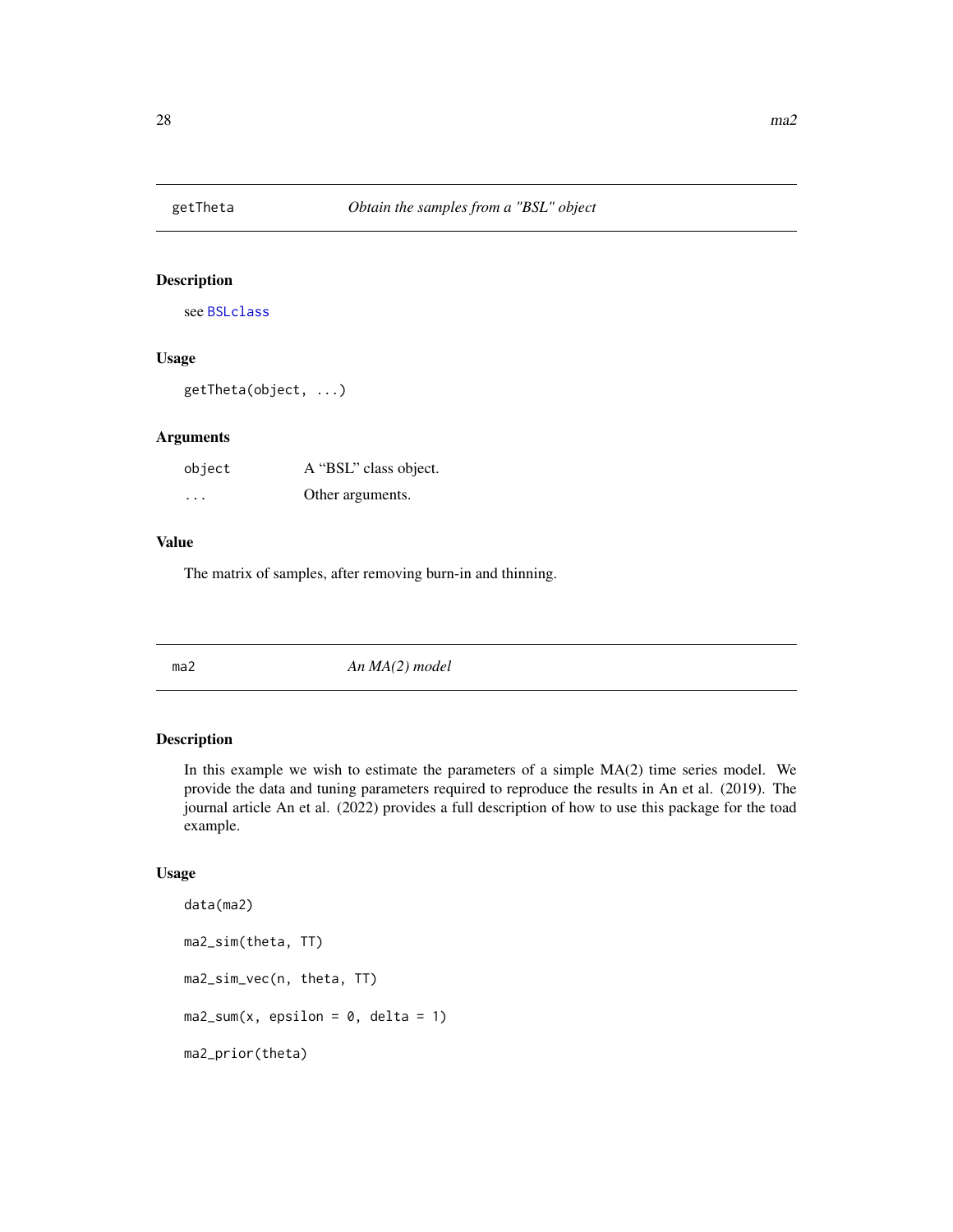#### $ma2$  29

#### Arguments

| theta    | A vector of proposed model parameters, $\theta_1$ and $\theta_2$ .        |
|----------|---------------------------------------------------------------------------|
| $\top$   | The number of observations.                                               |
| n        | The number of simulations to run with the vectorised simulation function. |
| $\times$ | Observed or simulated data in the format of a vector of length TT.        |
| epsilon  | The skewness parameter in the sinh-arcsinh transformation.                |
| delta    | The kurtosis parameter in the sinh-arcsinh transformation.                |

#### Details

This example is based on estimating the parameters of a basic MA(2) time series model of the form

$$
y_t = z_t + \theta_1 z_{t-1} + \theta_2 z_{t-2},
$$

where  $t = 1, \ldots, TT$  and  $z_t \sim N(0, 1)$  for  $t = -1, 0, \ldots, TT$ . A uniform prior is used for this example, subject to the restrictions that  $-2 < \theta_1 < 2$ ,  $\theta_1 + \theta_2 > -1$  and  $\theta_1 - \theta_2 < 1$  so that invertibility of the time series is satisfied. The summary statistics are simply the full data.

# Functions

- ma2\_sim: Simulates an MA(2) time series.
- ma2\_sim\_vec: Simulates n MA(2) time series with a vectorised simulation function.
- ma2\_sum: Returns the summary statistics for a given data set. The skewness and kurtosis of the summary statistics can be controlled via the  $\epsilon$  and  $\delta$  parameters. This is the sinh-arcsinnh transformation of Jones and Pewsey (2009). By default, the summary statistics function simply returns the raw data. Otherwise, the transformation is introduced to motivate the "semiBSL" method.
- ma2\_prior: Evaluates the (unnormalised) log prior, which is uniform subject to several restrictions related to invertibility of the time series.

#### A simulated dataset

An example "observed" dataset and the tuning parameters relevant to that example can be obtained using data(ma2). This "observed" data is a simulated dataset with  $\theta_1 = 0.6$ ,  $\theta_2 = 0.2$  and  $TT =$ 50. Further information about this model and the specific choices of tuning parameters used in BSL and BSLasso can be found in An et al. (2019).

- data: A time series dataset, in the form of a vector of length  $TT$
- sim\_args: A list containing  $TT = 50$
- start: A vector of suitable initial values of the parameters for MCMC
- cov: The covariance matrix of a multivariate normal random walk proposal distribution used in the MCMC, in the form of a  $2 \times 2$  matrix

#### Author(s)

Ziwen An, Leah F. South and Christopher Drovandi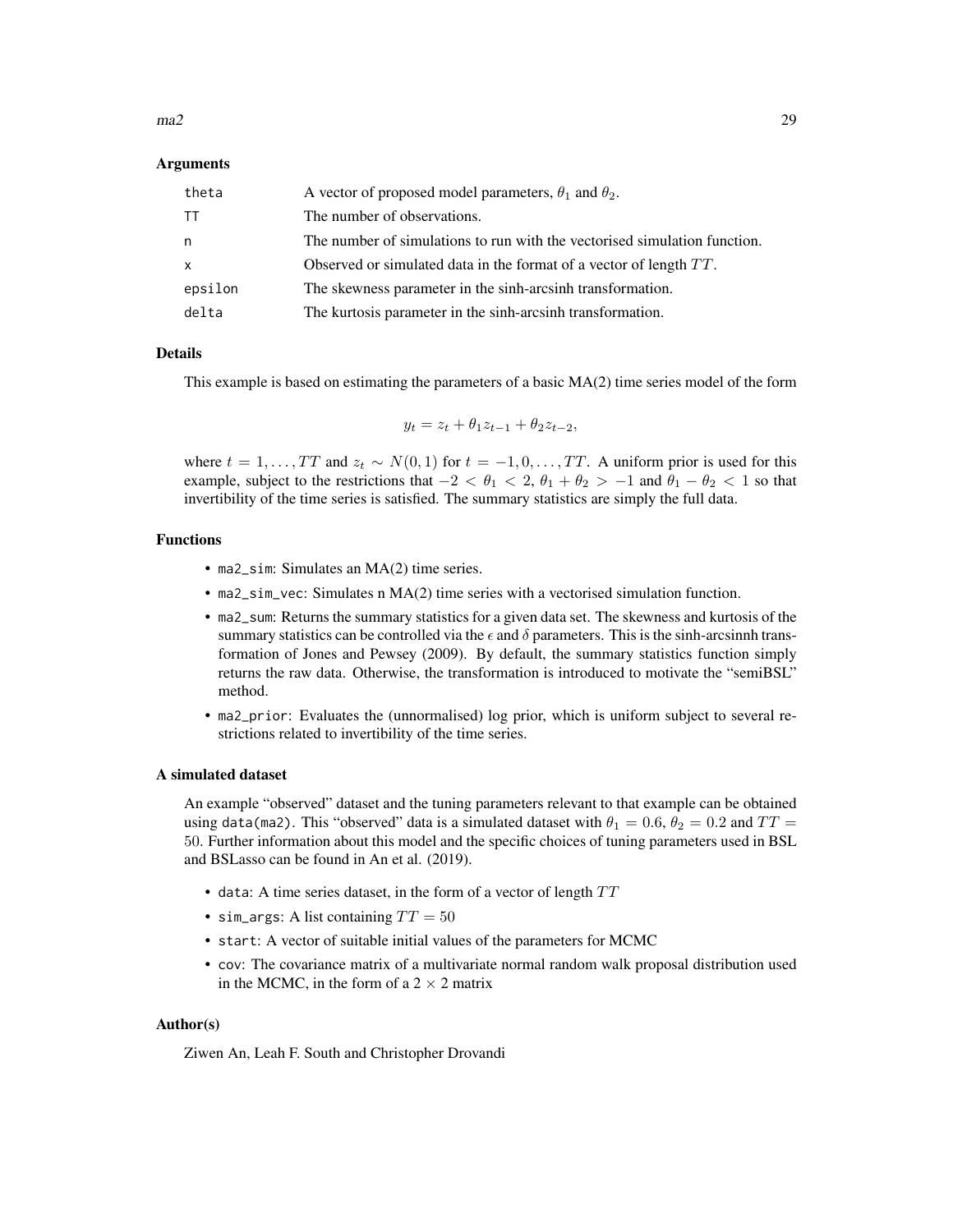#### References

An Z, South LF, Drovandi CC (2022). "BSL: An R Package for Efficient Parameter Estimation for Simulation-Based Models via Bayesian Synthetic Likelihood." *Journal of Statistical Software*, 101(11), 1–33. doi: [10.18637/jss.v101.i11.](https://doi.org/10.18637/jss.v101.i11)

An Z, South LF, Nott DJ, Drovandi CC (2019). "Accelerating Bayesian Synthetic Likelihood With the Graphical Lasso." *Journal of Computational and Graphical Statistics*, 28(2), 471–475. doi: [10.1080/10618600.2018.1537928.](https://doi.org/10.1080/10618600.2018.1537928)

Jones MC, Pewsey A (2009). "Sinh-arcsinh distributions." *Biometrika*, 96(4), 761–780. ISSN 0006-3444.

#### Examples

```
## Not run:
# Load the data for this example and set up the model object
data(ma2)
model <- newModel(fnSimVec = ma2_sim_vec, fnSum = ma2_sum, simArgs = ma2$sim_args,
                  theta0 = ma2$start, fnLogPrior = ma2_prior)
thetaExact \leq c(0.6, 0.2)
# reduce the number of iterations M if desired for all methods below
# Method 1: standard BSL
resultMa2BSL \le- bsl(y = ma2$data, n = 500, M = 300000, model = model, covRandWalk = ma2$cov,
                    method = "BSL", verbose = 1L)
show(resultMa2BSL)
summary(resultMa2BSL)
plot(resultMa2BSL, thetaTrue = thetaExact, thin = 20)
# Method 2: unbiased BSL
resultMa2uBSL <- bsl(y = ma2$data, n = 500, M = 300000, model = model, covRandWalk=ma2$cov,
                     method = "uBSL", verbose = 1L)
show(resultMa2uBSL)
summary(resultMa2uBSL)
plot(resultMa2uBSL, thetaTrue = thetaExact, thin = 20)
# Method 3: BSLasso (BSL with glasso shrinkage estimation)
# tune the penalty parameter fisrt
ssy <- ma2_sum(ma2$data)
lambdaAll <- list(exp(seq(-5.5,-1.5,length.out=20)))
set.seed(100)
penaltyGlasso <- selectPenalty(ssy = ssy, n = 300, lambdaAll, theta = thetaExact,
                 M = 100, sigma = 1.5, model = model, method = "BSL", shrinkage = "glasso")
penaltyGlasso
plot(penaltyGlasso)
resultMa2BSLasso <- bsl(y = ma2$data, n = 300, M = 250000, model = model, covRandWalk=ma2$cov,
                     method = "BSL", shrinkage = "glasso", penalty = 0.027, verbose = 1L)
show(resultMa2BSLasso)
summary(resultMa2BSLasso)
plot(resultMa2BSLasso, thetaTrue = thetaExact, thin = 20)
```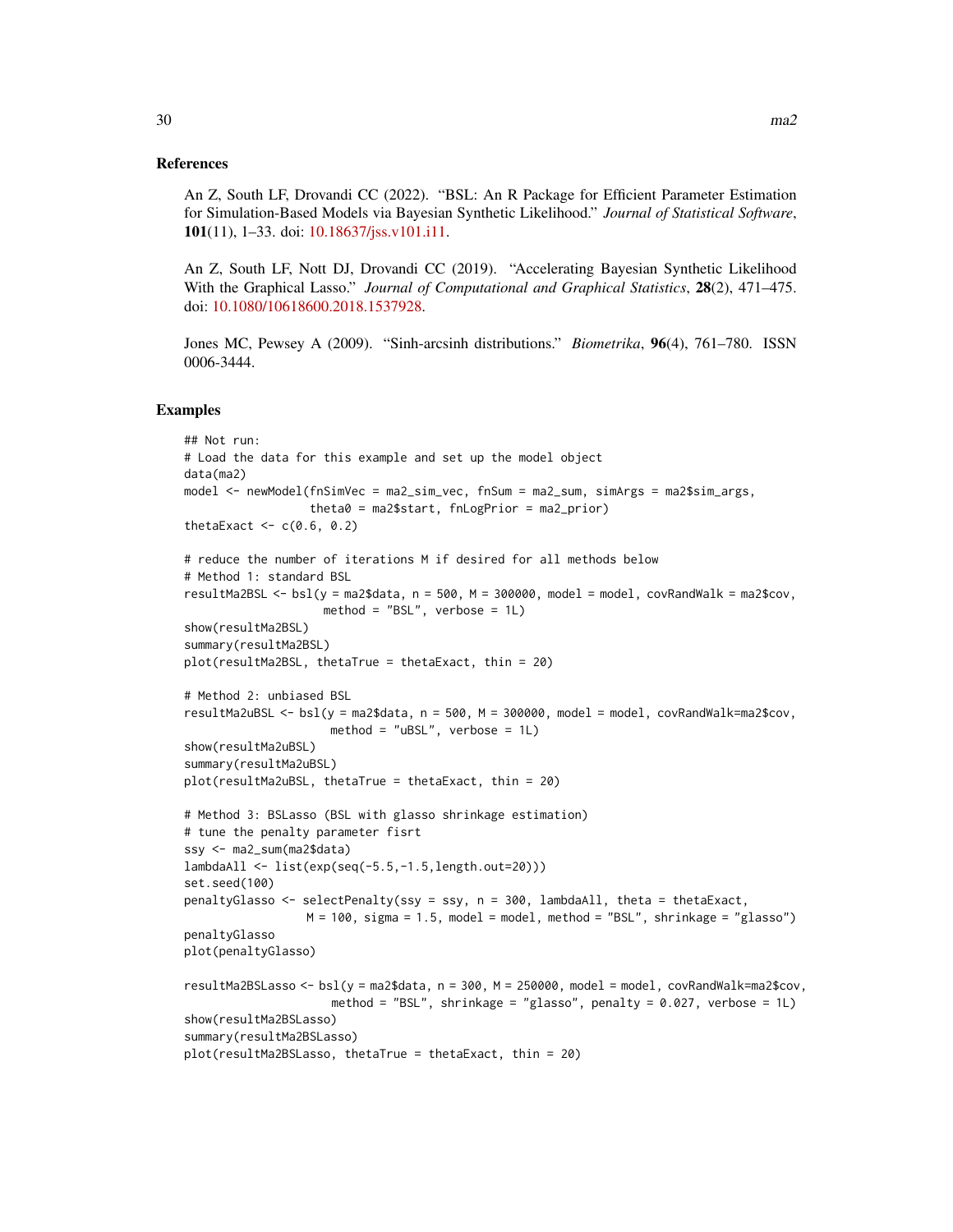```
# Method 4: BSL with Warton's shrinkage and Whitening
# estimate the Whtieing matrix and tune the penalty parameter first
W <- estimateWhiteningMatrix(20000, model, method = "PCA", thetaPoint = ma2$start)
gammaAll <- list(seq(0.3, 0.8, 0.02))
set.seed(100)
penaltyWarton <- selectPenalty(ssy = ssy, n = 300, gammaAll, theta = thetaExact,
                 M = 100, sigma = 1.2, model = model, method = "BSL", shrinkage = "Warton",
                        whitening = W)
penaltyWarton
plot(penaltyWarton, logscale = FALSE)
resultMa2Whitening <- bsl(y = ma2$data, n = 300, M = 250000, model = model, covRandWalk=ma2$cov,
                        method = "BSL", shrinkage = "Warton", whitening = W,
                        penalty = 0.52, verbose = 1L)
show(resultMa2Whitening)
summary(resultMa2Whitening)
plot(resultMa2Whitening, thetaTrue = thetaExact, thin = 20)
# Method 5: semiBSL, the summary statistics function is different from previous methods
model2 <- newModel(fnSimVec = ma2_sim_vec, fnSum = ma2_sum, simArgs = ma2$sim_args,
                sumArgs = list(epsilon = 2), theta0 = ma2$start, fnLogPrior = ma2_prior)
sim <- simulation(model, n = 1e4, theta = ma2$start, seed = 1) # run a short simulation
plot(density(sim$ssx[, 1])) # the first marginal summary statistic is right-skewed
resultMa2SemiBSL <- bsl(y = ma2$data, n = 500, M = 200000, model = model2, covRandWalk=ma2$cov,
                        method = "semiBSL", verbose = 1L)
show(resultMa2SemiBSL)
summary(resultMa2SemiBSL)
plot(resultMa2SemiBSL, thetaTrue = thetaExact, thin = 20)
# Method 6: BSL with consideration of model misspecification (mean adjustment)
resultMa2Mean <- bsl(y = ma2$data, n = 500, M = 200000, model = model, covRandWalk=ma2$cov,
                        method = "BSLmisspec", misspecType = "mean", verbose = 1L)
show(resultMa2Mean)
summary(resultMa2Mean)
plot(resultMa2Mean, thetaTrue = thetaExact, thin = 20)
# Method 7: BSL with consideration of model misspecification (variance inflation)
resultMa2Variance <- bsl(y = ma2$data, n = 500, M = 200000, model = model, covRandWalk=ma2$cov,
                     method = "BSLmisspec", misspecType = "variance", verbose = 1L)
show(resultMa2Variance)
summary(resultMa2Variance)
plot(resultMa2Variance, thetaTrue = thetaExact, thin = 20)
# Plotting the results together for comparison
# plot using the R default plot function
oldpar <- par()
par(max = c(5, 4, 1, 2), oma = c(0, 1, 2, 0))combinePlotsBSL(list(resultMa2BSL, resultMa2uBSL, resultMa2BSLasso, resultMa2SemiBSL), which = 1,
          thetaTrue = thetaExact, thin = 20, label = c("bsl", "uBSL", "bslasso", "semiBSL"),
                col = c("black", "red", "blue", "green"), \; lty = 1:4, \; lwd = 1)mtext("Approximate Univariate Posteriors", outer = TRUE, cex = 1.5)
```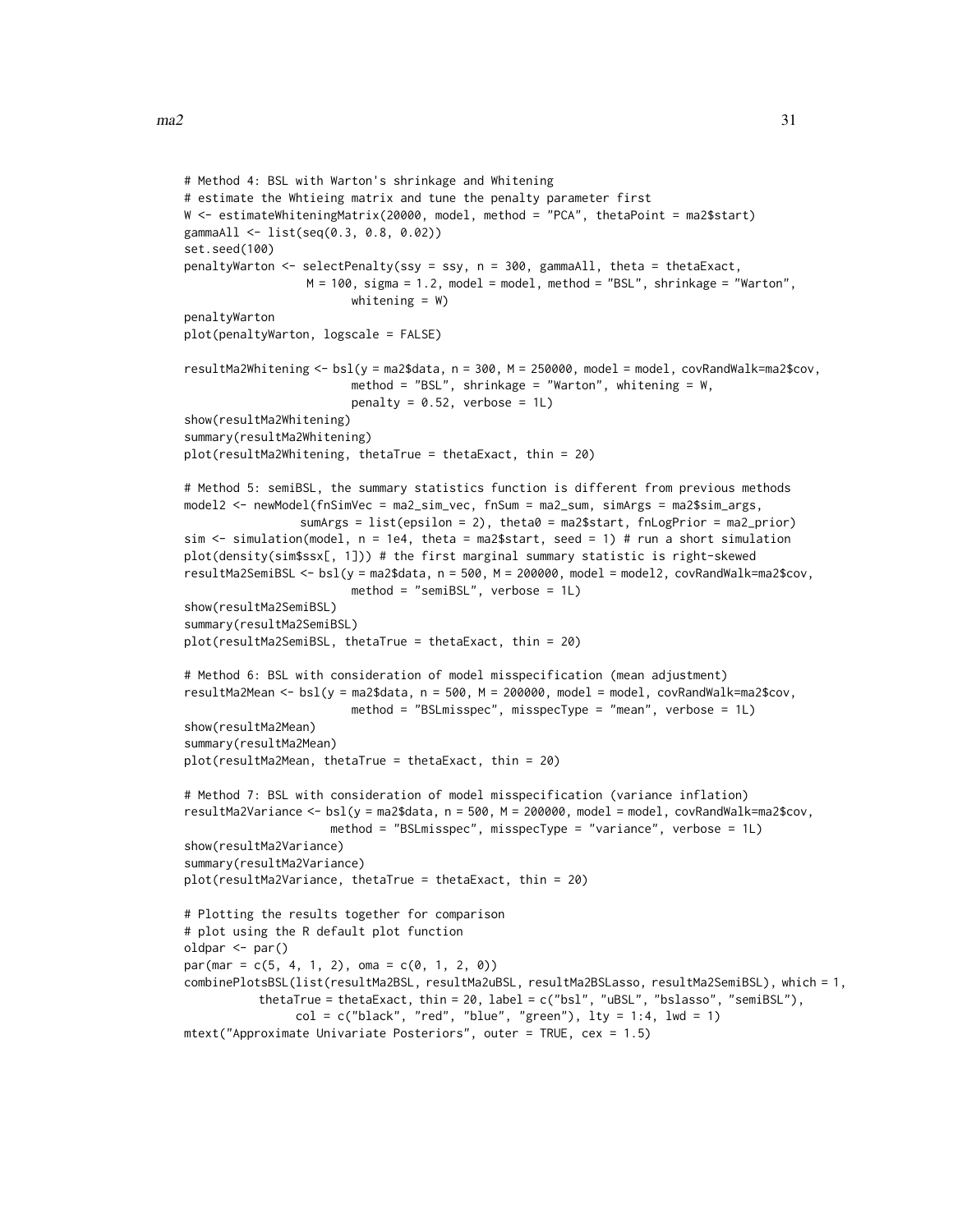<span id="page-31-0"></span>32 mgnk

```
# plot using the ggplot2 package
combinePlotsBSL(list(resultMa2BSL, resultMa2uBSL, resultMa2BSLasso, resultMa2SemiBSL), which = 2,
    thetaTrue = thetaExact, thin = 20, label = c("bsl", "ubsl", "bslasso", "semiBSL"),
    options.color = list(values=c("black", "red", "blue", "green")),
   options.linetype = list(values = 1:4), options.size = list(values = rep(1, 4)),
   options.theme = list(plot.margin = grid::unit(rep(0.03,4), "npc"),
     axis.title = ggplot2::element_text(size=12), axis.text = ggplot2::element_text(size = 8),
       legend.text = ggplot2::element_text(size = 12)))
par(mar = oldpar$mar, oma = oldpar$oma)
## End(Not run)
```
#### <span id="page-31-1"></span>mgnk *The multivariate G&K example*

# Description

Here we provide the data and tuning parameters required to reproduce the results from the multivariate G & K (Drovandi and Pettitt 2011) example from An et al. (2019).

#### Usage

```
data(mgnk)
mgnk_sim(theta_tilde, TT, J, bound)
mgnk_sum(y)
```
#### Arguments

| theta_tilde  | A vector with 15 elements for the proposed model parameters. |  |
|--------------|--------------------------------------------------------------|--|
| TT           | The number of observations in the data.                      |  |
| $\mathbf{J}$ | The number of variables in the data.                         |  |
| bound        | A matrix of boundaries for the uniform prior.                |  |
| y            | A TT $\times$ J matrix of data.                              |  |

# Details

It is not practical to give a reasonable explanation of this example through R documentation given the number of equations involved. We refer the reader to the BSLasso paper (An et al. 2019) at <doi:10.1080/10618600.2018.1537928> for information on the model and summary statistic used in this example.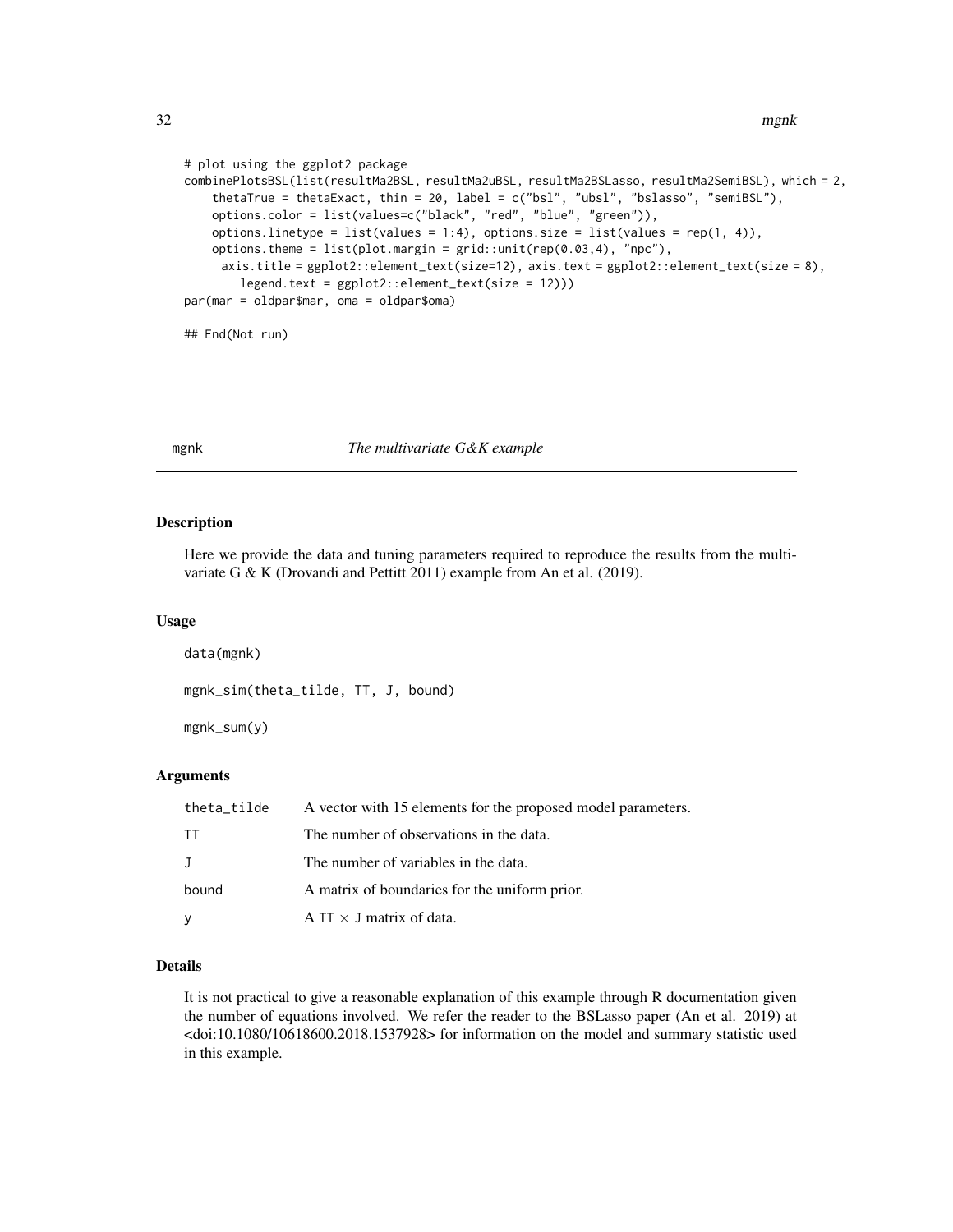#### $mgnk$  33

#### An example dataset

We use the foreign currency exchange data available from [https://www.rba.gov.au/statistics/](https://www.rba.gov.au/statistics/historical-data.html) [historical-data.html](https://www.rba.gov.au/statistics/historical-data.html) as in An et al. (2019).

- data: A 1651  $\times$  3 matrix of data.
- sim\_args: Values of sim\_args relevant to this example.
- start: A vector of suitable initial values of the parameters for MCMC.
- cov: The covariance matrix of a multivariate normal random walk proposal distribution used in the MCMC, in the form of a 15 by 15 matrix

#### Author(s)

Ziwen An, Leah F. South and Christopher Drovandi

#### References

An Z, South LF, Nott DJ, Drovandi CC (2019). "Accelerating Bayesian Synthetic Likelihood With the Graphical Lasso." *Journal of Computational and Graphical Statistics*, 28(2), 471–475. doi: [10.1080/10618600.2018.1537928.](https://doi.org/10.1080/10618600.2018.1537928)

Drovandi CC, Pettitt AN (2011). "Likelihood-free Bayesian estimation of multivariate quantile distributions." *Computational Statistics & Data Analysis*, 55(9), 2541–2556. ISSN 0167-9473, doi: [10.1016/j.csda.2011.03.019.](https://doi.org/10.1016/j.csda.2011.03.019)

#### Examples

```
## Not run:
require(doParallel) # You can use a different package to set up the parallel backend
require(MASS)
require(elliplot)
# Loading the data for this example
data(mgnk)
model <- newModel(fnSim = mgnk_sim, fnSum = mgnk_sum, simArgs = mgnk$sim_args, theta0 = mgnk$start,
    thetaames = expression(a[1],b[1],g[1],k[1],a[2],b[2],g[2],k[2],
                            a[3],b[3],g[3],k[3],delta[12],delta[13],delta[23]))
# Performing BSL (reduce the number of iterations M if desired)
# Opening up the parallel pools using doParallel
cl <- makeCluster(min(detectCores() - 1,2))
registerDoParallel(cl)
resultMgnkBSL <- bsl(mgnk$data, n = 60, M = 80000, model = model, covRandWalk = mgnk$cov,
    method = "BSL", parallel = FALSE, verbose = 1L, plotOnTheFly = TRUE)
stopCluster(cl)
registerDoSEQ()
show(resultMgnkBSL)
summary(resultMgnkBSL)
plot(resultMgnkBSL, which = 2, thin = 20)
# Performing uBSL (reduce the number of iterations M if desired)
```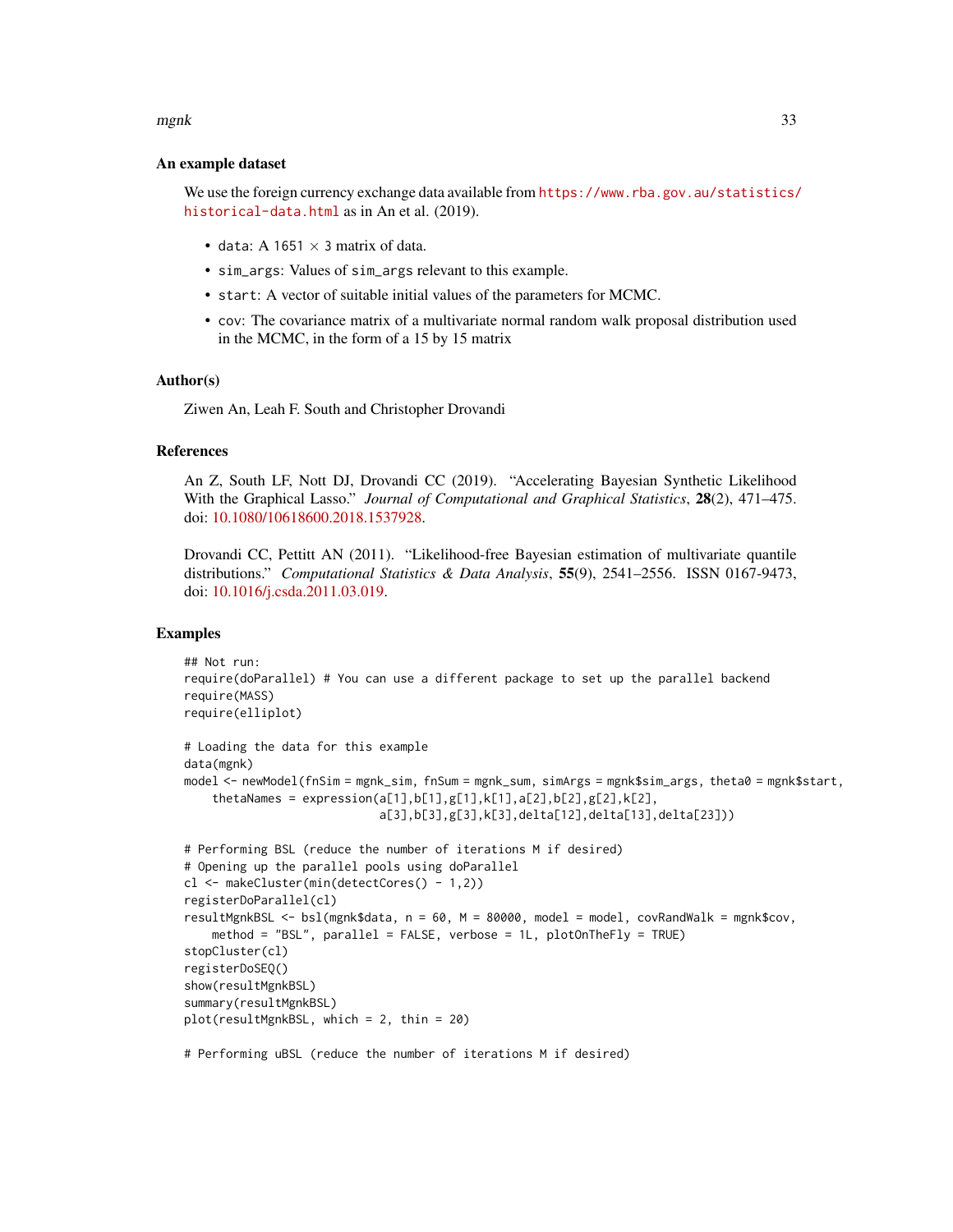```
# Opening up the parallel pools using doParallel
cl <- makeCluster(min(detectCores() - 1,2))
registerDoParallel(cl)
resultMgnkuBSL <- bsl(mgnk$data, n = 60, M = 80000, model = model, covRandWalk = mgnk$cov,
    method = "uBSL", parallel = FALSE, verbose = 1L)
stopCluster(cl)
registerDoSEQ()
show(resultMgnkuBSL)
summary(resultMgnkuBSL)
plot(resultMgnkuBSL, which = 2, thin = 20)
# Performing tuning for BSLasso
ssy <- mgnk_sum(mgnk$data)
lambda_all <- list(exp(seq(-2.5,0.5,length.out=20)), exp(seq(-2.5,0.5,length.out=20)),
                   exp(seq(-4,-0.5,length.out=20)), exp(seq(-5,-2,length.out=20)))
# Opening up the parallel pools using doParallel
cl <- makeCluster(min(detectCores() - 1,2))
registerDoParallel(cl)
set.seed(100)
sp_mgnk <- selectPenalty(ssy, n = c(15, 20, 30, 50), lambda = lambda_all, theta = mgnk$start,
  M = 100, sigma = 1.5, model = model, method = "BSL", shrinkage = "glasso", standardise = TRUE,
   parallelSim = TRUE, parallelSimArgs = list(.packages = "MASS", .export = "ninenum"),
    parallelMain = TRUE)
stopCluster(cl)
registerDoSEQ()
sp_mgnk
plot(sp_mgnk)
# Performing BSLasso with a fixed penalty (reduce the number of iterations M if desired)
# Opening up the parallel pools using doParallel
cl <- makeCluster(min(detectCores() - 1,2))
registerDoParallel(cl)
resultMgnkBSLasso <- bsl(mgnk$data, n = 20, M = 80000, model = model, covRandWalk = mgnk$cov,
  method = "BSL", shrinkage = "glasso", penalty = 0.3, standardise = TRUE, parallel = FALSE,
    verbose = 1L)stopCluster(cl)
registerDoSEQ()
show(resultMgnkBSLasso)
summary(resultMgnkBSLasso)
plot(resultMgnkBSLasso, which = 2, thin = 20)
# Performing semiBSL (reduce the number of iterations M if desired)
# Opening up the parallel pools using doParallel
cl <- makeCluster(min(detectCores() - 1,2))
registerDoParallel(cl)
resultMgnkSemiBSL <- bsl(mgnk$data, n = 60, M = 80000, model = model, covRandWalk = mgnk$cov,
    method = "semiBSL", parallel = FALSE, verbose = 1L)
stopCluster(cl)
registerDoSEQ()
show(resultMgnkSemiBSL)
```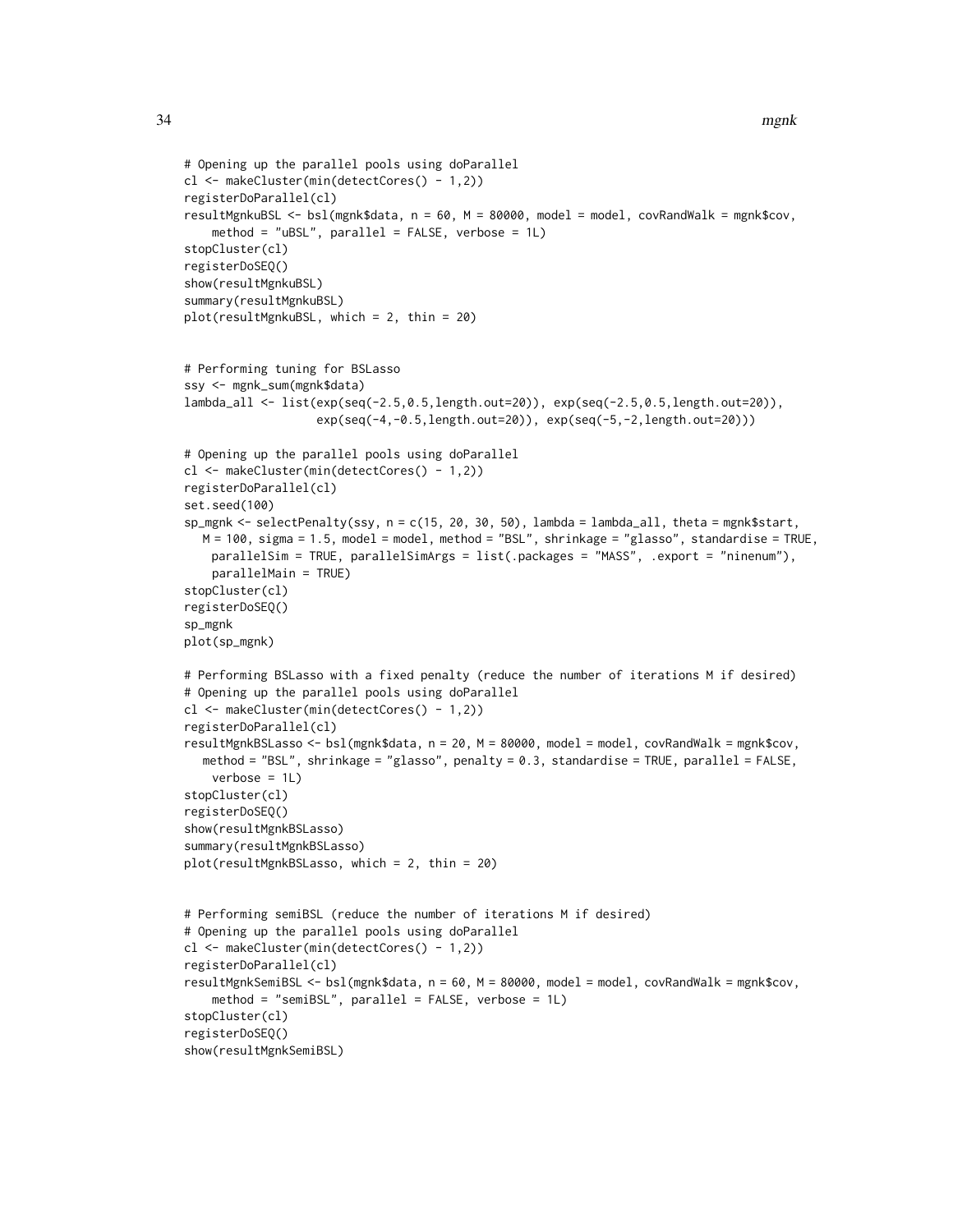# <span id="page-34-0"></span>MODEL-class 35

```
summary(resultMgnkSemiBSL)
plot(resultMgnkSemiBSL, which = 2, thin = 20)
# Plotting the results together for comparison
# plot using the R default plot function
oldpar <- par()
par(max = c(4, 4, 1, 1), oma = c(0, 1, 2, 0))combinePlotsBSL(list(resultMgnkBSL, resultMgnkuBSL, resultMgnkBSLasso, resultMgnkSemiBSL),
                which = 1, thin = 20, label = c("bs1", "ubs1", "bslasso", "semiBSL"),col = c("red", "yellow", "blue", "green"), \; lty = 2:5, \; lwd = 1)mtext("Approximate Univariate Posteriors", outer = TRUE, line = 0.75, cex = 1.2)
# plot using the ggplot2 package
combinePlotsBSL(list(resultMgnkBSL, resultMgnkuBSL, resultMgnkBSLasso, resultMgnkSemiBSL),
    which = 2, thin = 20, label=c("bsl","ubsl","bslasso","semiBSL"),
    options.color=list(values=c("red","yellow","blue","green")),
    options.linetype = list(values = 2:5), options.size = list(values = rep(1, 4)),
    options.theme = list(plot.margin = grid::unit(rep(0.03,4), "npc"),axis.title = ggplot2::element_text(size=12), axis.text = ggplot2::element_text(size = 8),
        legend.text = ggplot2::element_text(size = 12)))
par(mar = oldpar$mar, oma = oldpar$oma)
## End(Not run)
```
MODEL-class *S4 class "MODEL"*

# <span id="page-34-1"></span>Description

The S4 class contains the simulation and summary statistics function and other necessary arguments for a model to run in the main bsl function.

newModel is the constructor function for a MODEL object.

simulation runs a number of simulations and computes the correponding summary statistics with the provided model.

summStat computes the summary statistics with the given data and model object. The summary statistics function and relevant arguments are obtained from the model.

#### Usage

```
newModel(
  fnSim,
  fnSimVec,
  fnSum,
  fnLogPrior,
  simArgs,
  sumArgs,
  theta0,
```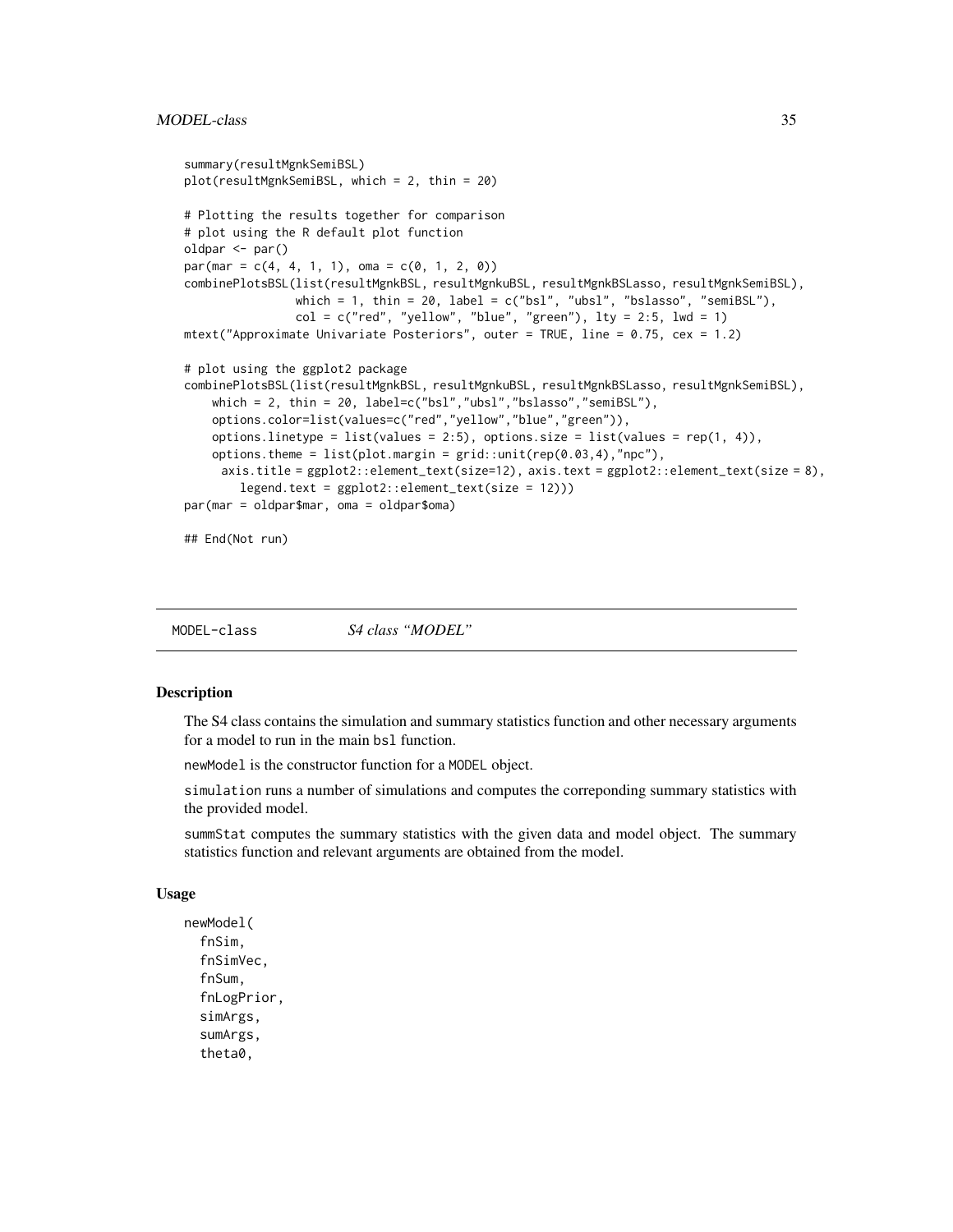```
thetaNames,
  test = TRUE,verbose = TRUE
\mathcal{L}## S4 method for signature 'MODEL'
simulation(
  model,
  n = 1,
  theta = model@theta0,
  summStat = TRUE,
  parallel = FALSE,
  parallelArgs = NULL,
  seed = NULL
\mathcal{L}
```

```
## S4 method for signature 'ANY,MODEL'
summStat(x, model)
```
# Arguments

| fnSim      | A function that simulates data for a given parameter value. The first argument<br>should be the parameters. Other necessary arguments (optional) can be specified<br>with simArgs.                                                                                                                                                                                                                    |
|------------|-------------------------------------------------------------------------------------------------------------------------------------------------------------------------------------------------------------------------------------------------------------------------------------------------------------------------------------------------------------------------------------------------------|
| fnSimVec   | A vectorised function that simulates a number of datasets simultaneously for a<br>given parameter value. The first two arguments should be the number of simula-<br>tions to run and parameters, respectively. Other necessary arguments (optional)<br>can be specified with simArgs. The output must be a list of each simulation<br>result or a matrix with each row corresponding to a simulation. |
| fnSum      | A function for computing summary statistics of data. The first argument should<br>be the observed or simulated dataset. Other necessary arguments (optional) can<br>be specified with sumArgs.                                                                                                                                                                                                        |
| fnLogPrior | A function that computes the log of prior density for a parameter. If this is<br>missing, the prior by default is an improper flat prior over the real line for each<br>parameter. The function must have a single input: a vector of parameter values.                                                                                                                                               |
| simArgs    | A list of additional arguments to pass into the simulation function. Only use<br>when the input fnSim requires additional arguments.                                                                                                                                                                                                                                                                  |
| sumArgs    | A list of additional arguments to pass into the summary statistics function. Only<br>use when the input fnSum requires additional arguments.                                                                                                                                                                                                                                                          |
| theta0     | Initial guess of the parameter value.                                                                                                                                                                                                                                                                                                                                                                 |
| thetaNames | A string vector of parameter names, which must have the same length as the<br>parameter vector.                                                                                                                                                                                                                                                                                                       |
| test       | Logical, whether a short simulation test will be ran upon initialisation.                                                                                                                                                                                                                                                                                                                             |
| verbose    | Logical, whether to print verbose messages when initialising a "MODEL" ob-<br>ject.                                                                                                                                                                                                                                                                                                                   |
| model      | A "MODEL" class object.                                                                                                                                                                                                                                                                                                                                                                               |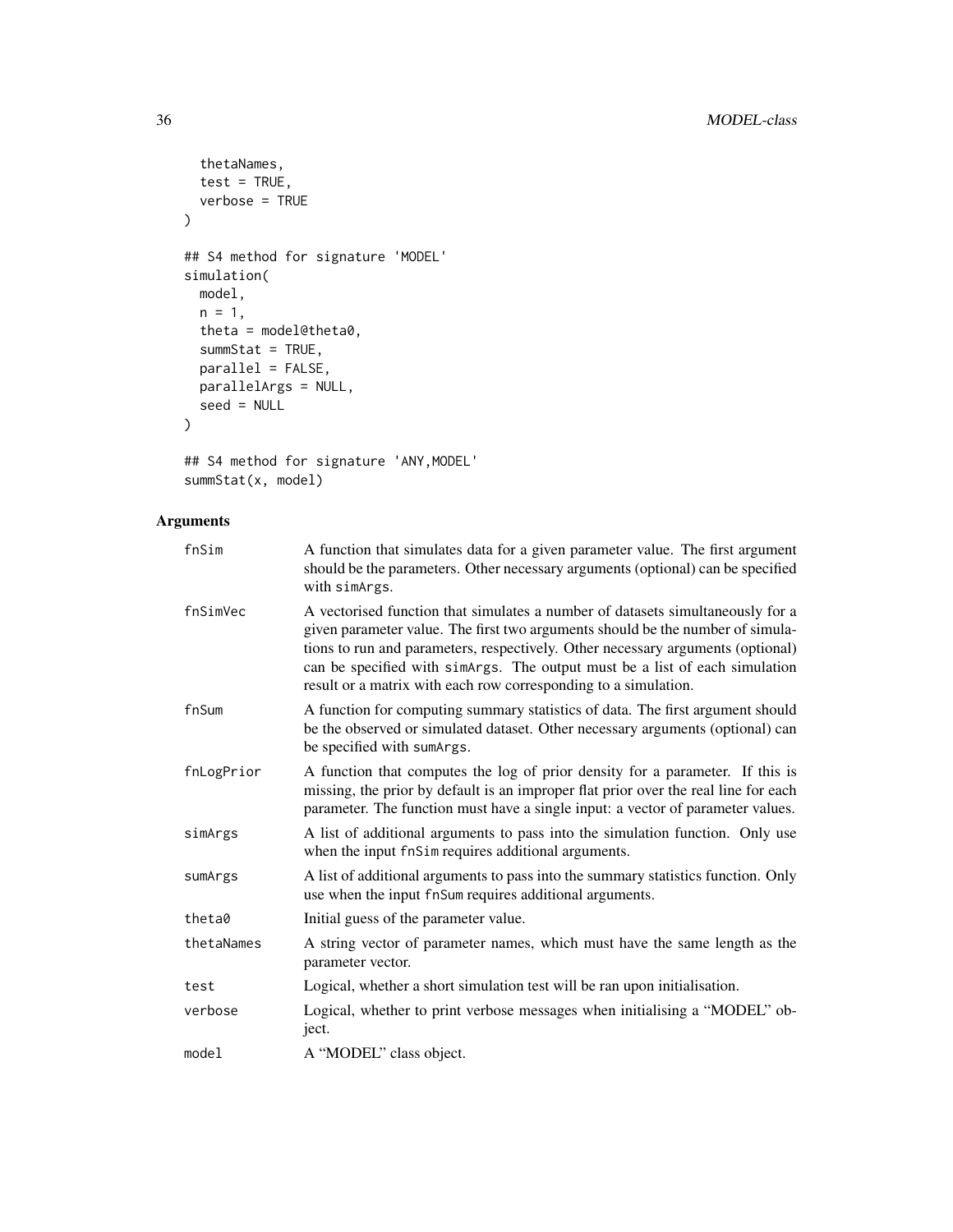<span id="page-36-0"></span>

| n            | The number of simulations to run.                                                                                                                                                                                                                                                                                                                                                                                                                                          |
|--------------|----------------------------------------------------------------------------------------------------------------------------------------------------------------------------------------------------------------------------------------------------------------------------------------------------------------------------------------------------------------------------------------------------------------------------------------------------------------------------|
| theta        | The parameter value.                                                                                                                                                                                                                                                                                                                                                                                                                                                       |
| summStat     | Logical indicator whether the correpsonding summary statistics should be re-<br>turned or not. The default is TRUE.                                                                                                                                                                                                                                                                                                                                                        |
| parallel     | A logical value indicating whether parallel computing should be used for sim-<br>ulation and summary statistic evaluation. The default is FALSE. When model<br>simulation is fast, it may be preferable to perform serial or vectorised compu-<br>tations to avoid significant communication overhead between workers. Parallel<br>computation can only be used if not using a vectorised simulation function, see<br>MODEL for options of vectorised simulation function. |
| parallelArgs | A list of additional arguments to pass into the foreach function. Only used<br>when parallel computing is enabled, default is NULL.                                                                                                                                                                                                                                                                                                                                        |
| seed         | A seed number to pass to the set, seed function. The default is NULL, when no<br>seed number is specified. Please note parallel also affects the result even with<br>the same seed.                                                                                                                                                                                                                                                                                        |
| X            | The data to pass to the summary statistics function.                                                                                                                                                                                                                                                                                                                                                                                                                       |

# Value

A list of simulation results using the given parameter. x contains the raw simulated datasets. ssx contains the summary statistics.

A vector of the summary statistics.

#### **Slots**

- fnSim A function that simulates data for a given parameter value. The first argument should be the parameters. Other necessary arguments (optional) can be specified with simArgs.
- fnSimVec A vectorised function that simulates a number of datasets simultaneously for a given parameter value. If this is not NULL, vectorised simulation function will be used instead of fnSim. The first two arguments should be the number of simulations to run and parameters, respectively. Other necessary arguments (optional) can be specified with simArgs. The output must be a list of each simulation result.
- fnSum A function for computing summary statistics of data. The first argument should be the observed or simulated dataset. Other necessary arguments (optional) can be specified with sumArgs. The users should code this function carefully so the output have fixed length and never contain any Inf value.
- fnLogPrior A function that computes the log of prior density for a parameter. The default is NULL, which uses an improper flat prior over the real line for each parameter. The function must have a single input: a vector of parameter values.
- simArgs A list of additional arguments to pass into the simulation function. Only use when the input fnSim or fnSimVec requires additional arguments. The default is NULL.
- sumArgs A list of additional arguments to pass into the summary statistics function. Only use when the input fnSum requires additional arguments. The default is NULL.

theta0 Initial guess of the parameter value, which is used as the starting value for MCMC.

thetaNames Expression, parameter names.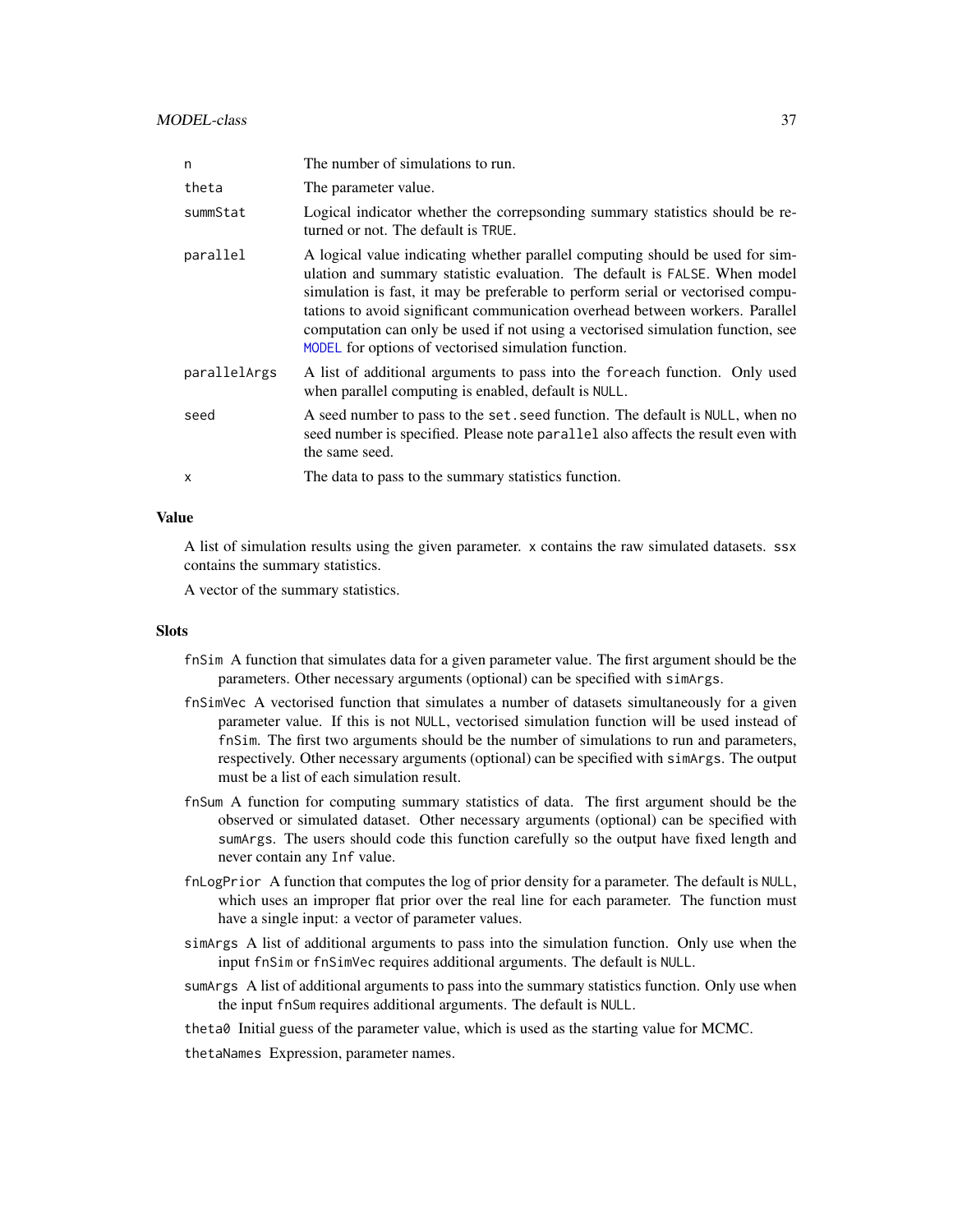<span id="page-37-0"></span>ns The number of summary statistics of a single observation. Note this will be generated automatically, thus is not required for initialisation.

test Logical, whether a short simulation test will be ran upon initialisation.

verbose Logical, whether to print verbose messages when initialising a "MODEL" object.

# Examples

```
# set up the model for the ma2 example
data(ma2)
m <- newModel(fnSim = ma2_sim, fnSum = ma2_sum, simArgs = ma2$sim_args,
                  theta0 = ma2$start, fnLogPrior = ma2_prior, verbose = FALSE)
validObject(m)
# benchmark the serial and vectorised simulation function (require the rbenchmark package)
m1 <- newModel(fnSim = ma2_sim, fnSum = ma2_sum, simArgs = ma2$sim_args,
            theta0 = ma2$start, fnLogPrior = ma2_prior)
m2 <- newModel(fnSimVec = ma2_sim_vec, fnSum = ma2_sum, simArgs = ma2$sim_args,
            theta0 = ma2$start, fnLogPrior = ma2_prior)
require("rbenchmark")
## Not run:
benchmark(serial = simulation(m1, n = 1000, theta = c(0.6, 0.2)),
          vectorised = simulation(m2, n = 1000, theta = c(0.6, 0.2)))
## End(Not run)
```
obsMat2deltax *Convert an observation matrix to a vector of n-day displacements*

# **Description**

Convert an observation matrix to a vector of n-day displacements. This is a function for the toad example.

#### Usage

```
obsMat2deltax(X, lag)
```
#### Arguments

|     | The observation matrix to be converted.                       |
|-----|---------------------------------------------------------------|
| lag | Interger, the number of day lags to compute the displacement. |

# Value

A vector of displacements.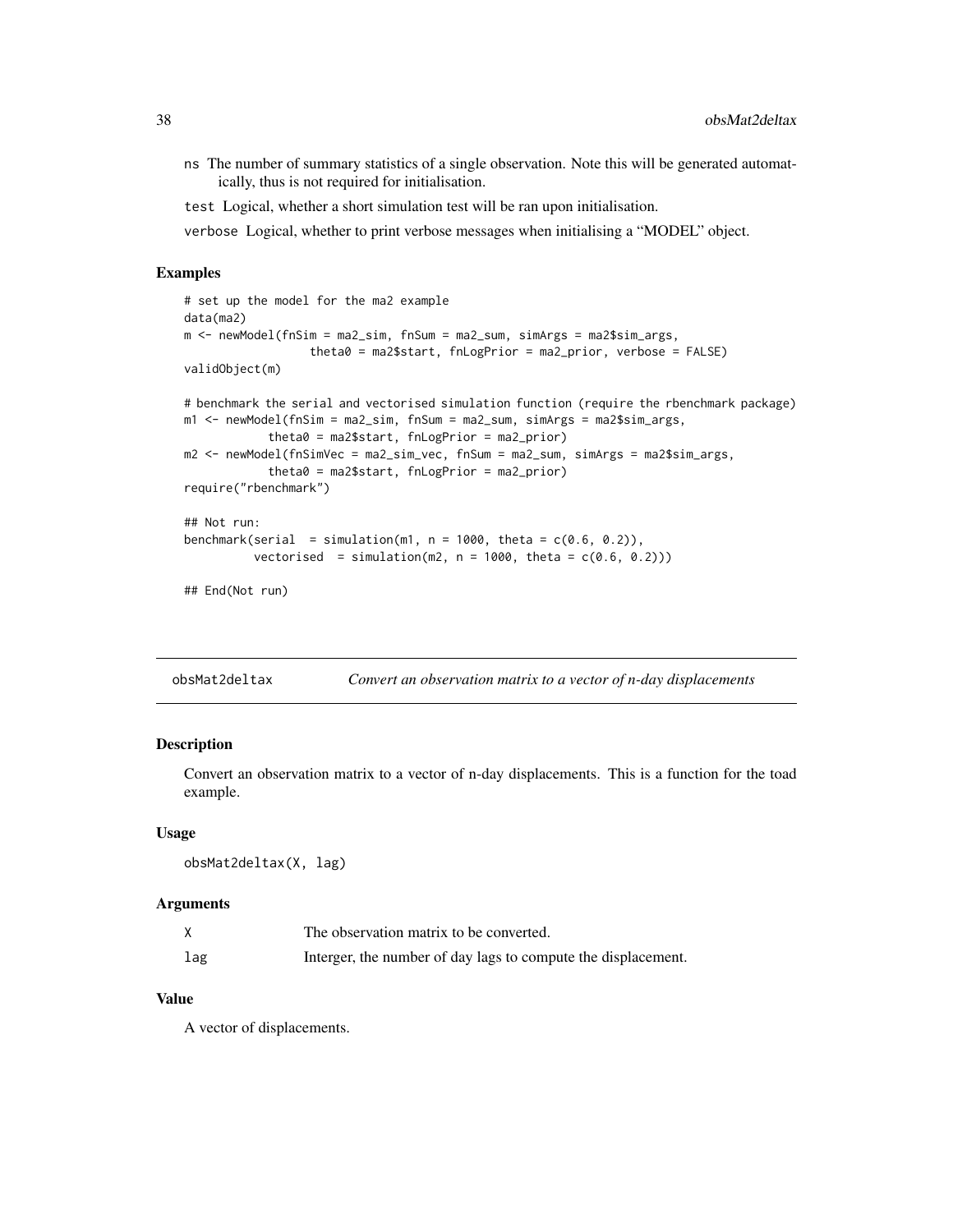<span id="page-38-0"></span>PENALTY-class *S4 class "PENALTY"*

#### <span id="page-38-1"></span>**Description**

This S4 class contains the penalty selection result from function [selectPenalty](#page-39-1). show display the penalty selection result. plot plot the penalty selection result using ggplot2.

# Usage

```
## S4 method for signature 'PENALTY'
show(object)
## S4 method for signature 'PENALTY,ANY'
plot(x, logscale = TRUE)
## S4 method for signature 'BSL'
getPenalty(object)
```
#### Arguments

| object   | The S4 object of class "PENALTY" to show.                                      |
|----------|--------------------------------------------------------------------------------|
|          | The S4 object of class "PENALTY" to plot.                                      |
| logscale | A logical argument whether the x-axis (penalty) should be log transformed. The |
|          | default is TRUE.                                                               |

#### **Slots**

- loglike A list of the log-likelihood values. The list contains multiple matrices (each corresponds to the result for a specific n value). The number of row of the matrix equals to the number of repeats M. The columns of the matrix stands for different penalty values.
- n A vector of n, the number of simulations from the model per MCMC iteration for estimating the synthetic likelihood.
- lambda A list, with each entry containing the vector of penalty values for the corresponding choice of n.
- M The number of repeats used in estimating the standard deviation of the estimated log synthetic likelihood.
- sigma The standard deviation of the log synthetic likelihood estimator to aim for, usually a value between 1 and 2. This reflects the mixing of a Markov chain.
- model A "MODEL" object generated with function [newModel](#page-34-1). See newModel.
- stdLoglike A list contains the estimated standard deviations of log-likelihoods.
- penalty The vector stores the selected penalty values for each given n by choosing from the candidate lambda list. The selected values produce closest standard deviations stdLoglike to the target sigma.
- result The result data frame.
- call The original code used to run [selectPenalty](#page-39-1).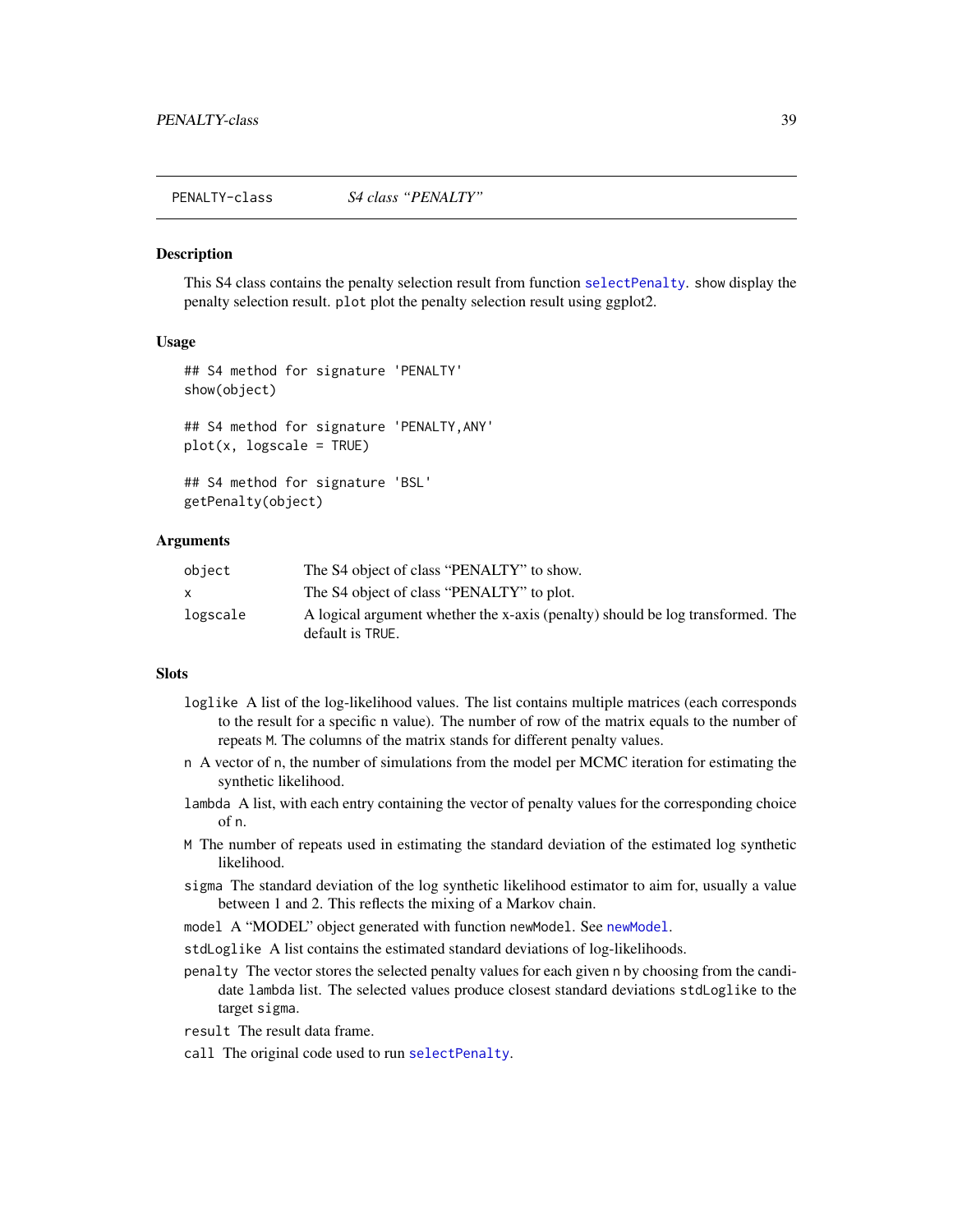# See Also

[selectPenalty](#page-39-1) for the function that selects the penalty parameter.

<span id="page-39-1"></span>selectPenalty *Selecting the Penalty Parameter*

# Description

This is the main function for selecting the shrinkage (graphical lasso or Warton's estimator) penalty parameter for method BSL or semiBSL based on a point estimate of the parameters. Parallel computing is supported with the R package foreach. The penalty selection method is outlined in An et al. (2019).

# Usage

```
selectPenalty(
  ssy,
  n,
 lambda,
 M,
  sigma = 1.5,
 model,
  theta = NULL,
 method = c("BSL", "semiBSL"),
  shrinkage = c("glasso", "Warton"),
  parallelSim = FALSE,
 parallelSimArgs = NULL,
 parallelMain = FALSE,
  verbose = 1L,
  ...
)
```
# Arguments

| SSY    | A summary statistic vector for the observed data.                                                                                                                                   |
|--------|-------------------------------------------------------------------------------------------------------------------------------------------------------------------------------------|
| n      | A vector of possible values of n, the number of simulations from the model per<br>MCMC iteration for estimating the synthetic likelihood.                                           |
| lambda | A list, with each entry containing the vector of penalty values to test for the<br>corresponding choice of n.                                                                       |
| M      | The number of repeats to use in estimating the standard deviation of the esti-<br>mated log synthetic likelihood.                                                                   |
| sigma  | The standard deviation of the log synthetic likelihood estimator to aim for, usu-<br>ally a value between 1 and 2. This parameter helps to control the mixing of a<br>Markov chain. |
| model  | A "MODEL" object generated with function new Model. See new Model.                                                                                                                  |

<span id="page-39-0"></span>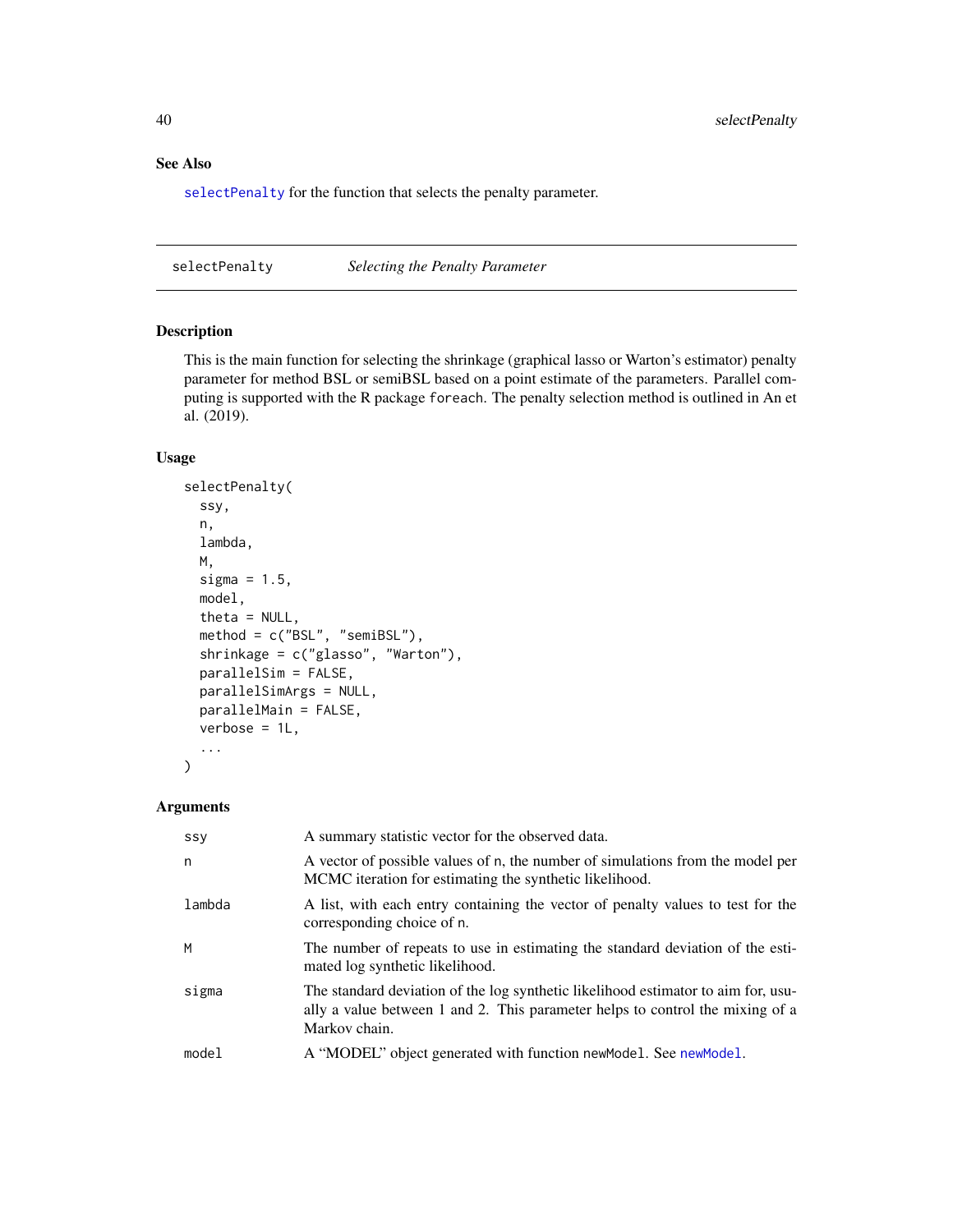<span id="page-40-0"></span>

| theta           | A point estimate of the parameter value which all of the simulations will be<br>based on. By default, if theta is NULL, it will be replaced by theta0 from the<br>given model.                                                                                    |  |
|-----------------|-------------------------------------------------------------------------------------------------------------------------------------------------------------------------------------------------------------------------------------------------------------------|--|
| method          | A string argument indicating the method to be used. If the method is "BSL", the<br>shrinkage is applied to the Gaussian covariance matrix. Otherwise if the method<br>is "semiBSL", the shrinkage is applied to the correlation matrix of the Gaussian<br>copula. |  |
| shrinkage       | A string argument indicating which shrinkage method to be used. Current op-<br>tions are "glasso" for the graphical lasso method of Friedman et al. (2008) and<br>"Warton" for the ridge regularisation method of Warton (2008).                                  |  |
| parallelSim     | A logical value indicating whether parallel computing should be used for simu-<br>lation and summary statistic evaluation. Default is FALSE.                                                                                                                      |  |
| parallelSimArgs |                                                                                                                                                                                                                                                                   |  |
|                 | A list of additional arguments to pass into the foreach function. Only used<br>when parallelSim is TRUE, default is NULL.                                                                                                                                         |  |
| parallelMain    | A logical value indicating whether parallel computing should be used to com-<br>puting the graphical lasso function. Notice that this should only be turned on<br>when there are a lot of candidate values in lambda. Default is FALSE.                           |  |
| verbose         | An integer indicating the verbose style. OL means no verbose messages will<br>be printed. 1L uses a custom progress bar to track the progress. 2L prints the<br>iteration numbers (1:M) to track the progress. The default is 1L.                                 |  |
|                 | Other arguments to pass to gaussian SynLike ("BSL" method) or semiparaKernelEstimate<br>("semiBSL" method).                                                                                                                                                       |  |
|                 |                                                                                                                                                                                                                                                                   |  |

# Value

An S4 object PENALTY of the penalty selection results. The show and plot methods are provided with the S4 class.

#### Author(s)

Ziwen An, Leah F. South and Christopher Drovandi

# References

An Z, South LF, Nott DJ, Drovandi CC (2019). "Accelerating Bayesian Synthetic Likelihood With the Graphical Lasso." *Journal of Computational and Graphical Statistics*, 28(2), 471–475. doi: [10.1080/10618600.2018.1537928.](https://doi.org/10.1080/10618600.2018.1537928)

Friedman J, Hastie T, Tibshirani R (2008). "Sparse Inverse Covariance Estimation with the Graphical Lasso." *Biostatistics*, 9(3), 432–441.

Warton DI (2008). "Penalized Normal Likelihood and Ridge Regularization of Correlation and Covariance Matrices." *Journal of the American Statistical Association*, 103(481), 340–349. doi: [10.119](https://doi.org/10.1198/016214508000000021)8/ [016214508000000021.](https://doi.org/10.1198/016214508000000021)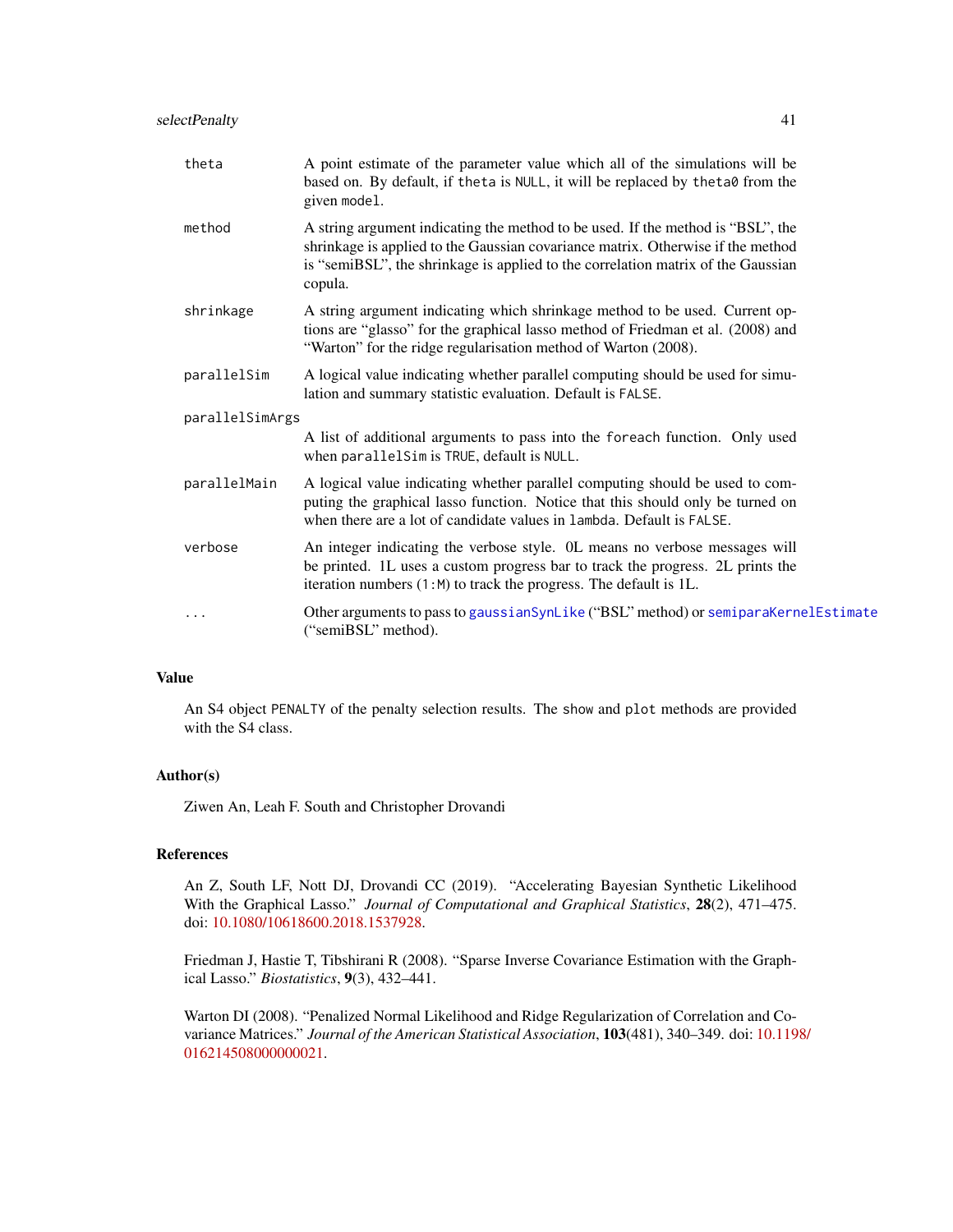#### See Also

PENALTY for the usage of the S4 class. [ma2](#page-27-1), [cell](#page-10-1) and [mgnk](#page-31-1) for examples. [bsl](#page-4-1) for the main function to run BSL.

# Examples

```
## Not run:
data(ma2)
model <- newModel(fnSimVec = ma2_sim_vec, fnSum = ma2_sum, simArgs = ma2$sim_args,
                  theta0 = ma2$start, fnLogPrior = ma2_prior)
theta <-c(0.6, 0.2)# Performing tuning for BSLasso (BSL with glasso shrinkage estimation)
ssy <- ma2_sum(ma2$data)
lambda_all <- list(exp(seq(-3,0.5,length.out=20)), exp(seq(-4,-0.5,length.out=20)),
                   exp(seq(-5.5,-1.5,length.out=20)), exp(seq(-7,-2,length.out=20)))
set.seed(100)
sp_ma2 <- selectPenalty(ssy = ssy, n = c(50, 150, 300, 500), lambda_all, theta = theta,
   M = 100, sigma = 1.5, model = model, method = 'BSL', shrinkage = 'glasso')
sp_ma2
plot(sp_ma2)
## End(Not run)
```
<span id="page-41-1"></span>semiparaKernelEstimate

*Estimate the semi-parametric synthetic (log) likelihood*

# Description

This function computes the semi-parametric synthetic likelihood estimator of (An et al. 2019). The advantage of this semi-parametric estimator over the standard synthetic likelihood estimator is that the semi-parametric one is more robust to non-normal summary statistics. Kernel density estimation is used for modelling each univariate marginal distribution, and the dependence structure between summaries are captured using a Gaussian copula. Shrinkage on the correlation matrix parameter of the Gaussian copula is helpful in decreasing the number of simulations.

#### Usage

```
semiparaKernelEstimate(
  ssy,
  ssx,
  kernel = "gaussian",
  shrinkage = NULL,
  penalty = NULL,
  log = TRUE)
```
<span id="page-41-0"></span>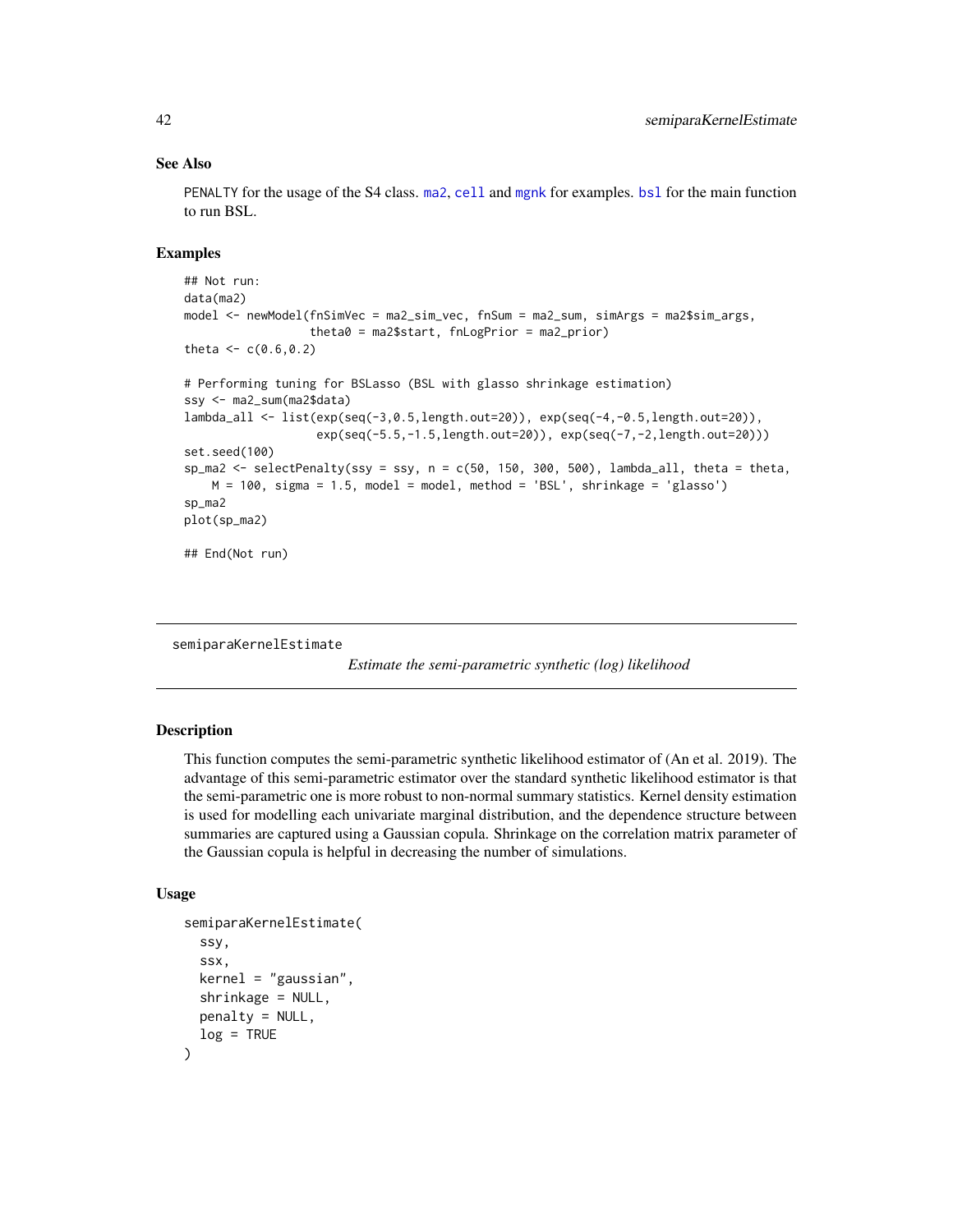#### <span id="page-42-0"></span>**Arguments**

| SSY        | The observed summary statisic.                                                                                                                                                                                                                                                           |
|------------|------------------------------------------------------------------------------------------------------------------------------------------------------------------------------------------------------------------------------------------------------------------------------------------|
| <b>SSX</b> | A matrix of the simulated summary statistics. The number of rows is the same<br>as the number of simulations per iteration.                                                                                                                                                              |
| kernel     | A string argument indicating the smoothing kernel to pass into density for<br>estimating the marginal distribution of each summary statistic. Only "gaussian"<br>and "epanechnikov" are available. The default is "gaussian".                                                            |
| shrinkage  | A string argument indicating which shrinkage method to be used. The default<br>is NULL, which means no shrinkage is used. Current options are "glasso" for the<br>graphical lasso method of Friedman et al. (2008) and "Warton" for the ridge<br>regularisation method of Warton (2008). |
| penalty    | The penalty value to be used for the specified shrinkage method. Must be be-<br>tween zero and one if the shrinkage method is "Warton".                                                                                                                                                  |
| log        | A logical argument indicating if the log of likelihood is given as the result. The<br>default is TRUE.                                                                                                                                                                                   |

#### Value

The estimated synthetic (log) likelihood value.

#### References

An Z, Nott DJ, Drovandi C (2019). "Robust Bayesian Synthetic Likelihood via a Semi-Parametric Approach." *Statistics and Computing (In Press)*.

Friedman J, Hastie T, Tibshirani R (2008). "Sparse Inverse Covariance Estimation with the Graphical Lasso." *Biostatistics*, 9(3), 432–441.

Warton DI (2008). "Penalized Normal Likelihood and Ridge Regularization of Correlation and Covariance Matrices." *Journal of the American Statistical Association*, 103(481), 340–349. doi: [10.119](https://doi.org/10.1198/016214508000000021)8/ [016214508000000021.](https://doi.org/10.1198/016214508000000021)

Friedman J, Hastie T, Tibshirani R (2008). "Sparse Inverse Covariance Estimation with the Graphical Lasso." *Biostatistics*, 9(3), 432–441.

Warton DI (2008). "Penalized Normal Likelihood and Ridge Regularization of Correlation and Covariance Matrices." *Journal of the American Statistical Association*, 103(481), 340–349. doi: [10.119](https://doi.org/10.1198/016214508000000021)8/ [016214508000000021.](https://doi.org/10.1198/016214508000000021)

Boudt K, Cornelissen J, Croux C (2012). "The Gaussian Rank Correlation Estimator: Robustness Properties." *Statistics and Computing*, 22(2), 471–483. doi: [10.1007/s1122201192370.](https://doi.org/10.1007/s11222-011-9237-0)

#### See Also

Other available synthetic likelihood estimators: [gaussianSynLike](#page-22-1) for the standard synthetic likelihood estimator, [gaussianSynLikeGhuryeOlkin](#page-24-1) for the unbiased synthetic likelihood estimator, [synLikeMisspec](#page-45-1) for the Gaussian synthetic likelihood estimator for model misspecification.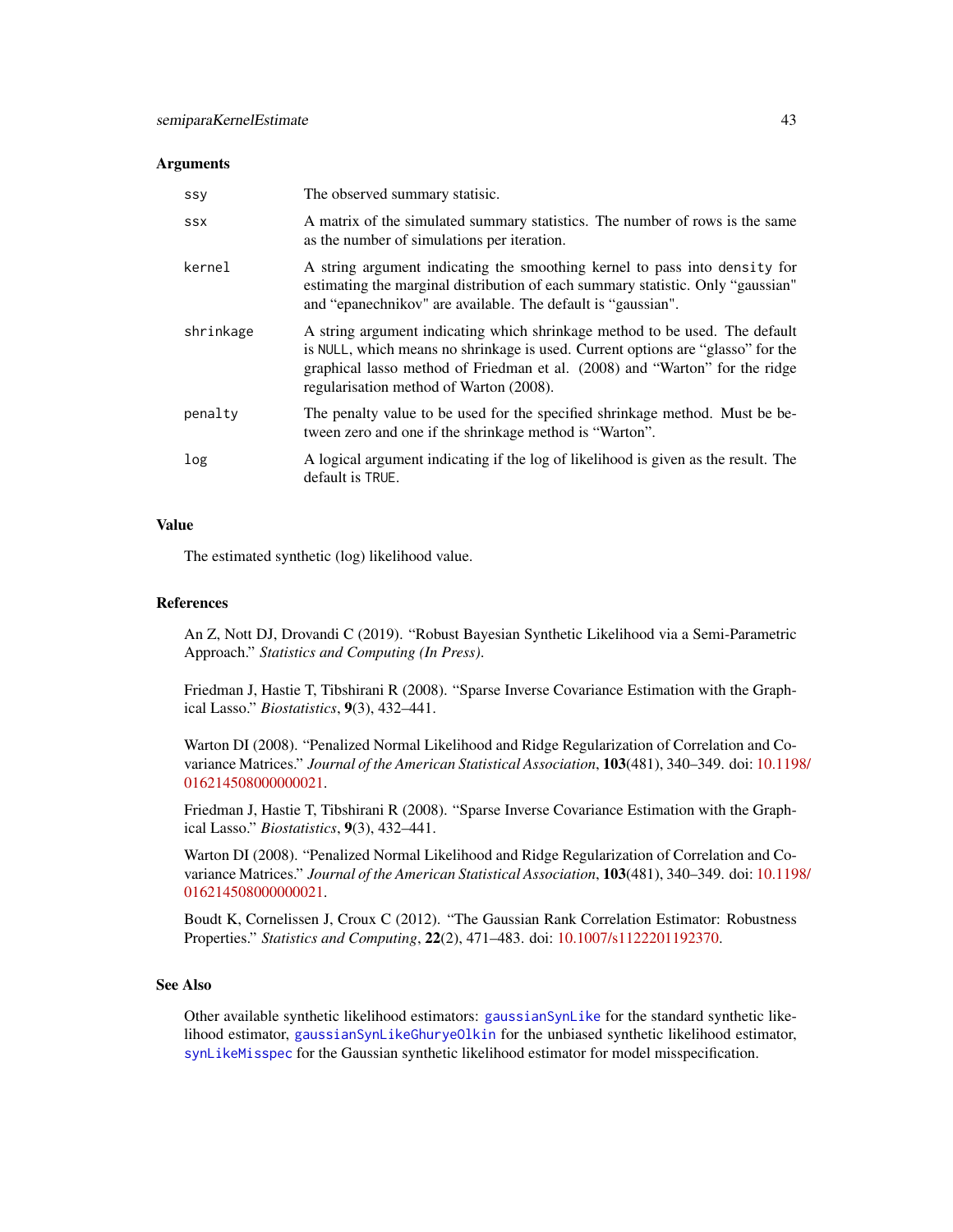# Examples

```
data(ma2)
ssy <- ma2_sum(ma2$data)
m <- newModel(fnSim = ma2_sim, fnSum = ma2_sum, simArgs = ma2$sim_args,
              theta0 = ma2$start, sumArgs = list(delta = 0.5))
ssx \le simulation(m, n = 300, theta = c(0.6, 0.2), seed = 10)$ssx
# check the distribution of the first summary statistic: highly non-normal
plot(density(ssx[, 1]))
# the standard synthetic likelihood estimator over-estimates the likelihood here
gaussianSynLike(ssy, ssx)
# the semi-parametric synthetic likelihood estimator is more robust to non-normality
semiparaKernelEstimate(ssy, ssx)
# using shrinkage on the correlation matrix of the Gaussian copula is also possible
semiparaKernelEstimate(ssy, ssx, shrinkage = "Warton", penalty = 0.8)
```

```
simulate_cell Simulation function of the cell biology example
```
#### Description

Simulation function of the cell biology example.

#### Usage

simulate\_cell(x, rows, cols, Pm, Pp, sim\_iters, num\_obs)

# Arguments

| X         | The initial matrix of cell presences of size rows $\times$ cols.                                                                                                                                                                                                                                                                                              |  |
|-----------|---------------------------------------------------------------------------------------------------------------------------------------------------------------------------------------------------------------------------------------------------------------------------------------------------------------------------------------------------------------|--|
| rows      | The number of rows in the lattice (rows in the cell location matrix).                                                                                                                                                                                                                                                                                         |  |
| cols      | The number of columns in the lattice (columns in the cell location matrix).                                                                                                                                                                                                                                                                                   |  |
| Pm        | Parameter $P_m$ , the probability of cell movement.                                                                                                                                                                                                                                                                                                           |  |
| Pp        | Parameter $P_p$ , the probability of cell proliferation.                                                                                                                                                                                                                                                                                                      |  |
| sim_iters | The number of discretisation steps to get to when an observation is actually<br>taken. For example, if observations are taken every 5 minutes but the dis-<br>cretisation level is 2.5 minutes, then sim __iters would be 2. Larger values of<br>sim_iters lead to more "accurate" simulations from the model, but they also<br>increase the simulation time. |  |
| num_obs   | The total number of images taken after initialisation.                                                                                                                                                                                                                                                                                                        |  |

#### Value

A rows  $\times$  cols  $\times$  num\_obs array of the cell presences at times 1:num\_obs (not time 0).

<span id="page-43-0"></span>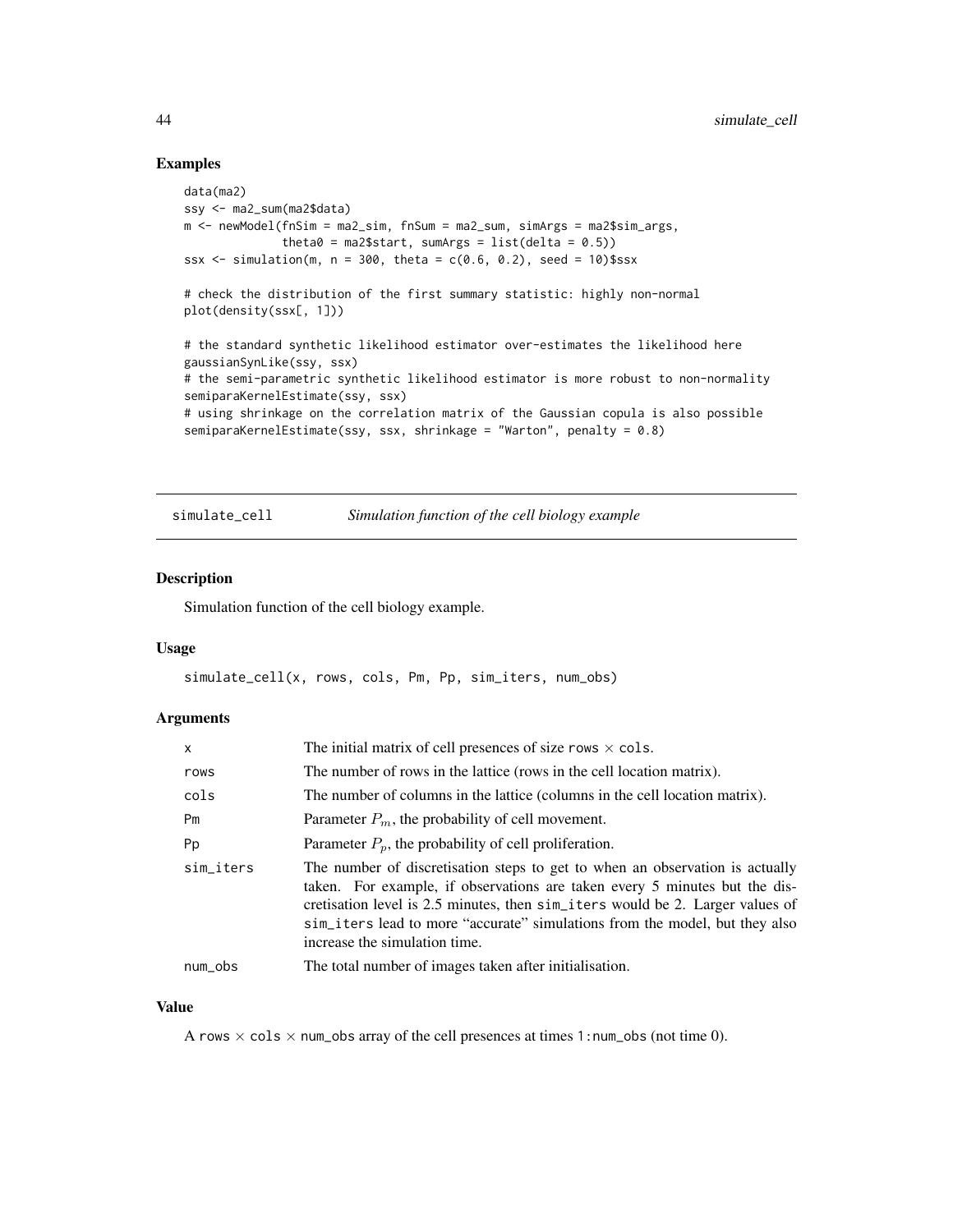<span id="page-44-0"></span>

# Description

see [MODEL](#page-34-1)

# Usage

```
simulation(model, ...)
```
# Arguments

| model | A "MODEL" object. |
|-------|-------------------|
| .     | Other arguments.  |

sim\_toad *The simulation function for the toad example*

# Description

The simulation function for the toad example.

# Usage

```
sim\_toad(params, ntoad, nday, model = 1L, d0 = 100)
```
# Arguments

| params | A vector of proposed model parameters, $\alpha$ , gamma and $p_0$ .                                                                              |
|--------|--------------------------------------------------------------------------------------------------------------------------------------------------|
| ntoad  | The number of toads to simulate in the observation.                                                                                              |
| nday   | The number of days lasted of the observation.                                                                                                    |
| model  | Which model to be used. 1 for the random return model, 2 for the nearest return<br>model, and 3 for the distance-based return probability model. |
| d0     | Characteristic distance for model 3. Only used if model is 3.                                                                                    |

# Value

A data matrix.

# Examples

```
sim_toad(c(1.7,36,0.6), 10, 8, 1)
```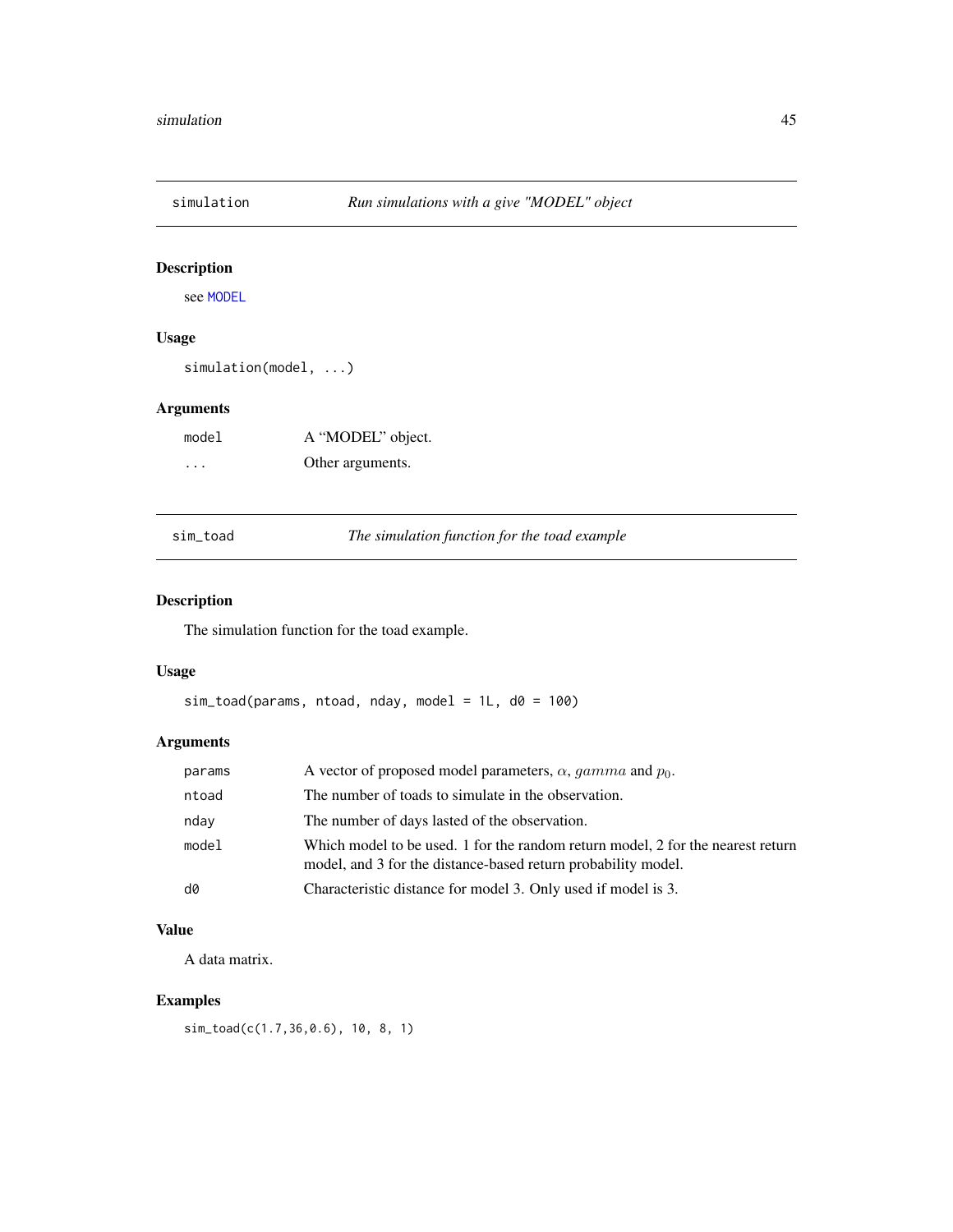<span id="page-45-0"></span>

# Description

see [MODEL](#page-34-1)

### Usage

summStat(x, model)

#### Arguments

| X     | The data to pass to the summary statistics function. |
|-------|------------------------------------------------------|
| model | A "MODEL" object.                                    |

<span id="page-45-1"></span>

| synLikeMisspec | Estimate the Gaussian synthetic (log) likelihood whilst acknowledging |
|----------------|-----------------------------------------------------------------------|
|                | <i>model incompatibility</i>                                          |

# Description

This function estimates the Gaussian synthetic likelihood whilst acknowledging that there may be incompatibility between the model and the observed summary statistic. The method has two different ways to account for and detect incompatibility (mean adjustment and variance inflation). An additional free parameter gamma is employed to account for the model misspecification. See the R-BSL methods of Frazier and Drovandi (2021) for more details. Note this function is mainly designed for interal use as the latent variable gamma need to be chosen otherwise. Alternatively, gamma is updated with a slice sampler (Neal 2003), which is the method of Frazier and Drovandi (2021).

# Usage

```
synLikeMisspec(
  ssy,
  ssx,
  type = c("mean", "variance"),
  gamma = numeric(length(ssy)),
  log = TRUE,verbose = FALSE
)
```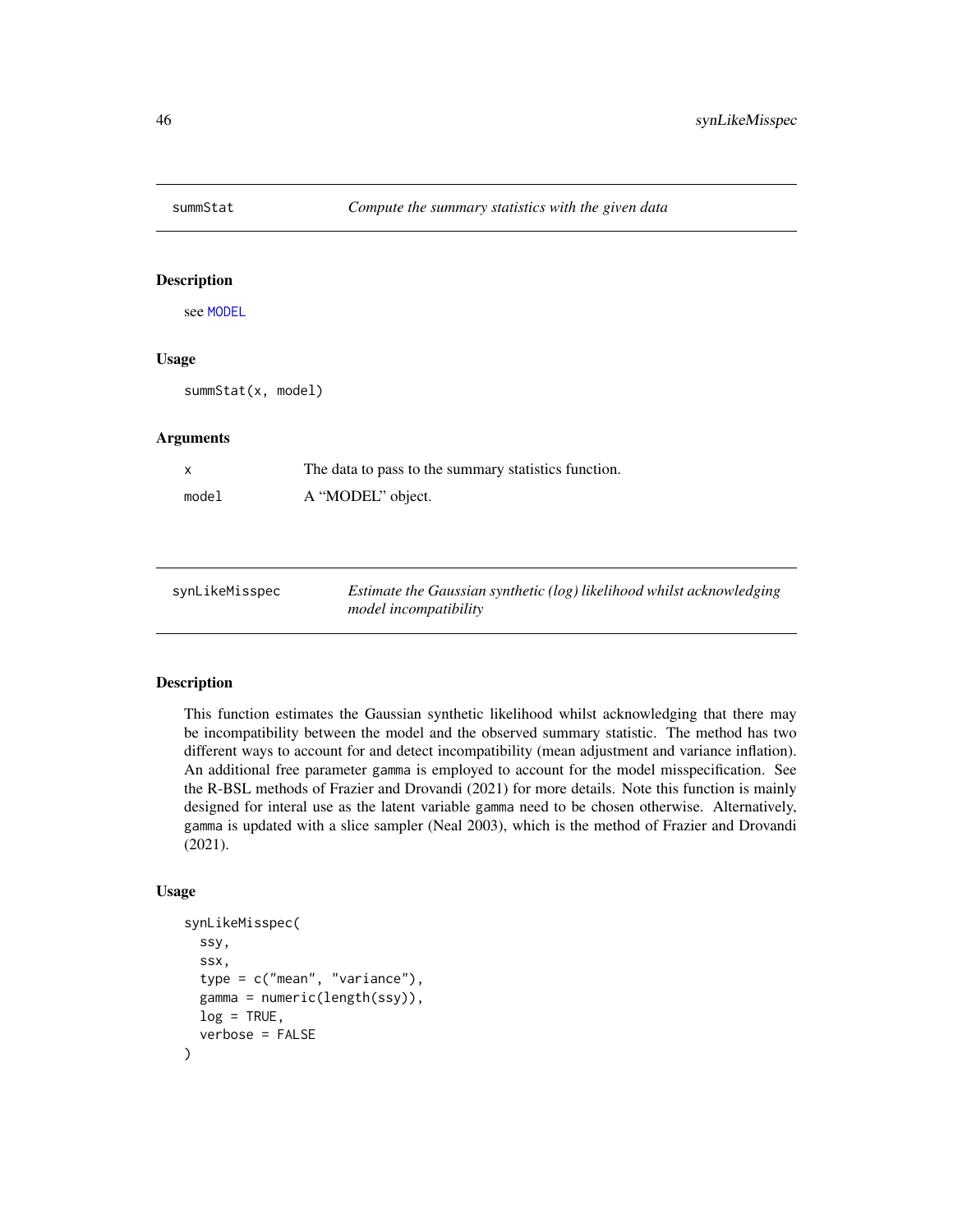# <span id="page-46-0"></span>synLikeMisspec 47

#### **Arguments**

| <b>SSY</b> | The observed summary statisic.                                                                                                                                                                                                                                                                                                  |
|------------|---------------------------------------------------------------------------------------------------------------------------------------------------------------------------------------------------------------------------------------------------------------------------------------------------------------------------------|
| <b>SSX</b> | A matrix of the simulated summary statistics. The number of rows is the same<br>as the number of simulations per iteration.                                                                                                                                                                                                     |
| type       | A string argument indicating which method is used to account for and detect<br>potential incompatibility. The two options are "mean" and "variance" for mean<br>adjustment and variance inflation, respectively.                                                                                                                |
| gamma      | The additional latent parameter to account for possible incompatability between<br>the model and observed summary statistic. In "BSL misspec" method, this is<br>updated with a slice sampler (Neal 2003). The default gamma implies no model<br>misspecification and is equivalent to the standard gaussian SynLike estimator. |
| log        | A logical argument indicating if the log of likelihood is given as the result. The<br>default is TRUE.                                                                                                                                                                                                                          |
| verbose    | A logical argument indicating whether an error message should be printed if the<br>function fails to compute a likelihood. The default is FALSE.                                                                                                                                                                                |

#### Value

The estimated synthetic (log) likelihood value.

# References

Frazier DT, Drovandi C (2021). "Robust Approximate Bayesian Inference with Synthetic Likelihood." *Journal of Computational and Graphical Statistics (In Press)*. [https://arxiv.org/abs/](https://arxiv.org/abs/1904.04551) [1904.04551](https://arxiv.org/abs/1904.04551).

Neal RM (2003). "Slice sampling." *The Annals of Statistics*, 31(3), 705–767.

#### See Also

Other available synthetic likelihood estimators: [gaussianSynLike](#page-22-1) for the standard synthetic likelihood estimator, [gaussianSynLikeGhuryeOlkin](#page-24-1) for the unbiased synthetic likelihood estimator, [semiparaKernelEstimate](#page-41-1) for the semi-parametric likelihood estimator, [synLikeMisspec](#page-45-1) for the Gaussian synthetic likelihood estimator for model misspecification. Slice sampler to sample gamma [sliceGammaMean](#page-0-0) and [sliceGammaVariance](#page-0-0) (internal functions).

# Examples

```
# a toy model (for details see section 4.1 from Frazier et al 2019)
# the true underlying model is a normal distribution with standard deviation equals to 0.2
# whist the data generation process has the standard deviation fixed to 1
set.seed(1)
y \le - rnorm(50, 1, sd = 0.2)
ssy \leq c(mean(y), var(y))
m <- newModel(fnSim = function(theta) rnorm(50, theta), fnSum = function(x) c(mean(x), var(x)),
              theta0 = 1, fnLogPrior = function(x) log(dnorm(x, sd = sqrt(10))))
ssx \le simulation(m, n = 300, theta = 1, seed = 10)$ssx
```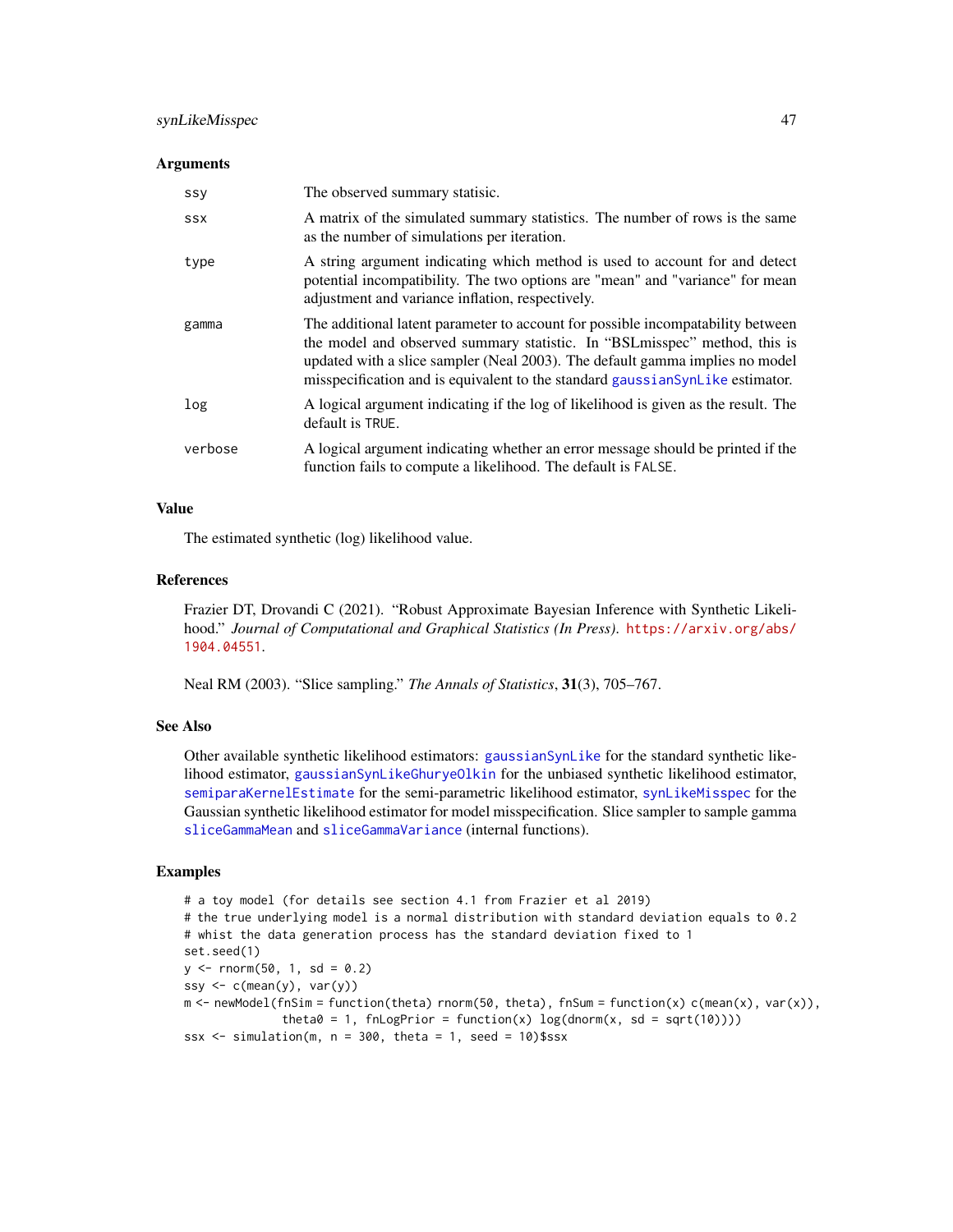```
# gamma is updated with a slice sampler
gamma <- rep(0.1, length(ssy))
synLikeMisspec(ssy, ssx, type = "variance", gamma = gamma)
```
<span id="page-47-1"></span>

toad *Toad example*

# Description

This example estimates the parameter for the toad example. The model simulates the movement of an amphibian called Fowler's toad. The model is proposed by Marchand et al. (2017). This example includes both simulated and real data. The real data is obtained from the supplementary material of Marchand et al. (2017). The journal article An et al. (2022) provides a full description of how to use this package for the toad example.

# Usage

```
data(toad)
toad_sim(
  theta,
  ntoads,
  ndays,
 model = 1,
 d0 = 100,
 na = matrix(FALSE, ndays, ntoads)
)
\text{road\_sum}(X, \text{ lag} = c(1, 2, 4, 8), p = \text{seq}(0, 1, 0.1))
```
toad\_prior(theta)

# Arguments

| A vector of proposed model parameters, $\alpha$ , $\gamma$ and $p_0$ .                                                                                                |
|-----------------------------------------------------------------------------------------------------------------------------------------------------------------------|
|                                                                                                                                                                       |
| The number of toads to simulate in the observation.                                                                                                                   |
| The number of days observed.                                                                                                                                          |
| Which model to be used: 1 for the random return model, 2 for the nearest return<br>model, and 3 for the distance-based return probability model. The default is 1.    |
| Characteristic distance for model 3. Only used if model is 3.                                                                                                         |
| Logical. This is the index matrix for missing observations. By default, matrix (FALSE, ndays, ntoads)<br>indicates there is no missingness in the observation matrix. |
| The data matrix.                                                                                                                                                      |
| The lag of days to compute the summary statistics, default as 1, 2, 4 and 8.                                                                                          |
| The numeric vector of probabilities to compute the quantiles.                                                                                                         |
|                                                                                                                                                                       |

<span id="page-47-0"></span>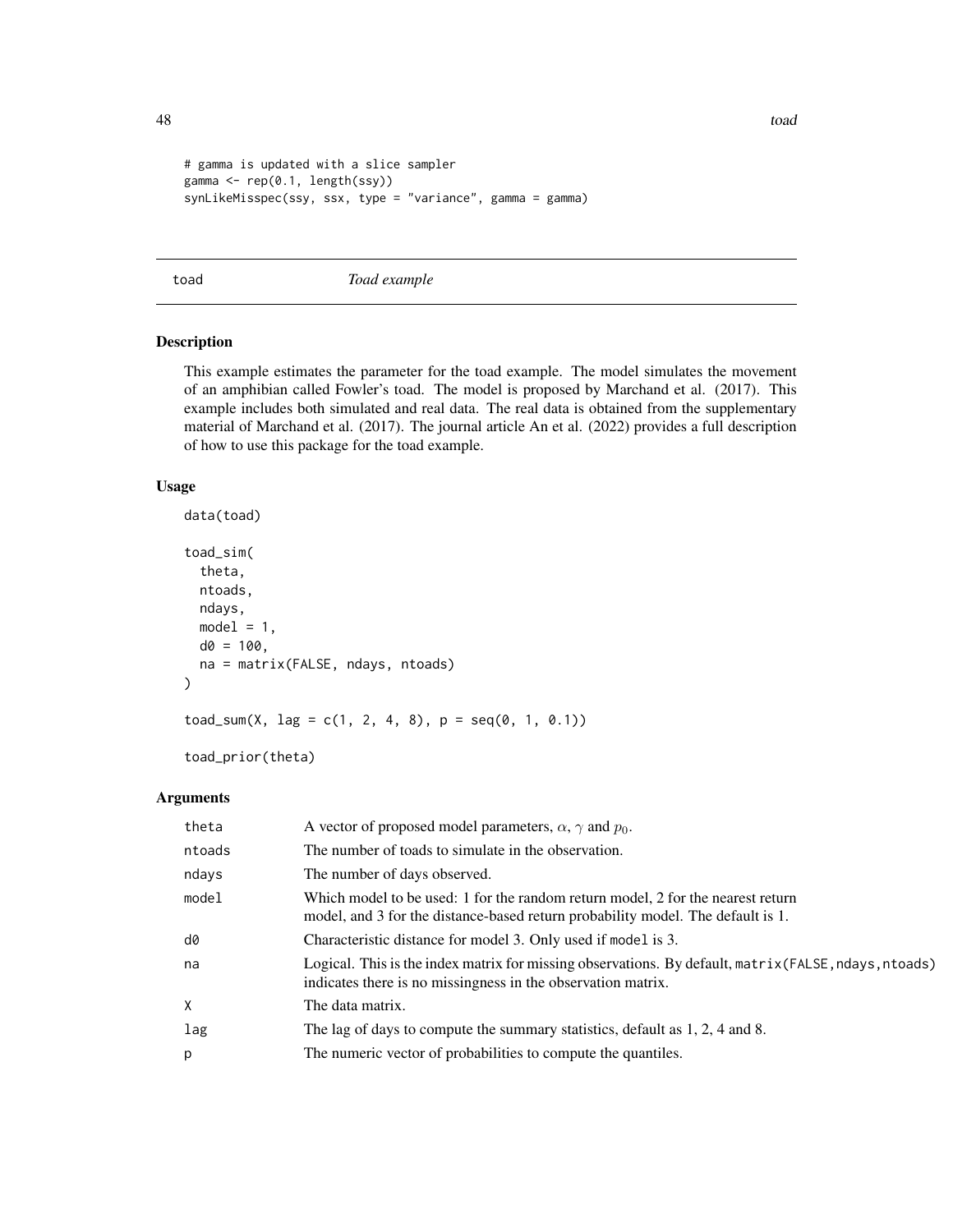#### toad 49

### Details

The example includes the three different returning models of Marchand et al. (2017). Please see Marchand et al. (2017) for a full description of the toad model, and also An et al. (2019) for Bayesian inference with the semi-BSL method.

#### Functions

- toad\_sim: Simulates data from the model, using C++ in the backend.
- toad\_sum: Computes the summary statistics for this example. The summary statistics are the log differences between adjacent quantiles and also the median.
- toad\_prior: Evaluates the log prior at the chosen parameters.

#### datasets (simulated and real)

A simulated dataset and a real dataset are provided in this example. Both datasets contain observations from 66 toads for 63 days. The simulated dataset is simulated with parameter  $\theta =$  $(1.7, 35, 0.6)$ . This is the data used in An et al.  $(2019)$ . The real dataset is obtained from the supplementary data of Marchand et al. (2017).

- data\_simulated: A  $63 \times 66$  matrix of the observed toad locations (simulated data).
- data\_real: A  $63 \times 66$  matrix of the observed toad locations (real data).
- cov: The covariance matrix of a multivariate normal random walk proposal distribution used in the MCMC, in the form of a  $3 \times 3$  matrix.
- theta0: A vector of suitable initial values of the parameters for MCMC.
- sim\_args\_simulated and sim\_args\_real: A list of the arguments to pass into the simulation function.
	- ndays: The number of days observed.
	- ntoads: The total number of toads being observed.
	- model: Indicator of which model to be used.
	- na: Indicator matrix for missingness.

#### Author(s)

Ziwen An, Leah F. South and Christopher Drovandi

# References

An Z, Nott DJ, Drovandi C (2019). "Robust Bayesian Synthetic Likelihood via a Semi-Parametric Approach." *Statistics and Computing (In Press)*.

An Z, South LF, Drovandi CC (2022). "BSL: An R Package for Efficient Parameter Estimation for Simulation-Based Models via Bayesian Synthetic Likelihood." *Journal of Statistical Software*, 101(11), 1–33. doi: [10.18637/jss.v101.i11.](https://doi.org/10.18637/jss.v101.i11)

Marchand P, Boenke M, Green DM (2017). "A stochastic movement model reproduces patterns of site fidelity and long-distance dispersal in a population of Fowlers toads (Anaxyrus fowleri)." *Ecological Modelling*, 360, 63–69. ISSN 0304-3800, doi: [10.1016/j.ecolmodel.2017.06.025.](https://doi.org/10.1016/j.ecolmodel.2017.06.025)()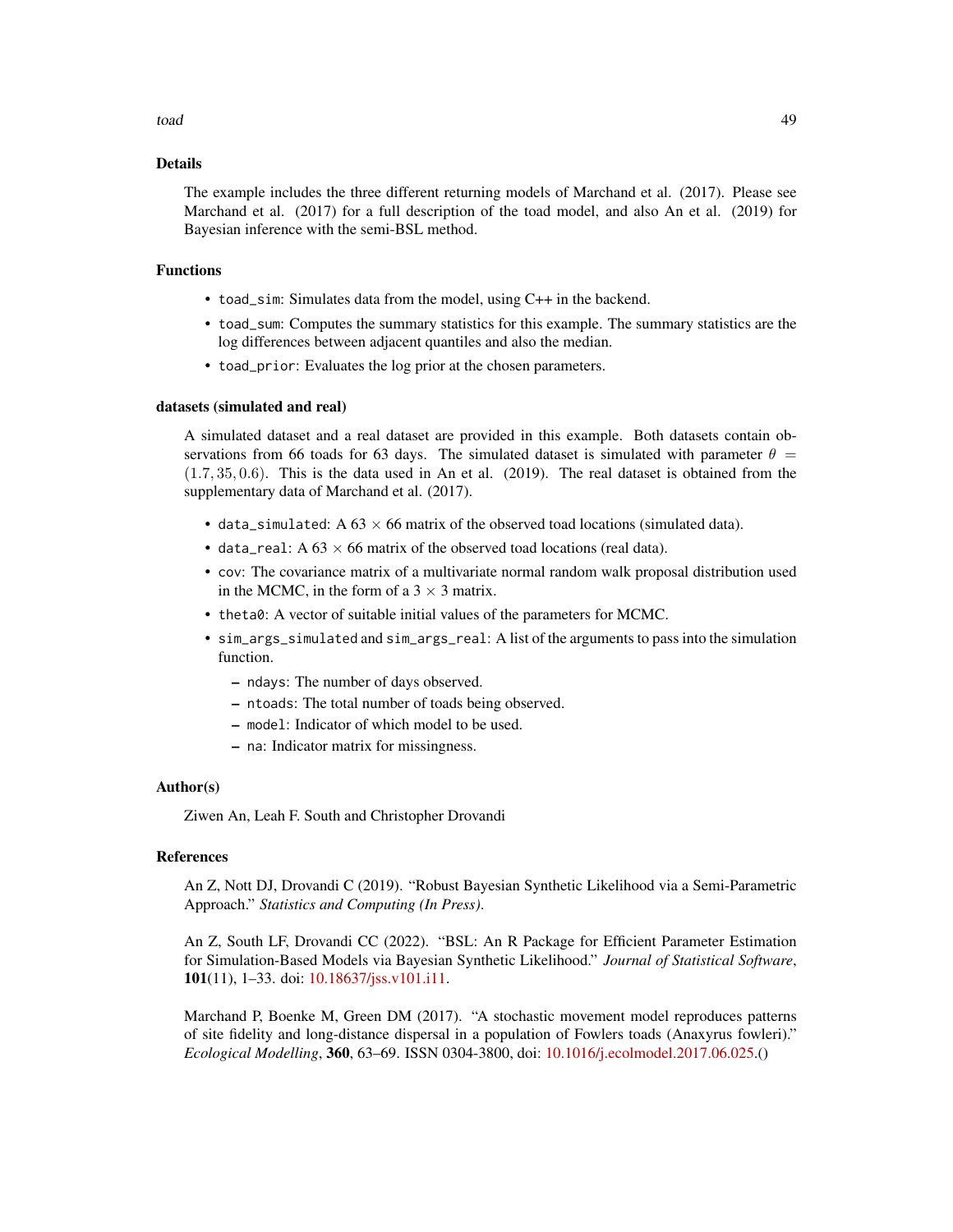#### Examples

```
## Not run:
require(doParallel) # You can use a different package to set up the parallel backend
data(toad)
## run standard BSL for the simulated dataset
model1 <- newModel(fnSim = toad_sim, fnSum = toad_sum, theta0 = toad$theta0,
                   fnLogPrior = toad_prior, simArgs = toad$sim_args_simulated,
                   thetaNames = expression(alpha,gamma,p[0]))
paraBound <- matrix(c(1,2,0,100,0,0.9), 3, 2, byrow = TRUE)
# Performing BSL (reduce the number of iterations M if desired)
# Opening up the parallel pools using doParallel
cl <- makeCluster(min(detectCores() - 1,2))
registerDoParallel(cl)
resultToadSimulated <- bsl(toad$data_simulated, n = 1000, M = 10000, model = model1,
                           covRandWalk = toad$cov, logitTransformBound = paraBound,
                           parallel = TRUE, verbose = 1L, plotOnTheFly = 100)
stopCluster(cl)
registerDoSEQ()
show(resultToadSimulated)
summary(resultToadSimulated)
plot(resultToadSimulated, thetaTrue = toad$theta0, thin = 20)
## run standard BSL for the real dataset
model2 <- newModel(fnSim = toad_sim, fnSum = toad_sum, theta0 = toad$theta0,
                   fnLogPrior = toad_prior, simArgs = toad$sim_args_real,
                   thetaNames = expression(alpha,gamma,p[0]))
parabound \leq matrix(c(1, 2, 0, 100, 0, 0.9), 3, 2, byrow = TRUE)# Performing BSL (reduce the number of iterations M if desired)
# Opening up the parallel pools using doParallel
cl <- makeCluster(min(detectCores() - 1,2))
registerDoParallel(cl)
resultToadReal <- bsl(toad$data_real, n = 1000, M = 10000, model = model2,
                      covRandWalk = toad$cov, logitTransformBound = paraBound,
                      parallel = TRUE, verbose = 1L, plotOnTheFly = 100)
stopCluster(cl)
registerDoSEQ()
show(resultToadReal)
summary(resultToadReal)
plot(resultToadReal, thetaTrue = toad$theta0, thin = 20)
## End(Not run)
```